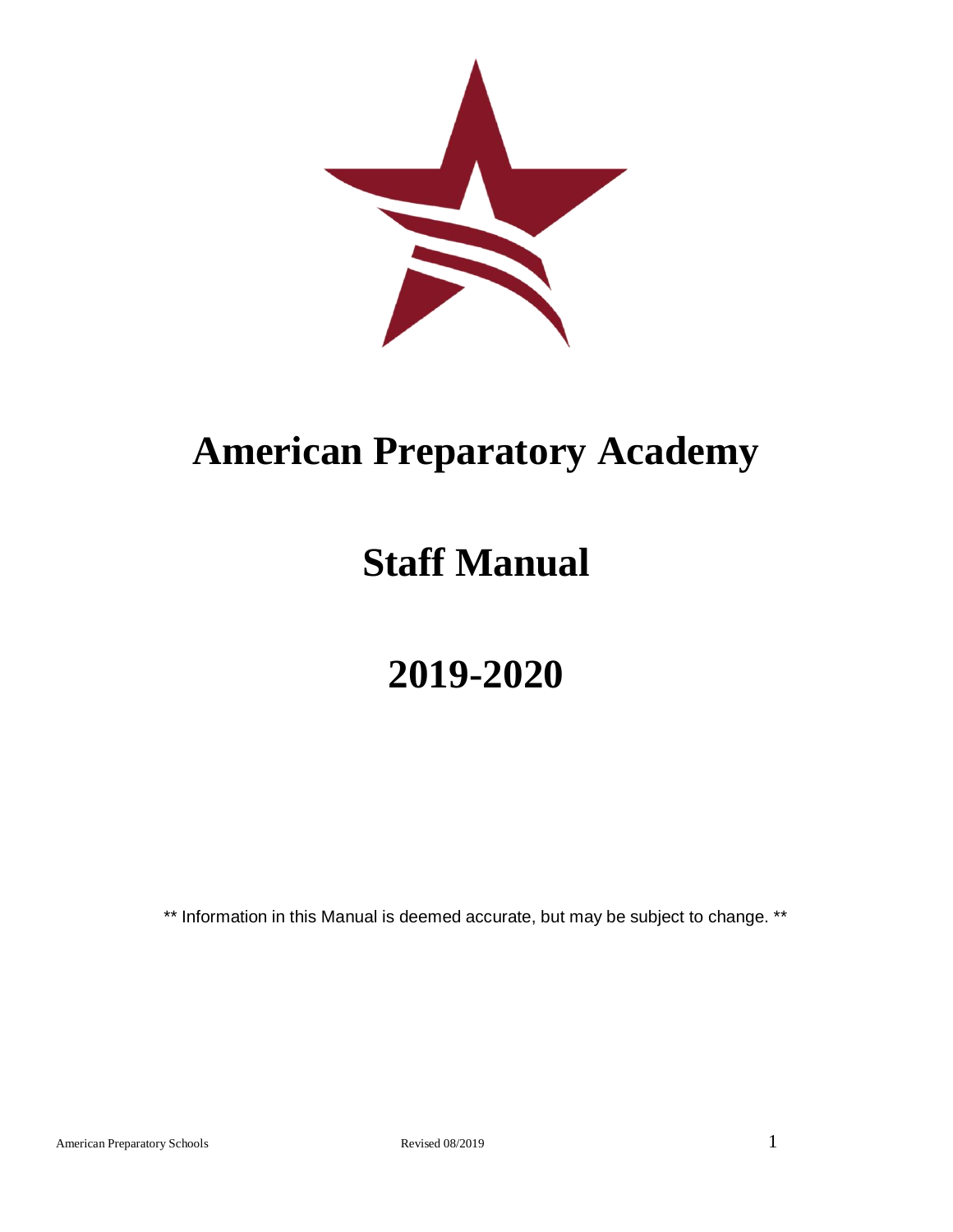## **TABLE OF CONTENTS**

| А.          |  |
|-------------|--|
|             |  |
|             |  |
|             |  |
|             |  |
|             |  |
| В.          |  |
| 1.          |  |
| 2.          |  |
| 3.          |  |
| 4.          |  |
| 5.          |  |
| 6.          |  |
| $Z_{\rm r}$ |  |
| C.          |  |
| D.          |  |
|             |  |
|             |  |
|             |  |
|             |  |
|             |  |
|             |  |
|             |  |
|             |  |
|             |  |
|             |  |
|             |  |
|             |  |
|             |  |
|             |  |
|             |  |
|             |  |
|             |  |
|             |  |
|             |  |
|             |  |
|             |  |
|             |  |
|             |  |
|             |  |
|             |  |
|             |  |
|             |  |
|             |  |
|             |  |
|             |  |
|             |  |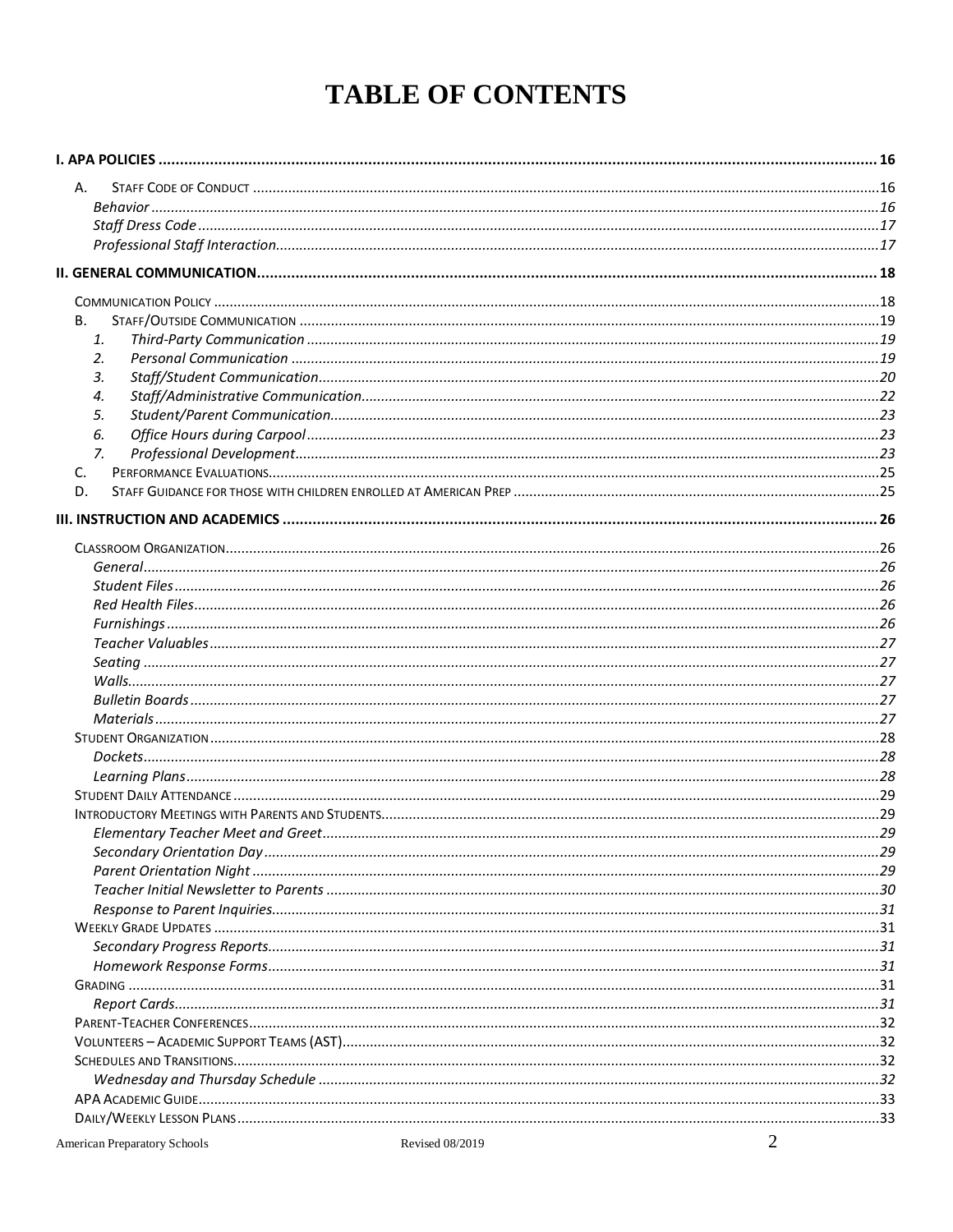| $\bm{True}$ |  |
|-------------|--|
|             |  |
|             |  |
|             |  |
|             |  |
|             |  |
|             |  |
|             |  |
|             |  |
|             |  |
|             |  |
|             |  |
|             |  |
|             |  |
|             |  |
|             |  |
|             |  |
|             |  |
|             |  |
|             |  |
|             |  |
|             |  |
|             |  |
|             |  |
|             |  |
|             |  |
|             |  |
|             |  |
|             |  |
|             |  |
|             |  |
|             |  |
|             |  |
|             |  |
|             |  |
|             |  |
|             |  |
|             |  |
|             |  |
|             |  |
|             |  |
|             |  |
|             |  |
|             |  |
|             |  |
|             |  |
|             |  |
|             |  |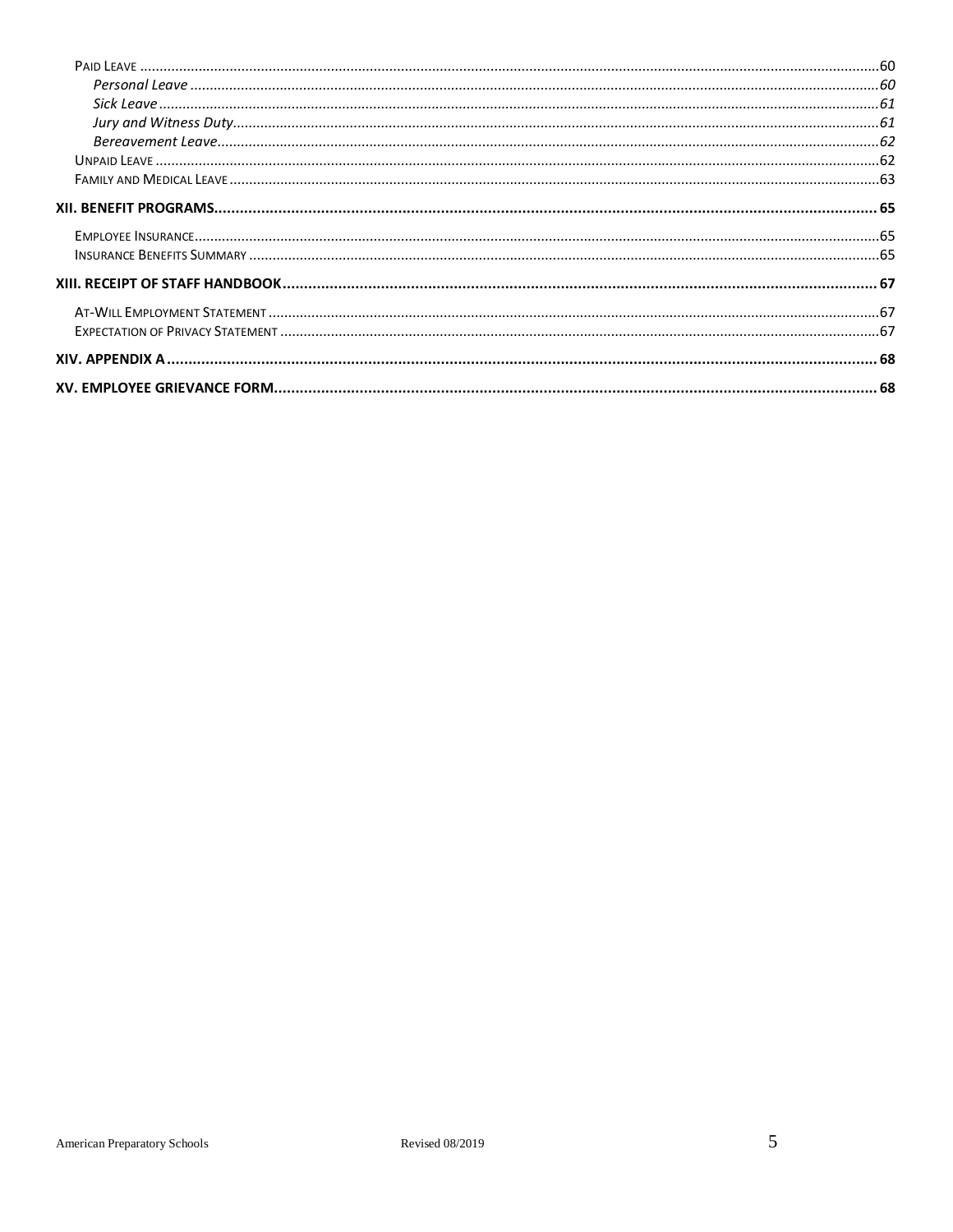### **Welcome**

Welcome to American Prep for our 17<sup>th</sup> amazing year! As you've personally experienced, our American Prep staff members have been through a highly selective process that includes written application, pre-interviews and screenings, school site visits, classroom observations, and for teachers often includes teaching in the classroom before an offer of employment is made. We are confident that members of the American Prep staff are among the best to be found! Thank you for being part of our team!!

We are excited to work together to advance our school mission. We have the utmost confidence that given clear direction, adequate resources and generous support each staff member will become a vital, contributing part of our team. Meaningful contribution in an atmosphere of support and growth combine to create an ideal work setting for our employees. *Creating such an environment is one of our key objectives!*

The beneficiaries of an outstanding staff team are first and foremost, the students! Our students are fortunate to be in classrooms with highly effective, caring individuals who focus on delivering the highest quality education each day. They are fortunate to have support staff who ensure the environment is positive and motivating. The staff itself benefits from the opportunity to collaborate and work daily with other fine professionals who share their deep commitment to the academic success of each student. This creates an energetic, positive environment in which to work and from which both students and staff greatly benefit!

The administration benefits from a highly qualified, dedicated staff in obvious ways! With staff who are vibrant team members, who understand their contribution to the school's mission and are prepared to work hard, the administration's job is one of collaboration and support. Such harmonious collaboration allows administrators to spend their time finding ways to better support the teaching staff and "clear the way" for them. Administrators can use their time facilitating communication and procuring resources for teachers, which is a much more effective use of their time as opposed to dealing with staff non-compliance of policy, which may be an administration's primary role in other organizations. **American Prep is fortunate to have dedicated, responsible staff members who are truly contributing team members!**

## **Purpose**

This manual is meant to be a thorough and concise guide for staff members at American Prep. The purpose of this manual is three-fold:

- 1. To assist the American Prep staff in gaining a clear understanding of their responsibilities as staff members, and to serve as a valuable resource to them
- 2. To create uniformity at American Prep across classrooms, across grade levels and across schools in areas where uniformity will result in increased efficiency and promotion of the school's mission
- 3. To articulate successful strategies, policies, and procedures that will allow American Prep to achieve its mission of academic achievement and character development for each student.

The manual is issued to each staff member, and it is intended to be used as a resource and a guide. Nothing contained in this Handbook is intended to create, or can create, any contractual or other legal rights. Employment by American Prep remains at-will. Any procedure or practice, whether set forth herein, or not, is employed at the discretion of the Governing Board and its designee(s). Either party may terminate employment at any time, with or without cause, warning, or notice. Nothing contained herein creates any expectation of continued employment.

It is intended that all issues relevant to a staff member's employment that are appropriately addressed in a general handbook be addressed in this handbook; in reality, it will not ever be complete but will be added to regularly as policies and procedures are adopted and refined. This manual may be amended at any time. It is incumbent upon each staff member to read and understand the information contained in this handbook and to take it upon themselves to be responsible to abide by the policies and to put the procedures into practice.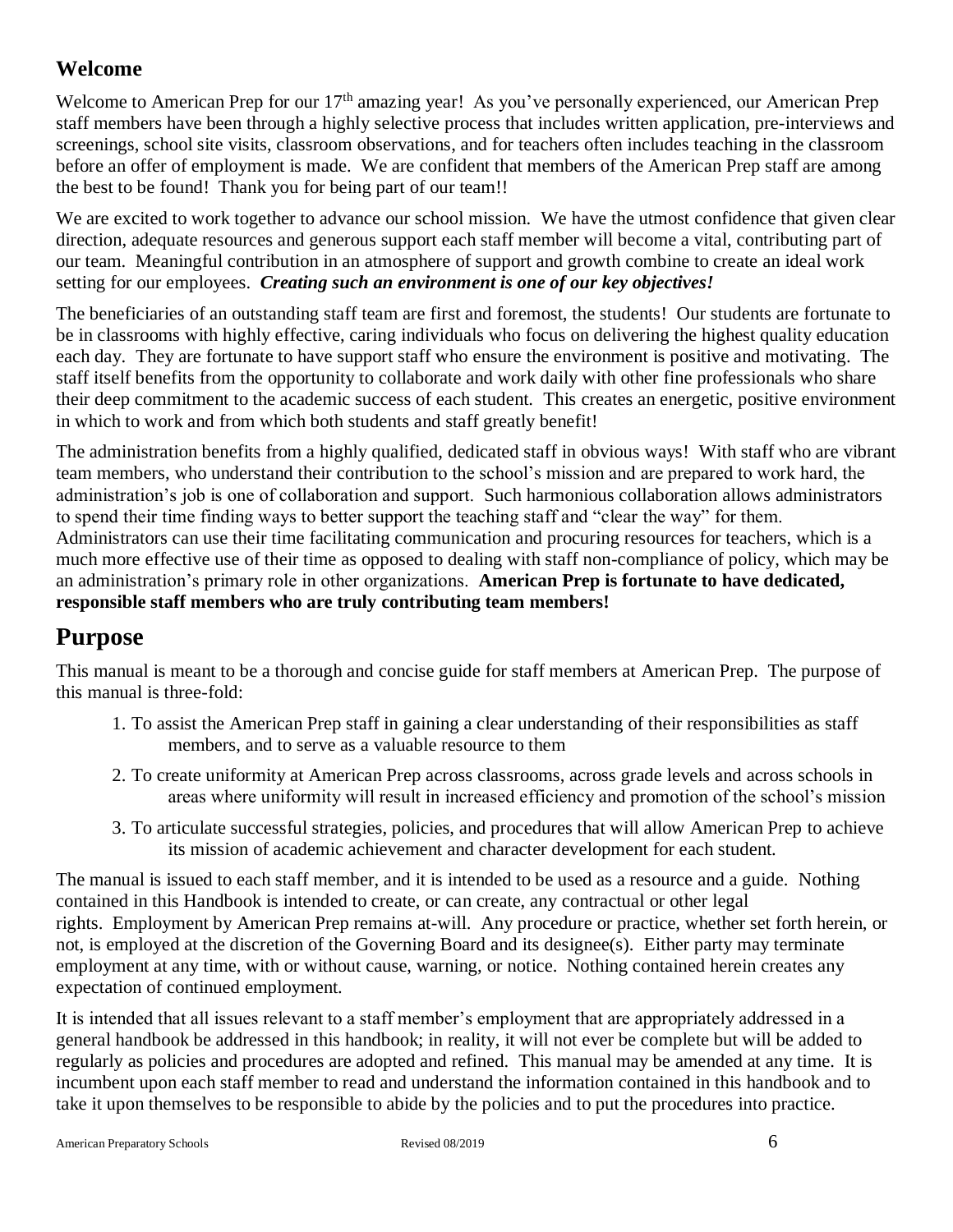As true team members of our vibrant organization, we invite American Prep staff members to offer feedback regarding policies and procedures on an ongoing basis, and to assist the administration in developing a manual that is relevant, accurate and helpful. *The purpose of the manual is not to increase the workload of staff members; to the contrary, its purpose is to assist the staff in carrying out their duties.* With sound policies and procedures, we can potentially attain consistency in the delivery of our education services. It is beneficial to our staff to know what their responsibilities are, and what the responsibilities of their colleagues are, so that a positive working environment can be the daily experience of each staff member. This is our intention and our goal – to develop such policies, procedures and practices that our teachers can truly focus on the primary job at hand – that of educating students successfully each day.

Each policy and procedure is written with that intent in mind – to create an organization in which our teachers can do their job in a way that is most effective and enjoyable. Please accept our invitation to be an ongoing contributor to your staff manual. Because the purpose of this manual is to ensure your ability to complete your responsibilities effectively and enjoyably, we need you to let us know if the policies are achieving their purpose, or if there are additions that you believe would make the manual more beneficial.

Thank you for being a member of our American Prep team. Your contributions are valued. We look forward to working with you.

American Preparatory Schools

Carolyn Sharette, Executive Director Laura Campbell, Academic Executive Director Catherine Findlay, Character Executive Director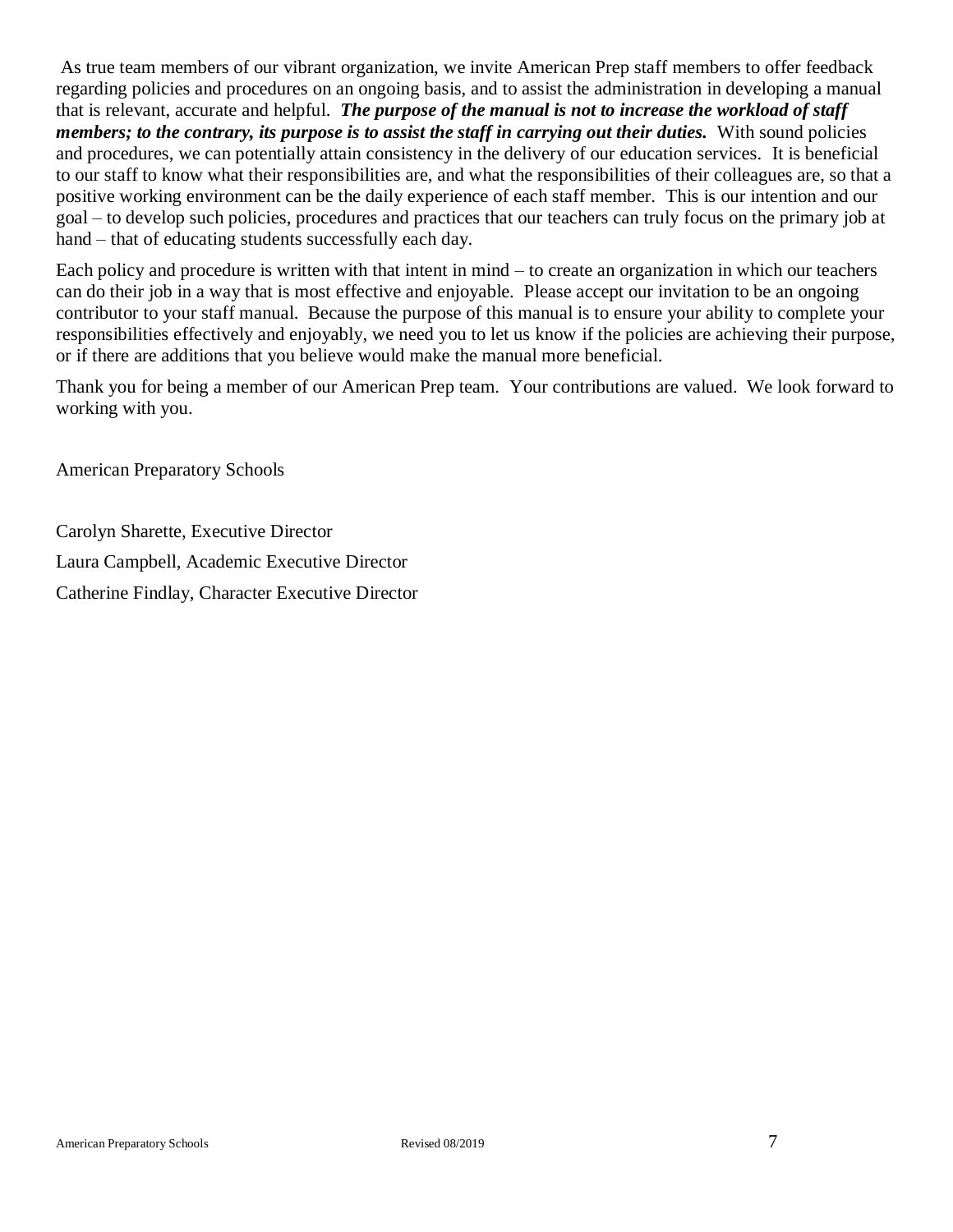# The Trust of Public Education **American Preparatory Academy**

American Prep believes that a public school's central mission is two-fold:

- 1. To ensure that each student achieves maximum **academic proficiency** and,
- 2. To ensure that each student develops **virtuous character** and motivation for productive citizenry, that thereby students become effective citizens of a free, self-governing nation, and possess the intelligence, skills and desire to dedicate a portion of their lives to **changing the world for the better**.

The trust of the citizens of our nation, expressed in their hard-earned tax dollars flowing to our public schools, must be maintained through strict accountability to these two objectives, and repaid by students who benefit from that public trust by their diligence, hard work and commitment to community and self-government.

American Preparatory Schools accomplishes this central mission by espousing the following tenets:

Schools achieve maximum academic success and student character development by:

- · teaching skills to mastery levels
- · imparting valuable knowledge
- · transmitting the common culture that binds us as a nation, and
- exposing children to supreme examples of artistic and intellectual achievement.

Mastery of a fundamental core of valuable knowledge is essential to a child's achievement in later grades. Material should be coherent, sequential, content-rich, and challenging, and must be taught to mastery level by the teacher.

Standardized testing is an essential tool for measuring student learning and teacher success, but it need only be summative and minimal to be effective in informing instructional practice and school goals.

The formation of good character goes hand in hand with mental training.

Serious scholarship requires a willing and enthusiastic mind, self-discipline, determination, patience, and humility.

All children can learn, although their pace may differ, and their response to higher standards is improved performance.

The school must be structured to support parents so that they may play an active role in all aspects of their child's education.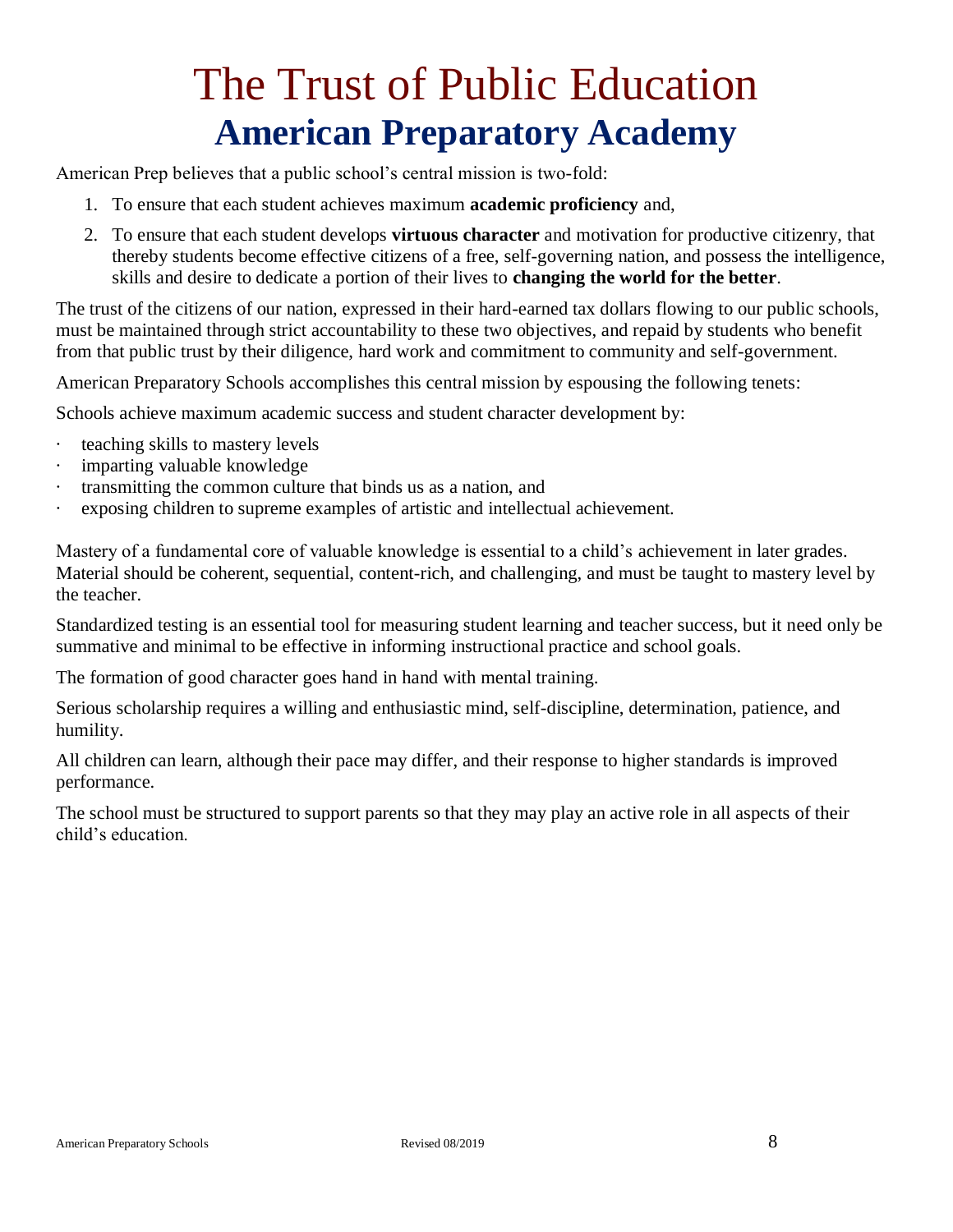## **About American Preparatory Academy**

## *Mission and Vision*

#### *American Preparatory Academy Mission Statement*

*To provide a classical, liberal arts education through an orderly, safe and nurturing learning environment wherein content-rich, efficient curriculum and research-based instructional methodologies are utilized to ensure that every student achieves academic success and develops good character based on concrete measurements.*

#### *American Prep Jr. High Mission Statement*

*American Preparatory Academy Jr. High assists students in their efforts to become student scholars by providing an academically rigorous classical, liberal arts program that prepares them for advanced study at the high school level.*

#### *American Prep High School Mission Statement*

*American Preparatory Academy High School provides an academically rigorous classical, liberal arts education that prepares students for study at the university level or meaningful employment, thereby developing conscientious, confident citizens who think logically, are skilled at persuasion, and are actively involved in the building of our citizen-governed society.*

Each program at American Prep is evaluated through the lens of the mission statement – will it promote academic achievement and virtuous character development? We invite all members of the American Prep community to assist in promoting and supporting the school's mission. Feedback and input are always welcome as we work to refine our programs to better reflect our mission.

American Preparatory Academy is a classical, liberal arts school model. We believe that the pursuit of truth, beauty, and wisdom are the purpose of education. We adhere to the concept of the Trivium, as interpreted to represent three stages of knowledge acquisition. The Grammar phase is identified with the young child (0-9), who easily memorizes songs, poems and factual knowledge. The Logic phase (9-14) is identified with learners "connecting" their factual knowledge in a logical manner, "making sense" of things. The Rhetorical Phase (14 beyond) is that in which students learn to coherently and persuasively defend their logic in writing and speech. (In medieval times, these three designations were the actual subjects of study preceding the study of arithmetic, geometry, astronomy, and music.)

We recognize that in order to succeed in our mission, American Prep must be a place where positive motivation guides students and staff alike. All members of the staff, students, and parents in the American Prep community work together to "build" our great school. Each person has a responsibility to be a "builder." To help us firmly plant this ideal into our institution, which will result in a loving, positive atmosphere, we have adopted a "Builders" theme, based upon the following poem: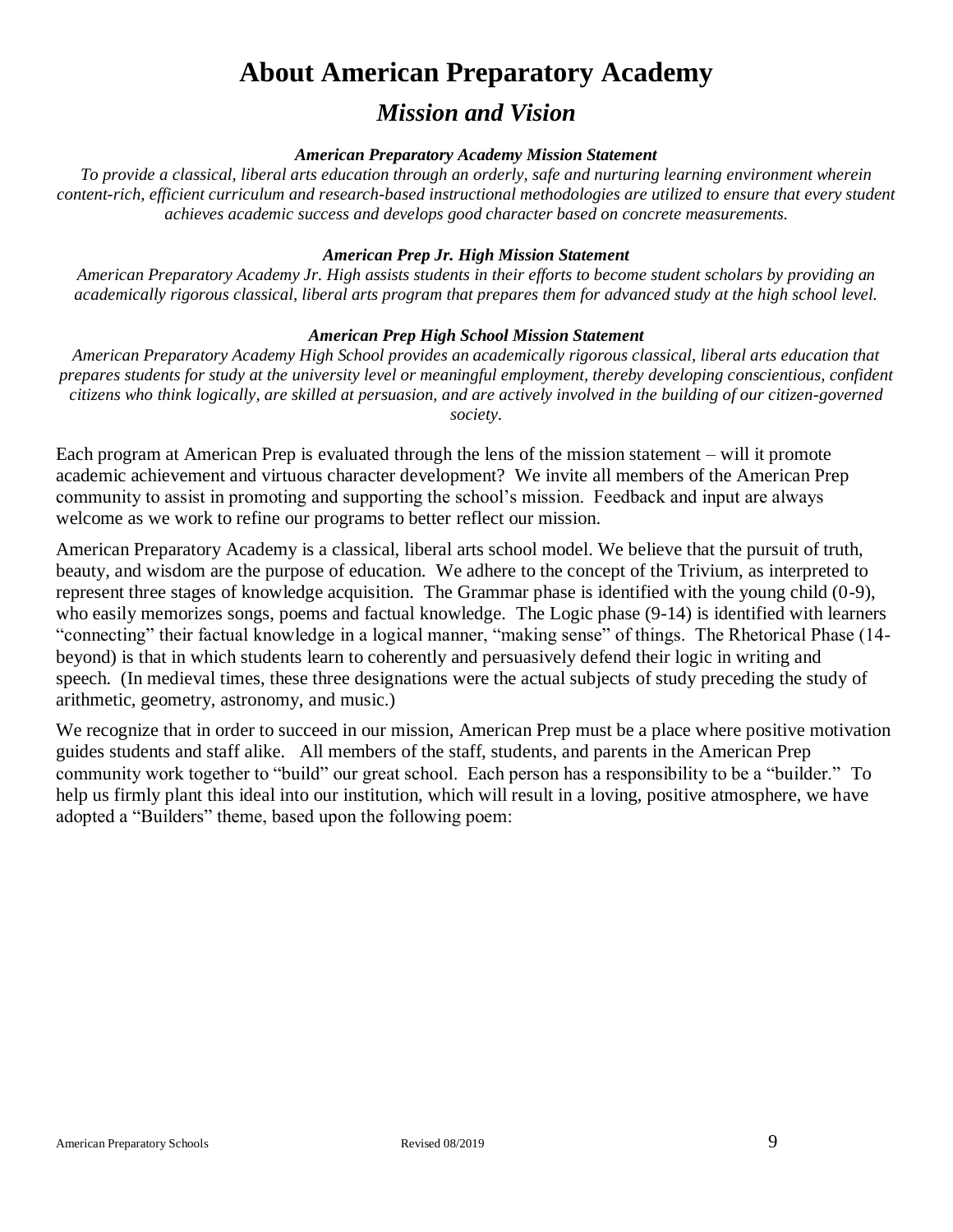## *Builders*

**I saw them tearing a building down, A gang of men in a busy town.**

**With a yo heave ho and a lusty yell, They swung a beam and the sidewall fell.**

**I asked the foreman if these men were as skilled As those he would hire if he were to build.**

> **He laughed and said, "Oh, no indeed, Common labor is all I need,**

**For they can wreck in a day or two, What builders have taken years to do."**

**So I asked myself, as I went my way, Which of these roles am I to play?**

**Am I the builder, who works with care, Measuring life by the rule and square;**

**Or am I the wrecker who walks the town, Content in the role of tearing down?**

**I've made my decision; I'll start today, I'll be a builder in every way.**

**-Anonymous and Howard Headlee**

Each student and staff member memorizes this poem. It is recited at school events and in classrooms. There is also a Builders Song (K. Woodcox, 2004). We ask all members of the American Prep community, when faced with a decision on how to conduct themselves, to ask – "what would be building behavior?" or "what would be wrecking behavior?" Keeping the standard of behavior at that of a "builder" makes it easy to know how to conduct ourselves and promotes a positive place for learning. Spontaneous, monthly and annual "Builders" awards are given to students (and given annually to staff) to promote the Builders theme.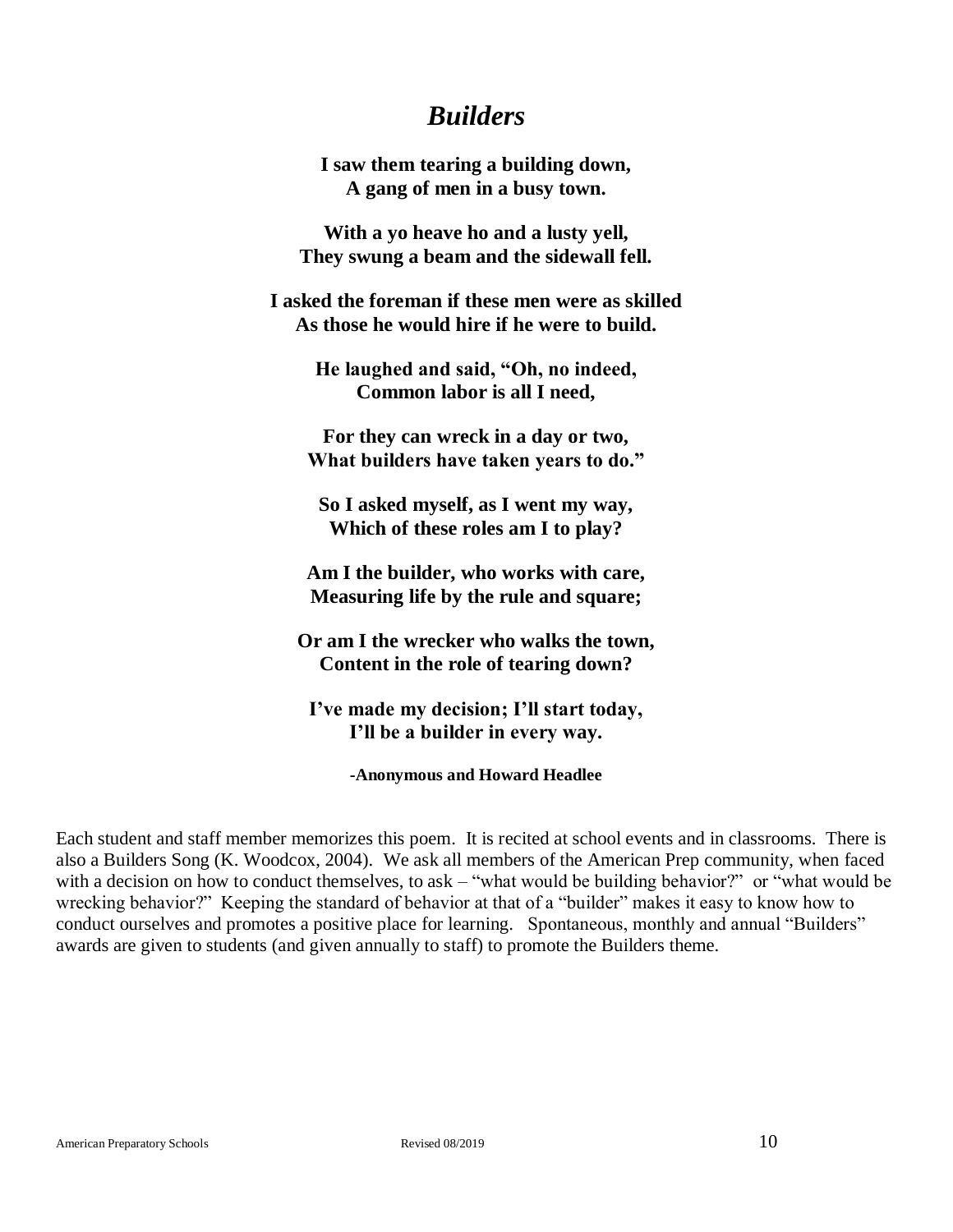## **2019-20 Monthly Builder Award Themes**

| August   | Be a Builder                                                                 |  |  |
|----------|------------------------------------------------------------------------------|--|--|
|          | September Build with Enthusiasm                                              |  |  |
| October  | I am a builder when I am perfectly honest                                    |  |  |
|          | November I am a builder when I express gratitude in word and deed            |  |  |
| December | I am a builder when I look for ways to serve others (Kigatsuku)              |  |  |
| January  | I am a builder when I work diligently                                        |  |  |
| February | I am a builder when I befriend others                                        |  |  |
| March    | I am a builder when I am willing to try and believe in my ability to succeed |  |  |
| April    | I am a builder when I use kind and courteous words                           |  |  |
| May      | I am a builder when I am utterly reliable                                    |  |  |
| June     | I am a builder when I respect my body and mind                               |  |  |

#### **Foundations**

At American Prep, we understand that in order to build an excellent institution, we must have a strong foundation in place. Our foundation is built on the following five principles:

#### **Expectations**

High expectations in academics and character reflect the unwavering confidence we have in our students. We believe that our students can and will achieve whatever is set before them. High expectations are the vital first step toward achieving our school mission of academic excellence and virtuous character development for each student. The confidence engendered in our students by the high expectations we hold motivates them toward excellence.

## **Effort**

We believe that properly reinforced effort is the key to achievement. Our students and staff know the value of hard work, and are committed to working hard every day. The fruits of work are real and satisfying, and are won without exception by those willing to engage in work earnestly and consistently. The fruits of work cannot be borrowed or lent.

#### **Enthusiasm**

Enthusiasm propels one on to greater effort. Enthusiasm makes work enjoyable and provides encouragement for others to put forth increased effort. It is the responsibility of every member of the American Prep community to bring enthusiasm to their work and to their associations at school.

## **Encouragement**

Expertise in the art of encouragement is a hallmark of American Prep staff. Nearly constant, expertly applied encouragement is required to balance the high level of rigor we require of our staff and our students.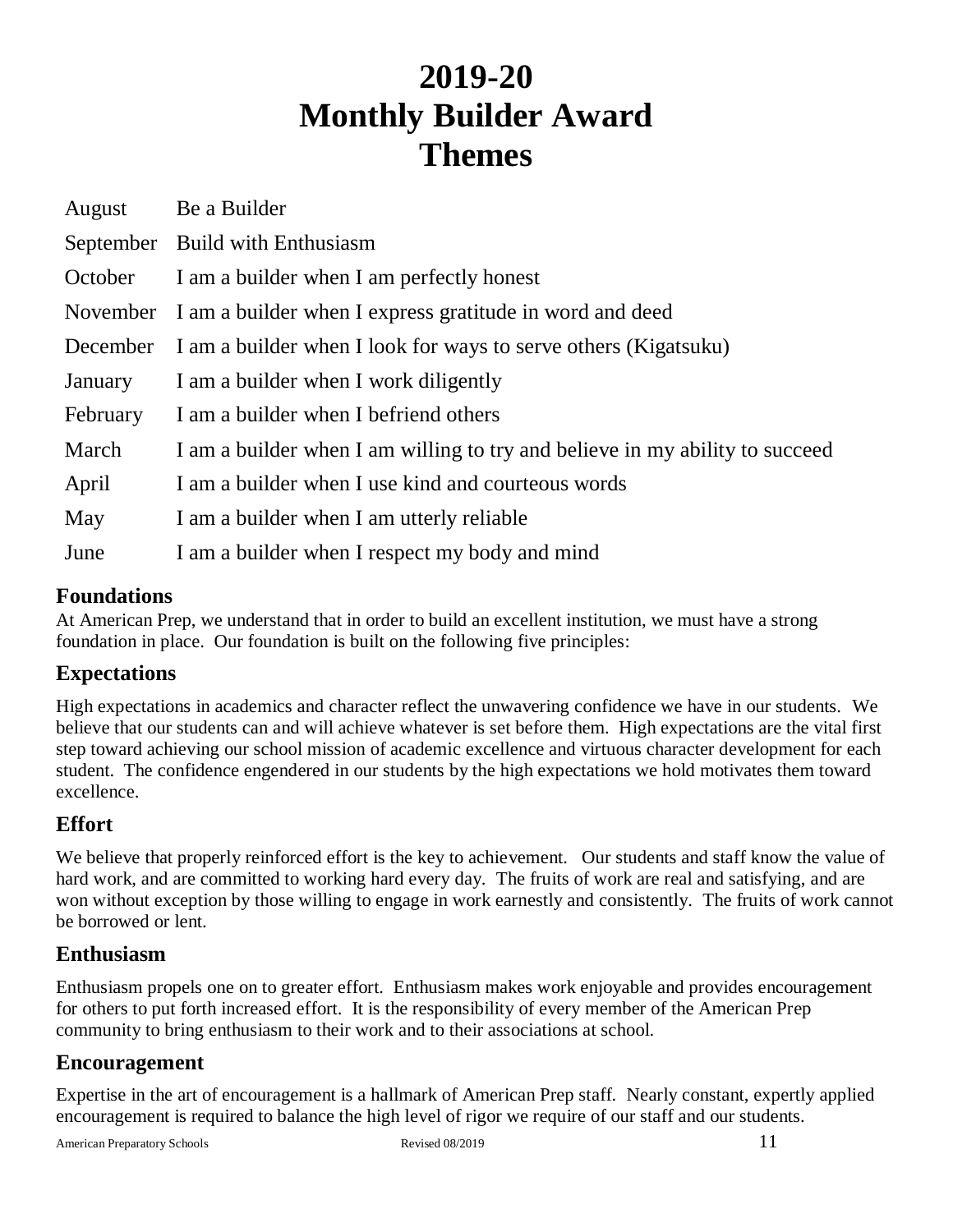#### **Excellence**

Excellence is a self-perpetuating value. When one achieves excellence, motivation is generated that leads to a natural increase in expectations, and encourages one to apply effort and enthusiasm to obtain new, even higher levels of excellence.

### **Unity and Diversity; Religious (or other) opt-out policy**

It is vital to our mission and to our community that we are unified in purpose. We recognize the strength we have in our different cultures, nationalities and religious faiths and we honor the diversity of our students and families. Our strength and unity is built as we acknowledge our diversity while focusing on our shared mission of academic excellence and character development for each student. Parents have the opportunity to opt-out their student of any activity they determine is in conflict with their religious or cultural tenets. If it is a classroom activity (such as a book you don't wish your student to read), parents may exercise this opt-out by speaking with the classroom teacher and selecting an alternative activity. If it is a school-wide or Ambassador activity, parents may opt-out after first observing the activity themselves (without their student) and then submitting a Request for Waiver of Participation Form (available at the main office). Administration will review the request to ensure that religious freedoms or exercise of rights of conscience are not infringed. Alternative activities may be required of the student. American Prep Academy recognizes a student's prayer in school as a Constitutionally protected right.

American Preparatory Academy does not discriminate on the basis of race, color, national origin, sex, disability or age in its programs and activities. For a description of our non-discrimination policies, please visit www.americanprep.org. The following person has been designated to handle inquiries regarding the nondiscrimination policies:

APA District Title IV and Title IX Director: Lisa Brunson

 Address: 12894 Pony Express Rd Draper, UT 84020 Phone: 801-797-1026 x 1026 Email address: lbrunson@apamail.org

## **Regional Office of Civil Rights for Utah**

Denver Office U.S. Department of Education Cesar E. Chavez Memorial Building 1244 Speer Boulevard, Suite 310 Denver, CO 80204-3582 Telephone: (303) 844-5695 Email: [OCR.Denver@ed.gov](mailto:OCR.Denver@ed.gov)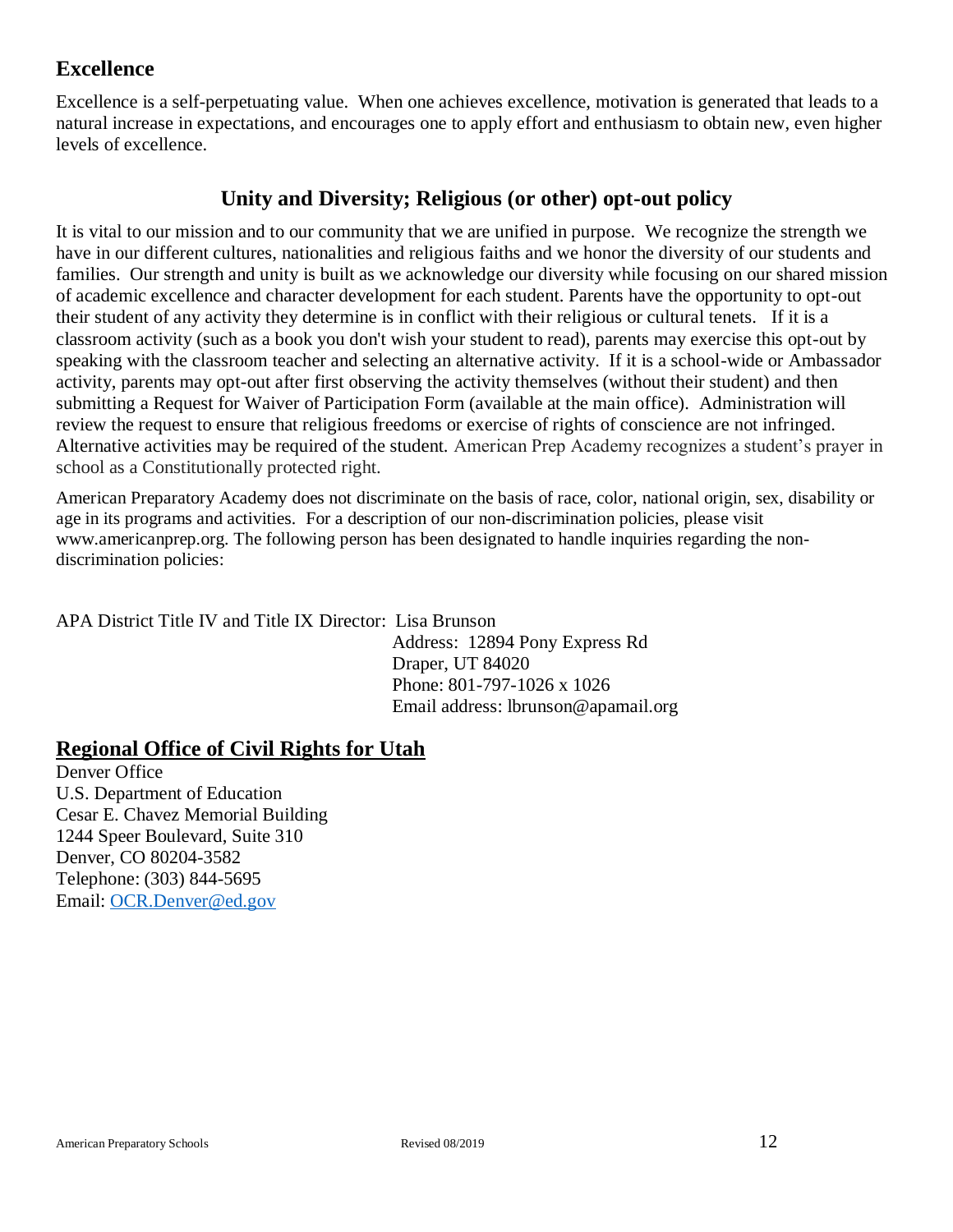## **American Preparatory Academy's Leadership Structure**

#### **District Level**

- Carolyn Sharette –Executive Director
- Laura Campbell Executive Director-Academics
- Catherine Findlay Executive Director—Character Education
- Tim Evancich Operations Director
- Phil Collins Chief Financial Officer (CFO), Business Manager
- Jen Walstad District Academic Director
- Daniel Baker District Secondary Program Director
- David Bowman District Area IT Manager
- Connie Sims Human Resource Director
- Lisa Brunson Executive Director Compliance
- Title III Director
- Lori Stephenson Curriculum Director
- Lindsey Rees Enrollment Director, Assessment Director
- Joan Ottley-Zeeman Special Education Director
- Tammy Okleberry District Counseling Lead, District Crisis Response Lead
- Lari Evancich Purchasing Manager
- Gina Ortega Teacher Licensing, District Calendar Lead
- Cindy Lawrence District Secretary Lead
- Cathie Adamson District Substitute Coordinator
- Coaching Staff:
	- Stacie Woolley Jen Brakey Sharon Lloyd Erin Farr Mary Knight Lindsay Campbell

**Department Chairs -** Assist in the direction of secondary programs within academic content areas:

- English Co-chairs: Jeffrey Sorensen , William McKelvey
- Math Chairs: Bridget Sullivan
- Science Course Leads: Emily Hartung, Tim Jones, Rachel Dunn, Kendal Hess
- History: Sara Ochs, Ryan Thomas
- Latin: Rebecca Allen
- PE: Mike Christensen
- Health: Eva Peterson
- Music: Katti Marin, Kaitlyn Findlay, Miriam Burton
- Art: Laurel Cahoon

#### **Elementary District Leads**

- Kindergarten Admin: Laura Leavitt Teacher: Lori Truman
- First Grade Admin: Kami Bodily Teacher: Lynzi Rojas
- Second Grade Admin: Jessica Barton Teacher: Courtney Allen
- Third Grade Admin: Eryn Woolston Teacher: Ashley Nash
- Fourth Grade Admin: Michelle Mulcahy/Angie Lawrence Teacher: Julie Morano
- Fifth Grade Admin: Julie Rodriguez Teacher: Eithne O'Donoghue
- Sixth Grade Admin: Lindsay Campbell Teacher: Melanie Morris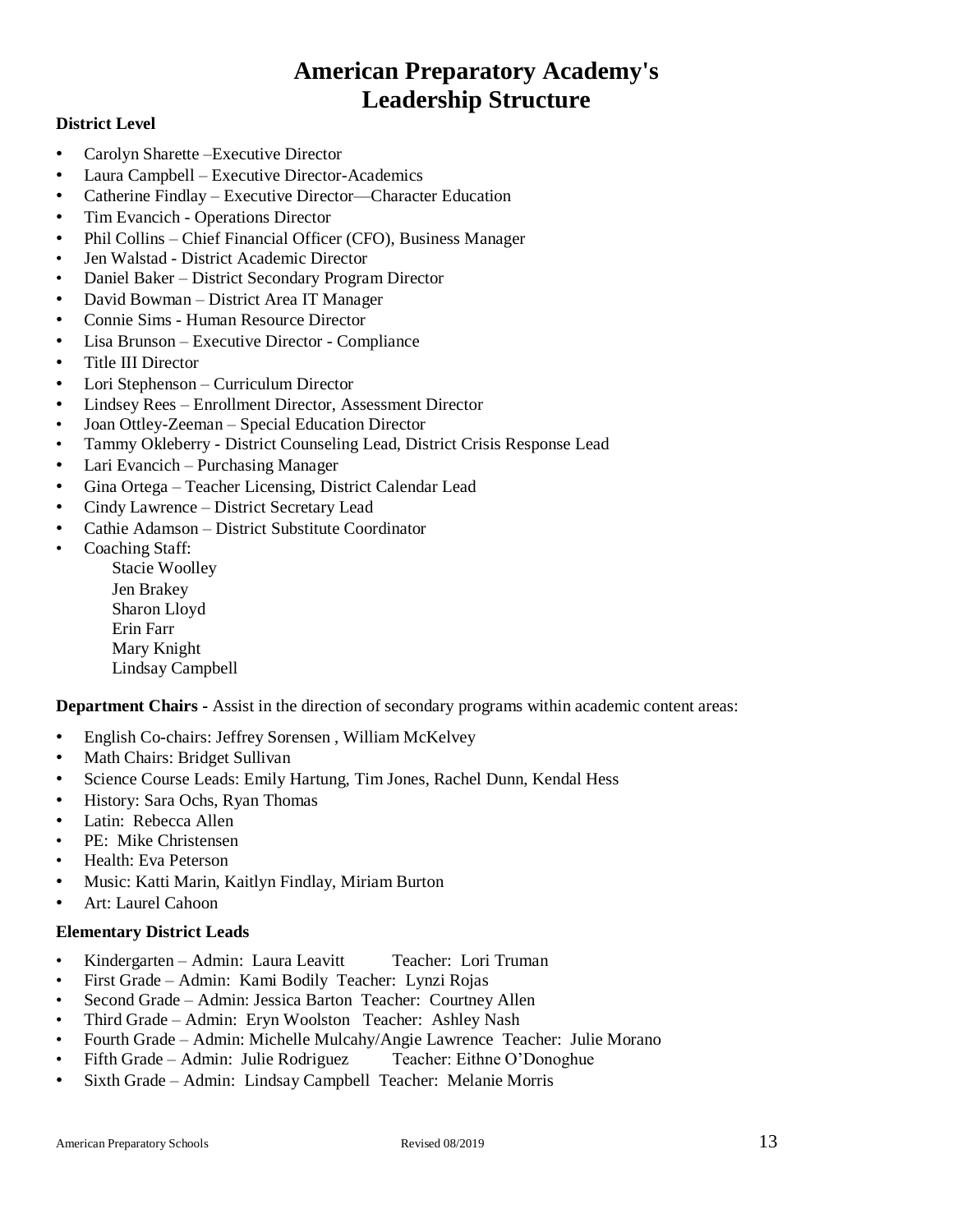#### **School Level**

**School Director and/or Administrative Director** - Depending upon the particular campus administrative structure, some schools have a School Director, some schools have an Administrative Director, and a campus may have both. The School Director and/or Administrative Director may be assigned as leads on suspensions and/or expulsions, retentions, due process hearings, interactions with social services, exceptions to policy or procedures (such as dress code or participation requirements), or any issues that may affect the school's standing with parents or with the state. He or she will come to Carolyn Sharette or Laura Campbell (District Executive Directors) in all matters requiring additional direction.

- · Lower Elementary Directors manage the Elementary Program, grades K-3
- · Upper Elementary Directors manage the Elementary Program, grades 4-6
- Junior High Director manages the Jr. High Program
- High School Director manages the High School Program
- · Special Education Case Manager/Teacher manages the special education needs within the campus

#### **Early Learning Center:**

ELC Director: Carlene Dastrup Assistant Director: Bea Juvera Special Education Case Manager/Teacher: Jessie Ibrahim

#### **Draper 1 Campus:**

School Director: Michelle Mulcahy K-3 Elementary Director: Kami Bodily 4-6 Elementary Director: Michelle Mulcahy

- K-2 Special Education Case Manager/Teacher: Jessie Ibrahim
- 3-4 Special Education Case Manager/Teacher: Megan Platt
- 5-6 Special Education Case Manager/Teacher: Natalie Alofipo

#### **Draper 2 Campus:**

School Director: Lindsay Campbell K-3 Administrative Director: Kevin McVicar K-3 Elementary Director: Noel Gray 4-6 Administrative Director: Cathie Adamson 4-6 Elementary Director: Angie Lawrence Special Education District Director: Joan Ottley-Zeeman K-6 Special Education Campus Director: Jody Jensen K-2 Special Education Case Manager/Teacher: Melissa Pulley 3-4 Special Education Case Manager/Teacher: Katelyn Hamblin 5-6 Special Education Case Manager/Teacher: Keith Washington

#### **Draper 3 Junior High**

School Director: Brad Sheneman Junior High School Director: Todd Christensen Assistant Director/Athletic Director 7-12: Bryan Durst 7-9 Special Education Case Manager/Teacher: Noelle Gatlin 7-9 Special Education Case Manager/Teacher: Allison Landsiedel

#### **Draper 3 High School:**

School Director: Brad Sheneman High School Director: Carole Hollinger 10-12 Special Education Case Manager/Teacher: Kevin Kelley 10-12 Special Education Case Manager/Teacher: Trevor Newcomer

#### **West Valley 1 Campus:**

School Director: Laura Leavitt Administrative Director: MaryCarmen Gamez Elementary Director: Laura Leavitt K-3 Elementary Director: Carly Young 4-6 Elementary Director: Heidi Franco

American Preparatory Schools **14** Revised 08/2019 **14**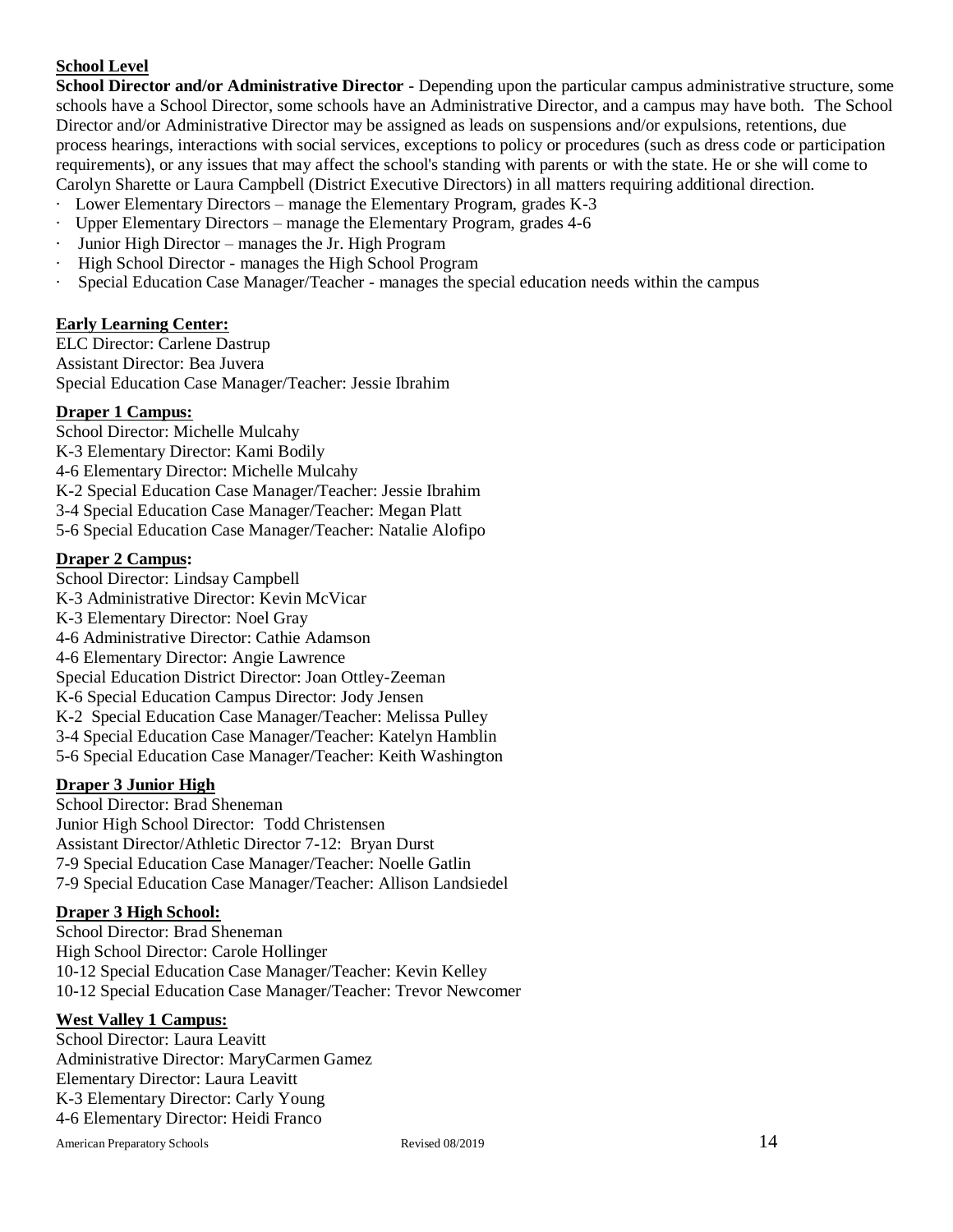Academic Coordinator: Melanie Ferlo K-3 Special Education Case Manager/Teacher: Monica Brown 4-6 Special Education Case Manager/Teacher: Sherrie Samu

#### **West Valley 2 Campus - Elementary:**

Administrative Director K-12: Cindy Lawrence K-3 Elementary Director: Eryn Woolston 4-6 Elementary Director: Julie Rodriguez K-3 Special Education Case Manager/Teacher: Anna Reynolds 4-6 Special Education Case Manager/Teacher: Laura Schneider

#### **West Valley 2 Campus - Secondary:**

Secondary Administrator - Tammy Okleberry High School Director: Craig Peterson Junior High Director: Jake Winegar Assistant Director: Matt Hymas Assistant Director: Mitchell Argyle Assistant Director: Al Ramirez 7-8 Special Education Case Manager/Teacher: Laura Moody 8-9 Special Education Case Manager/Teacher: Derek Lemon, 10 Special Education Case Manager/Teacher: MaryAnn Rojas 11-12 Special Education Case Manager/Teacher: Scott Weber

#### **Salem Campus:**

School Director: Richard Fillerup K-3 Elementary Director: Jessica Barton 4-6 Elementary Director: Cody O'Brien Secondary Director: Richard Fillerup K-4 Special Education Case Manager/Teacher: Annika Connors 5-9 Special Education Case Manager/Teacher: Tyler Redd

#### **Governing Board**

Governing board members meet monthly in open meetings where they receive administrative, financial, and operations reports from American Preparatory Schools Executive Directors. Governing board members provide governance and oversight, ensuring that school activities align with goals and assurances defined in the Charter Agreements.

#### **Utah Charter Academies Governing Board Members**

Clay Hatch, Chair Dee Henderson Thomas Young Rick Peterson Stephanie Henderson Ted Heap Bradly Blanchard

\*The parent advocate is available for consultation with parents. They may be reached at parentadvocate@apamail.org.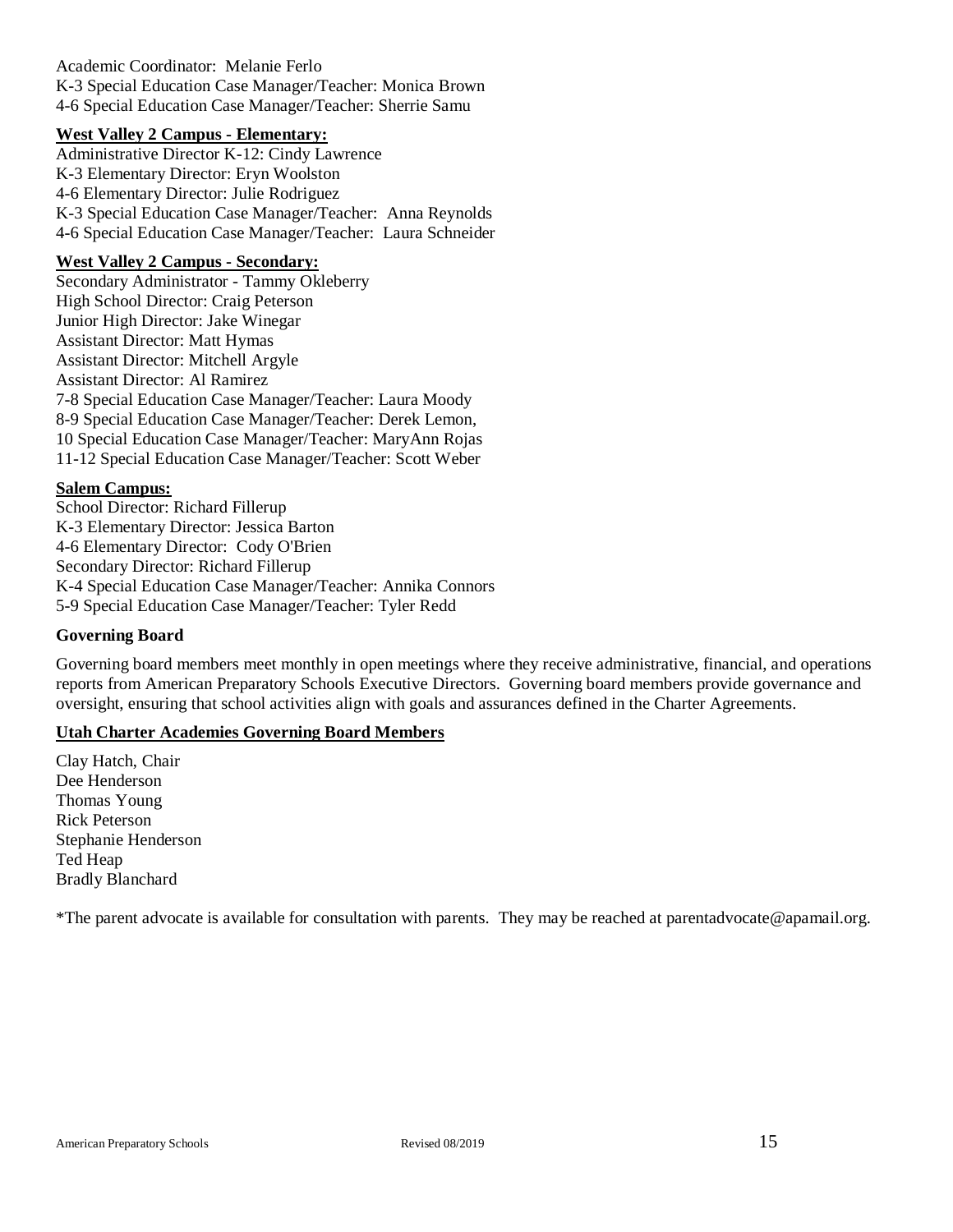## **I. APA POLICIES**

## <span id="page-15-1"></span><span id="page-15-0"></span>**A. Staff Code of Conduct**

#### <span id="page-15-2"></span>**Behavior**

One of the chief components of American Prep's mission statement articulates that our students will develop positive character traits based on concrete measurements. Our students will develop good character largely to the extent that they see it modeled daily by the important role models in their lives. Thus, it is vital that the American Prep staff demonstrate good character in word and in deed at all times, including in the community and on social media platforms. Staff will impart to students the principles of good citizenship and societal responsibility, both by direct teaching and by personal example.

Staff members should strive to be first of all, humble. Humility is an important characteristic of scholarship. Staff members should also work to be perfectly honest and utterly reliable. Students will develop confidence in the staff as they witness the staff of American Prep treating others with respect, dignity, kindness and fairness. As human nature dictates, we are not perfect and staff will consistently employ humility by acknowledging when they are wrong and quickly making amends. Students will follow this example and their lives will be changed.

Students will learn positive methods of conflict resolution and problem solving as they observe the American Prep staff utilize positive, cooperative, democratic methods to work through every-day challenges. Staff members should strive to live these high standards and when they fall short, should employ humility.

Specifically, staff should refrain from using a raised voice, and the communication model outlined in this manual should be followed.

Staff members should refrain from physical contact with students. Most physical contact is inappropriate for staff members with regard to students. Exceptions are handshakes, high fives, fist bumps and "side" hugs (an arm across a shoulder). Staff should never attempt to restrain or redirect a student utilizing physical force. The only exception is in the case where the safety of the student or of another student(s) is in jeopardy and it is clear to the staff member that an intervention is necessary to prevent injury to the student or others.

Staff members are not to speak to students regarding topics such as human sexuality (with the exception of specified classes and utilizing approved curriculum). If a student approaches a teacher and wishes to discuss topics related to human sexuality, the staff member should include an administrator in the discussion, or refer the student to a school counselor.

Staff members are not to discuss topics that may be considered crude or offensive to students or others. Staff members may not violate generally accepted community standards of decency. Staff members should take care to refrain from using slang that may be offensive to students' religious beliefs.

Staff should never direct students to keep information from their parents regarding what happens in a classroom, at the school or regarding something the teacher has said. Doing so is justification for immediate removal.

Behavior that does not meet the high standards outlined above will result in an administrative conference, and possible loss of employment.

The reasons for termination or discipline listed in this manual are not all-inclusive. The Board retains the right to terminate employment with or without cause, and to determine whether cause for termination or discipline exists, regardless of whether such cause is included in this list.

At its discretion, the School, operating through its Board of Directors and the Administrators, may establish policies, guidelines, and regulations for the operation of the School. When the School, at its discretion,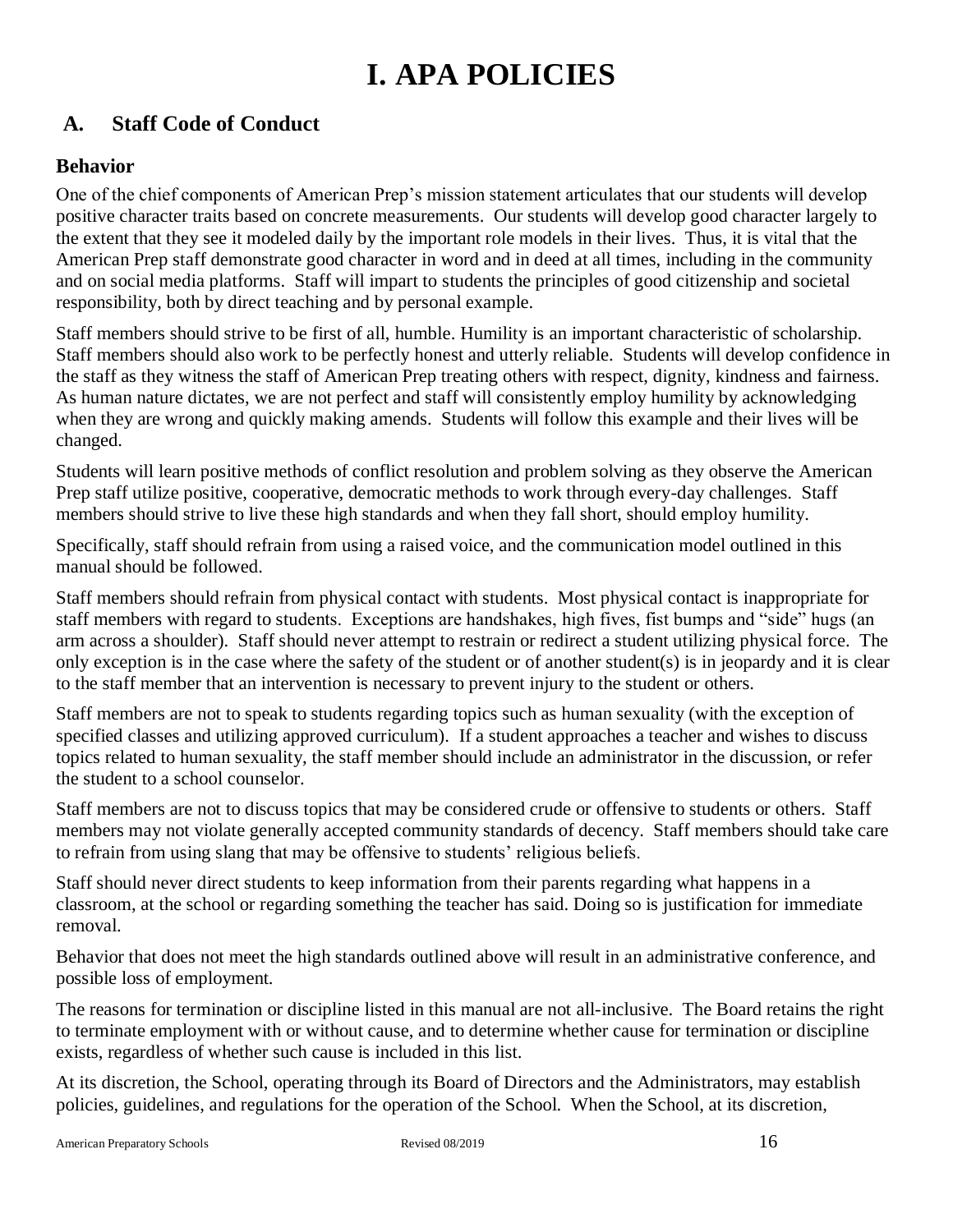determines that progressive disciplinary steps or warnings, or evaluations of staff are in its best interest, it will employ those tools. However, no policy, guideline, regulation, or practice relating to the training and discipline of staff shall create any expectation of continued employment or any expectation of any particular process or disciplinary procedure.

#### <span id="page-16-0"></span>**Staff Dress Code**

The student dress code at APA is one that helps to create an environment of respect and dignity. Student dress exemplifies student respect for themselves, their classmates, and for learning. It is not the intent of the American Prep administration to outline a specific uniform for staff members, however, the following guidelines should be considered. We often have visitors to the school and we want to always present a professional appearance.

A well-groomed appearance and good personal hygiene are important and give confidence in your overall effectiveness. Staff should consider the level of formality of the student uniform, and ensure that their dress rises to at least the same level of formality.

- Male staff members must wear a dress shirt and necktie daily.
- Female staff members must wear blouses and knee-length skirts or professional slacks.
- Slacks/skirts must not be tight fitting You must be able to easily pinch one inch of excess fabric in the front and in the back. Leggings as pants are not appropriate.
- Modesty should be an important consideration when determining appropriate dress for staff members. For women, shirts with sleeves and dresses or skirts at least to the knees are appropriate.
- Professional shoes and footwear should be worn (no casual flip-flops or tennis shoes, et cetera).
- No facial piercings or ornaments should be worn by staff members.
- No visible tattoos.
- Male staff should maintain well-groomed facial hair, or be clean shaven.
- Male staff with long hair will keep it pulled back into a ponytail and well groomed.
- Hair colors must be natural.

Casual Fridays only: Staff may wear a collared shirt (either button or polo) with slacks/skirts that are not tight fitting. No tie is required. Jeans are NEVER allowed as part of the daily dress code.

#### <span id="page-16-1"></span>**Professional Staff Interaction**

Because all boundaries and/or interactions cannot be addressed in a single policy, it is each staff member's obligation to avoid situations that could prompt suspicion of inappropriate interactions by parents, students, colleagues, or school leaders. Trespassing the boundaries of acceptable professional behavior is deemed an abuse of power and a betrayal of public trust. If you have questions regarding what constitutes "professional behavior" please see your supervisor.

Definitions: For the purposes of this policy, "student" shall refer to a person under the age of 18 who attends or has attended APA, or who has participated in an APA program.

**TRESPASS:** These interactions trespass acceptable professional boundaries and are NOT allowed:

- Giving gifts to students that are of a personal or intimate nature
- Any type of unnecessary physical contact with a student beyond the APA side-hug, high five, fist bump or handshake
- Inappropriate conversations, jokes, comments, personal stories, etc. (Sexual topics are inappropriate outside of approved Health curriculum.)
- Discussing personal troubles or intimate issues with a student in an attempt to gain their support and understanding, or for any reason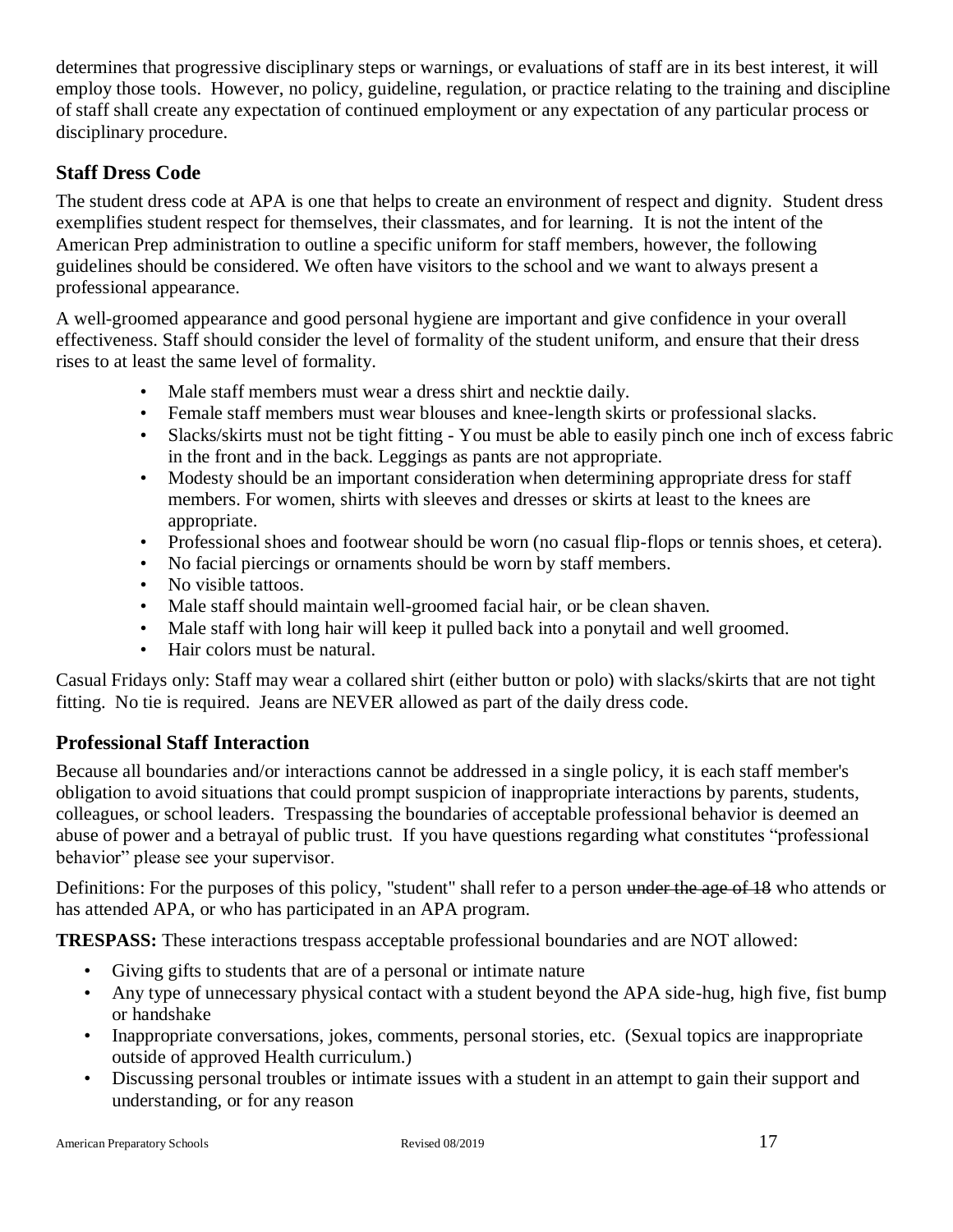- Communication with students on social networking sites
- Electronic communication outside of the acceptable standards detailed in APA's Staff/Student Electronic Communication Policy (Staff Manual Section II-B-3)

**WARNING:** This following activity is ONLY acceptable with parent permission in situations where the families socialize outside of the school setting such as a church activity or children's play-date:

- Social activity with a student that is not school-sponsored and approved
- Transporting a student to/from a non-school related activity

**CAUTION:** Staff should exercise caution and inform their supervisor of any circumstance if they are aware of the following interactions at the school:

- Being alone with a single student behind a closed door (see Staff Manual Section V-A. General Supervision Policy)
- Giving a student (or students) a ride to/from school or school activities without written parent permission
- Excessive attention toward a particular student
- Social activity with a staff member or "student" who is under the age of 21.

When any employee becomes aware of another staff member interacting outside of these professional boundaries, it is the duty of the employee to immediately report the interaction to their administrator. All reports shall be confidential.

Based on the urgency of the report, it is the duty of the administrator to a) safeguard the student(s), b) investigate the allegation, and c) report the situation to Carolyn Sharette.

#### **Criminal Arrest or Charge of Misconduct**

If you are an education license holder from the state of Utah, and if you are arrested or charged with a crime, it is your responsibility to contact your direct supervisor and let them know of the arrest or charges as soon as possible.

#### **State License Revocation Notification**

The State of Utah requires that we inform licensed staff that the State Board of Education is required to permanently revoke the license of an educator who commits a sexual offense against a minor or engages in sexually explicit conduct with a student.

## **II. General Communication**

## <span id="page-17-1"></span><span id="page-17-0"></span>**Communication Policy**

If a teacher (or parent, student, staff member) has feedback, a concern or a problem related to American Prep he/she should take it to the person most capable, in his/her estimation, of responding to the feedback or addressing the concern and to no one else. If they are unsure who that person would be, they are to ask one of the School Secretaries. This is the first line of communication and we believe, is the most effective way of addressing concerns or providing feedback in the most expeditious and successful manner. Professionalism demands that this model be followed so that teachers and staff may enjoy a positive, motivating environment in which to work that is free from harassment, pressure or negativity.

- 1. **4 Step Communication**: If a staff member is involved in a communication with any member of the community wherein there is evidence of frustration, anger or other intense emotion, the following steps should be followed:
	- Listen carefully to the person's grievance. Validate their feelings. If the conversation is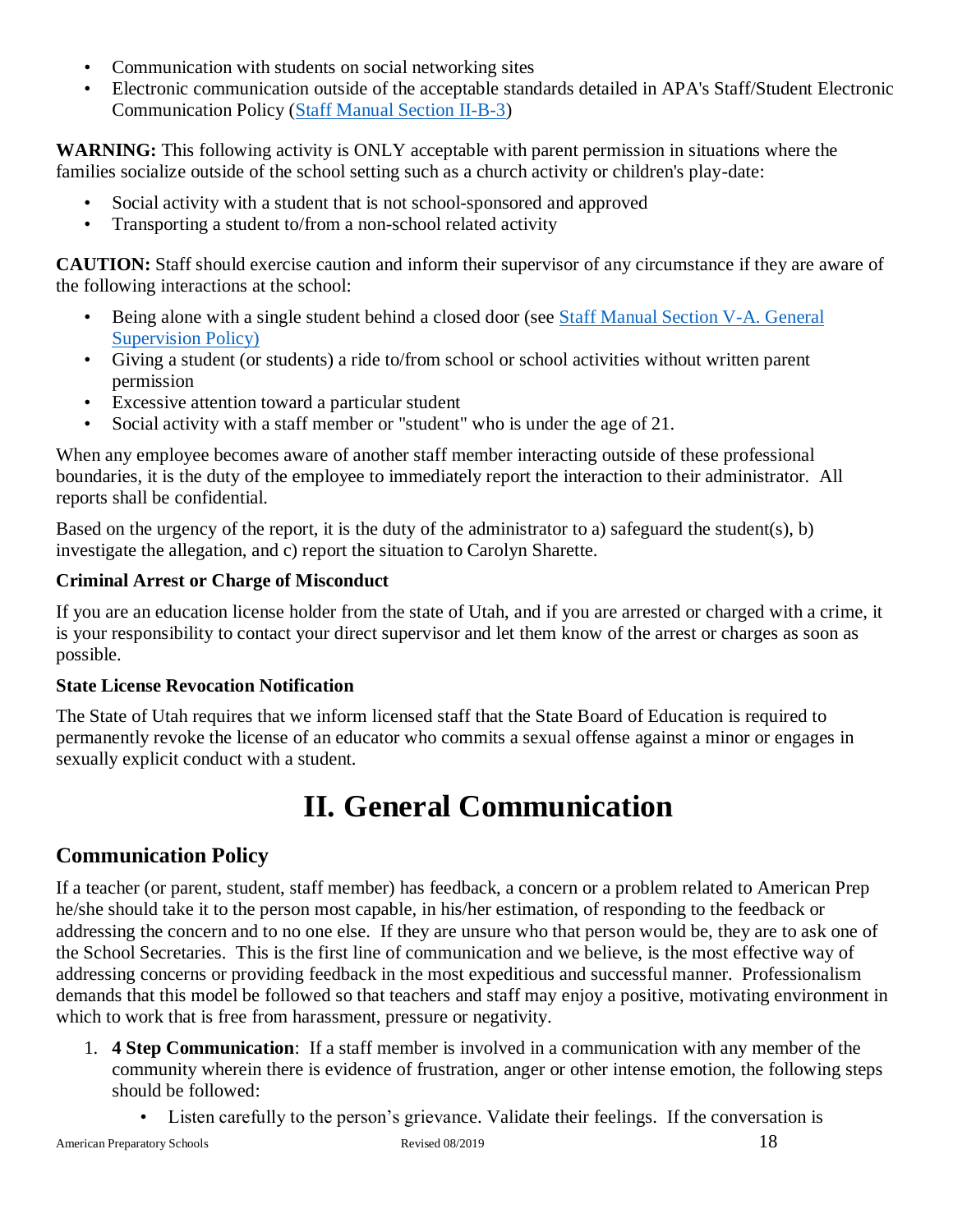occurring in a public area where others may be disturbed, or where the individual's privacy is difficult to maintain, invite the person into an office with another staff member to listen to the grievance.

- After listening, validate their feelings again. Repeat what you believe the grievance is.
- Then ask the person for time so that you can look into the problem/gather more information, and then get back to them.
- Follow up with the person and anyone else that needs to be in the communication loop.
- 2. **Information and Emotion**: It is often helpful, whether you are the one communicating or the one listening, to separate in your mind the "emotion" from the "information" in a communication. Sometimes it is necessary to acknowledge the emotion before moving on to solving a problem. Other times it is important to get good information, which can be difficult when there is a lot of emotion involved. Prefacing your communication with "I am going to share some emotion or how I feel" often helps the listener know what is expected of them. Likewise, "I am going to give you some information, and then I'm going to tell you how I feel about it" may help you express yourself clearly.
- 3. **Communication Logs** a black spiral notebook is supplied to all staff members. They are to record in this spiral all telephone communications they have with regard to school. Incoming calls and messages must be recorded in the communication log. Follow up should be written in a different color ink for clarity. Non-telephone communications may also be recorded in this log. It is recommended that important communications are recorded.
- 4. **Professional Tone** Staff should refrain from using a raised voice at any time, except in the possible case of matters of student safety, which would be rare. "Use your feet, not your voice" should be a familiar staff communication motto.
- 5. **Confidentiality** Ensure that when you send an email that has information about any student that you put "confidential, please do not forward" in the subject line. This helps those receiving emails to be cautious about sharing the information in order to ensure confidentiality for our students.
- 6. **Verification** A vital step in the communication process when there is an issue or conflict is verification. Be sure that you ALWAYS verify information BEFORE taking any action, making any statements or drawing any conclusions. This will require that you follow the 4-step communication process wherein you listen, restate, ask for time, and follow up (see #2 in this section).

#### <span id="page-18-0"></span>**B. Staff/Outside Communication**

#### <span id="page-18-1"></span>**1. Third-Party Communication**

Teachers are not to communicate with outside parties regarding student progress or any other information relating to a student without the written permission of the Academic Director or his/her designee. This includes surveys from medical doctors or other outside professionals. Teachers may fill out surveys at the request of parents, however, the survey must be given to the School Director or his/her designee for approval before being sent to the third party.

#### <span id="page-18-2"></span>**2. Personal Communication**

Staff members should generally refrain from the use of cell phones during class times. Text messaging or talking on the phone during class is considered unprofessional conduct. It is understood that at times it will be less distracting for a teacher to communicate on the phone or via text message quickly rather than leaving the classroom to take care of personal business that is pressing. However, this should be rare and reserved for times when students will be least impacted, such as during independent work time. Generally, however, cell phone usage should not occur during class hours.

Personal, non-business use of the company's communication systems is prohibited. You cannot use company communication systems to transmit, retrieve or store any information, material or communication that is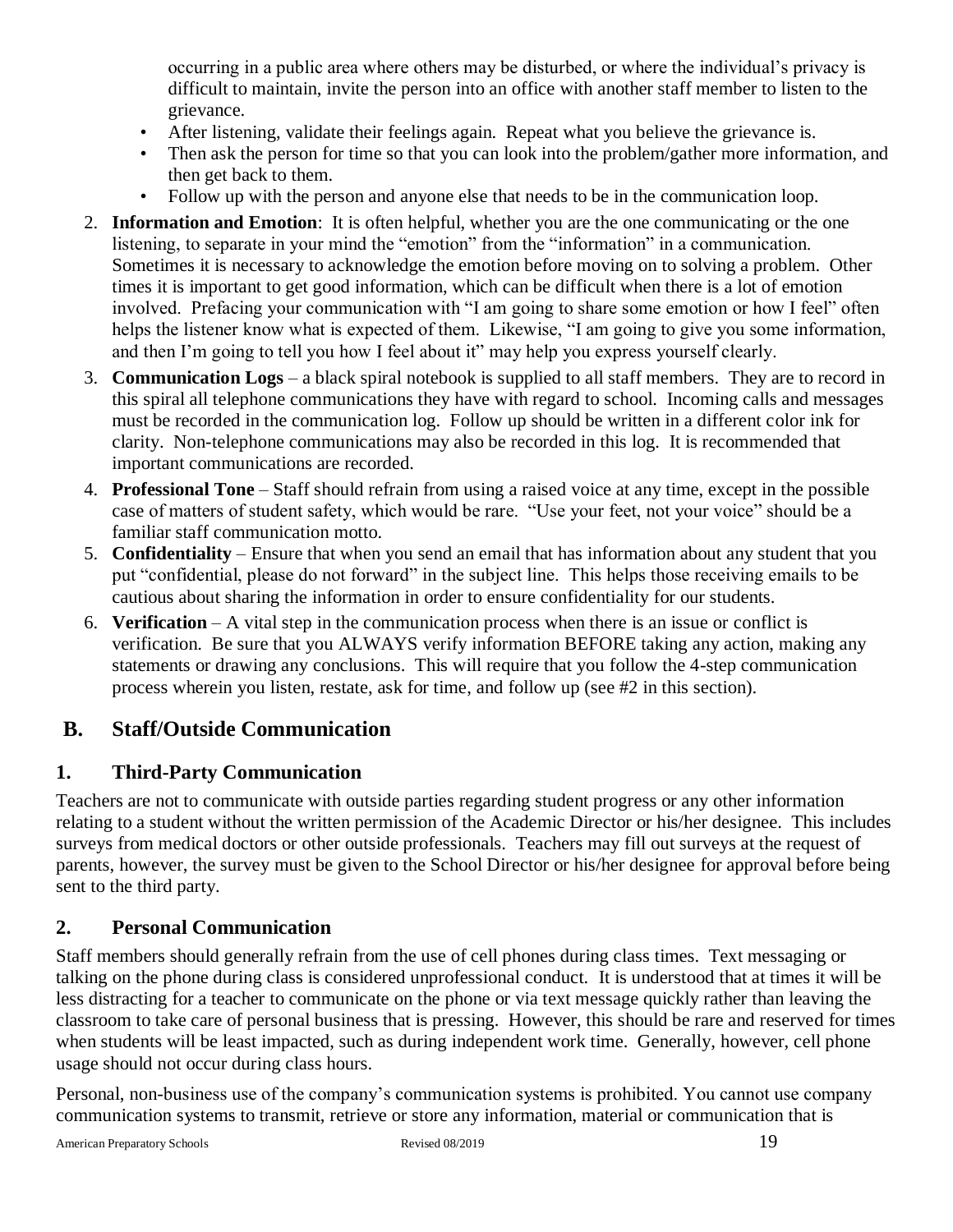obscene, illegal, discriminatory, rude, intended to harass or defame others or otherwise offensive or inappropriate. Also, strictly prohibited are any transmissions with racial, sexual, religious or other harassing content or that are contrary to American Preparatory Academy's policies or business.

Any messages that might act as the "voice" or position of American Preparatory Academy must be approved by the company. Any identification of the author, including usernames, pictures/logos, or "profile" web pages, should not use logos, trademarks, or other intellectual property of American Preparatory Academy unless approved in advance by American Preparatory Academy. If you are not providing an official message from American Preparatory Academy, an employee who comments on any aspect of the company's business must include a disclaimer in your own "profile" or "bio" that the views are your own and not those of American Preparatory Academy.

A message should not disclose any confidential or proprietary information of American Preparatory Academy. If you are "friends" with customers, clients, or vendors on social networking sites, you should exercise additional discretion before posting personal information or photographs that could potentially be embarrassing to you or American Preparatory Academy. Written messages are, or can become, public: use common sense.

American Preparatory Academy reserves the right to review any employee's electronic files and messages to ensure electronic media and services are being used in compliance with federal and state laws, this policy, and other company policies. Accordingly, employees should not assume that their electronic communications are private.

#### <span id="page-19-0"></span>**3. Staff/Student Communication**

- 1. Communication between staff and students should be positive, affirming and respectful.
- 2. If a student's behavior is in question, it is best to pull the student aside and speak in tones that will allow confidentiality, always with the aim of respecting student dignity.
- 3. Staff should refrain from using a raised voice at any time, except in the possible case of matters of student safety, which would be rare. "Use your feet, not your voice" should be a familiar staff communication motto.
- 4. When dealing with students involved in a conflict, the following steps should be followed:
	- a. Separate students from each other, or from site of disturbance
	- b. Question allow the student to explain what is happening or has happened
	- c. Counsel seek to assist the student in appropriate self-direction
- 5. If a student is not apparently where they should be, and/or engaged in the appropriate activity, the staff member should ask the student "May I help you?" in a kind manner. "Where are you supposed to be?" or "What are you doing?" are not appropriate ways to communicate with students. A gentle redirection by asking if you can assist the student to get where they need to be is most effective as it allows the student to remain in control of themselves avoiding the false "control" implied by staff demanding answers and giving orders. Appropriate student self-direction is the goal at American Prep.
- 6. If a student needs redirection, it is helpful to remember the adage "be tough on the problem but soft on the person". Following this advice allows staff to set clear expectations and maintain the high standards of conduct we espouse at American Prep while building positive relationships with our students.
- 7. Staff members may not inquire of students, parents or guardians regarding their immigration status. If a teacher is made aware of a student's legal status, they are not to disclose this information to anyone else and are required to keep it confidential.
- 8. **Electronic Communication** Staff members may use school computers and school email accounts to communicate with students via direct email and/or on school website blogs set up and managed by the teacher. Email correspondence from students to staff members that is not strictly regarding an academic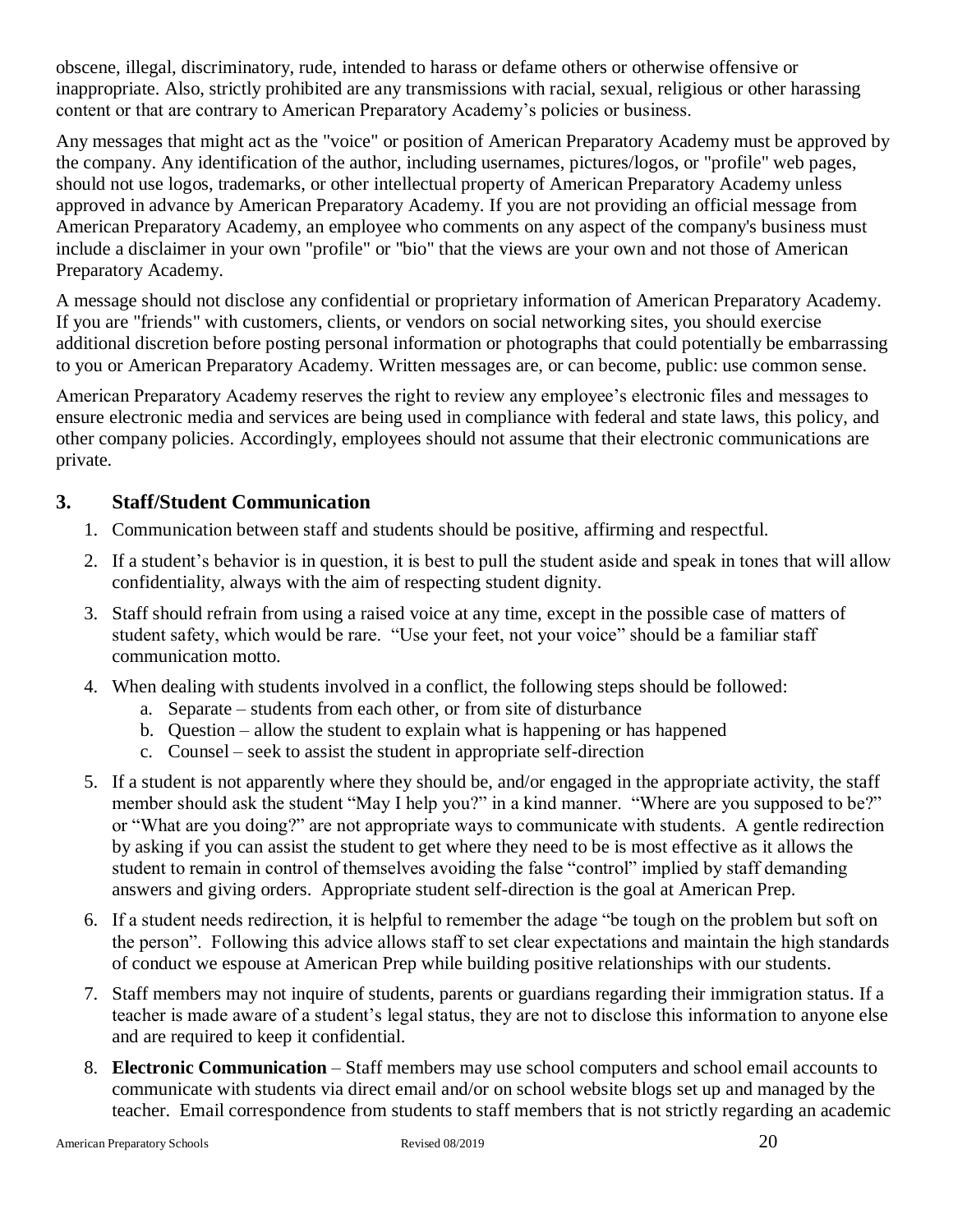issue must cc admin on the reply. Staff members should not communicate with K-12 students on social networking sites or using their personal email addresses during school hours OR outside school hours. It is not appropriate for staff members to communicate with students on social networking sites. With permission of the administrator, Secondary teachers may set up a blog for students to communicate regarding school and subject-area issues and topics. With regard to texting, staff should limit text communications to one-way communications, on topics specific to subject-area or school activity information that is best communicated through texting. No social-focused communication (nonacademic communication) or dialogues should be initiated, responded to, or maintained by a teacher via texting or emailing. If an extenuating circumstance is involved, the employee will notify their supervisor to obtain approval for texting a student. Staff may not add students on social media.

9. **Staff/Parent Communication** - A hallmark of American Preparatory Academy is its parental satisfaction rate. We have achieved high rates of parental satisfaction by maintaining a high "level of service" (LOS) for our clients, who are the parents of our students.

It is school policy when emailing a group of parents, to address the email to yourself and then place all of the email addresses in the "bcc" area of the email, ensuring that email addresses are not disclosed. This is an important privacy practice. If a staff member is unaware of how to do this, the school secretary or any administrator can train them.

Parents choose to bring their children to our school, and in making that choice, become our clients. Parent satisfaction impacts the quality of our programs in many ways; in particular, satisfied parents support our school, its curriculum, its programs, and its staff to a degree that unsatisfied parents do not. Therefore, it is imperative that we achieve a high level of parental satisfaction so that our parents help us in the achievement of our School Mission. The school climate is highly impacted by parental satisfaction. Teachers are direct recipients of the benefits of parental satisfaction as parents work to support the teachers at school and also at home in encouraging their children to participate fully in the American Prep program.

Teachers and other staff members are on the "front line" of parental interaction. Therefore, it is important that each staff member views our parents as clients and seeks to provide a high level of service to each and every parent. This can be accomplished in many ways. Some guidelines follow:

- Answer phone and email messages speedily within 24 hours or on the next school day
- Follow up on important phone conversations with an email to put conversations in writing and reiterate your interest and concern
- Make 2 positive phone calls and/or send 2 positive emails every school day keep a log of which students you did this for and make sure you get to all parents on a rotating basis
- Keep a careful communication  $log$  (see II-A  $#3$ ). Record the important aspects of parental conversations, so that you can be accurate about what you say and can follow up appropriately. Parents will be impressed by how much you remember about their concerns and ideas.
- Use your communication log to write down important conversations you have about students with parents in person. Then, mark the conversations with regard to what follow up is needed. Review your communication log DAILY and always follow up in a timely manner.
- "Satisfaction Plus" after you have resolved an issue with a parent, mark the communication so that several days or a week or so later you can touch base with the parent and confirm their satisfaction. You may also send a note of appreciation for them bringing the concern to you, or working with you to resolve an issue, et cetera.
- We recommend that teachers do their own parent survey after first quarter. Take the information and feedback you receive and make improvements and changes in your practice.
- ALWAYS, ALWAYS, use sandwich communication a positive FIRST, the concern, issue or suggestion next, and END ON A POSITIVE! This is SO important that even if a parent has started talking to you about their student and a problem, the first thing YOU say is still something positive. For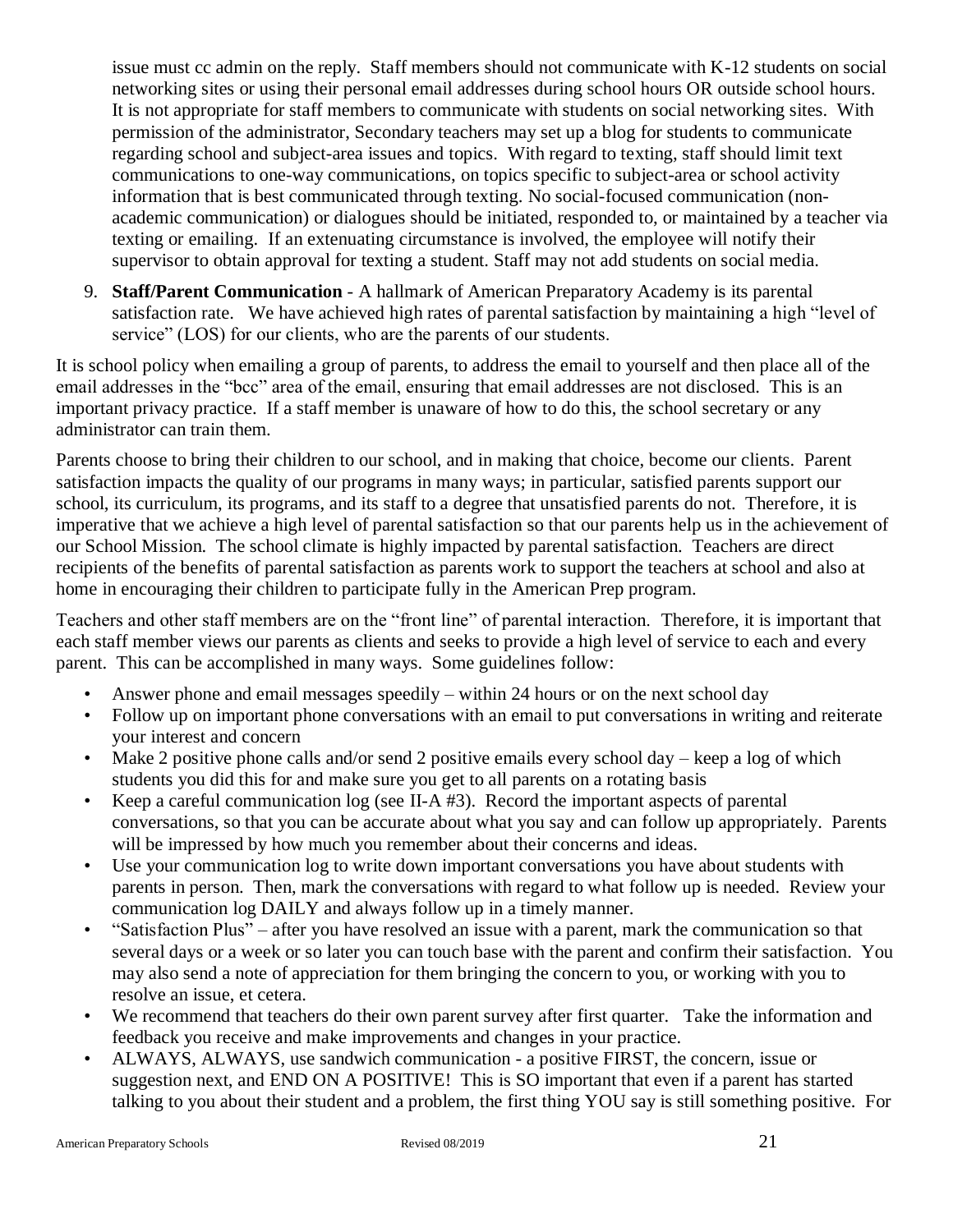example, a parent says, "I am really concerned about Jessie, she is just not following through on her assignments and I am so frustrated." The teacher response must begin with something positive about Jessie, such as, "Let me just first say that Jessie is such a positive contributor in class – she always has a relevant comment and shows interest in what we are studying. I really appreciate that about her." Then address the parent's concern and brainstorm solutions. End by saying something positive about Jessie again, and reiterating that you enjoy teaching her.

- Make it your goal that EVERY parent hears you say, "I really enjoy teaching (student name)". Hearing the teacher say this early in the year is very important. Parents bring all different perspectives to the school, and some get the mistaken idea that a teacher "doesn't like" their student. This happens for different reasons, but can be quite simply overcome by a parent hearing the teacher say, "I really enjoy teaching  $\ldots$  Sometimes students misinterpret something a teacher has said or done and go home saying, "Mrs. doesn't like me." If the parent has heard the teacher say exactly the opposite, the parent can then say to the student, "Oh, I know that isn't true. She told me specifically how much she enjoys teaching you." This proactive approach can create a very positive chain of events and improve the teacher/student and teacher/parent relationship.
- Take it upon yourself to teach your parents the communication model at APA. If a parent comes to you and you feel you have addressed their concerns, but you hear "through the grapevine" they are still unsatisfied, PLEASE conference with them immediately. Be straight with them  $-$  "I heard from Mrs. X that you are still unhappy with  $X$ ". Listen to their feedback. THEN, be sure and teach them the model – "I am happy to continue to work with you on this, but if you feel you are unable to get what you need from me, you are welcome to take your concern to the next level, which would be "X" (show them the Parent-Student Handbook). Be sure and emphasize that they are to take it to someone who can address it (one of those people) AND NO ONE ELSE. This is what they signed they would do on the Acceptance of Policy. If they choose to go to friends and neighbors and "stir things up" PLEASE contact the APA School Board Parent Advocate and she will address it with the parent.
- Confidentiality remember when you are speaking with parents that you may not talk about other students. This comes up sometimes in meetings where teachers and parents are brainstorming ideas and a teacher may slip and say "you know, we had a similar situation with X, and we tried X, and it worked" or something similar. It is important to refrain from using names of other students in these cases and to maintain the confidentiality of all students.

#### <span id="page-21-0"></span>**4. Staff/Administrative Communication**

The administration will utilize email and at times, the staff mailboxes for staff memos. It is important that staff members check their mailboxes daily and respond to staff email memos in the time specified on the memo, when a response is requested.

Likewise, staff members may place non-urgent written communication in administrators' mailboxes or send an email and can expect a response within a reasonable time period.

Administration will be emailing the entire group as questions from staff members that apply to the whole group are addressed. This way, we can be assured that everyone knows what our procedures are for different topics. We will be emailing them out to you as they come up.

Please make sure that you place these instructional emails in an email folder on your computer. You can label your folder "Policies & Procedures" and then you can refer back to them whenever you need to. Even if you have been with us for several years, please read this through entirely so you can be well versed in the policy. The topic will be placed in the subject line of each email so it will be easy for you to access it whenever you need a refresher. You may also print out a copy of the Policy & Procedure to be placed in your Grade Level Guide binder.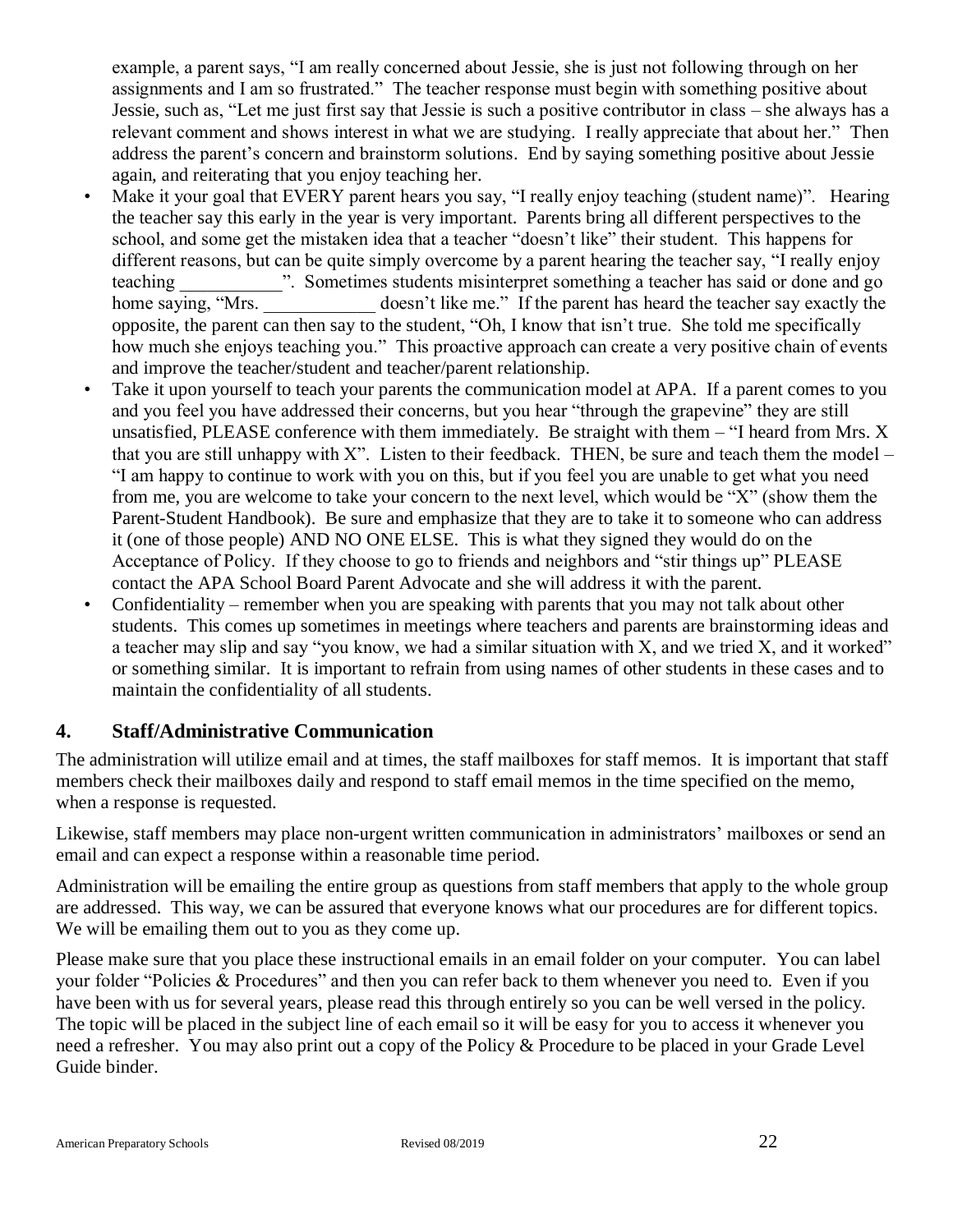#### <span id="page-22-0"></span>**5. Student/Parent Communication**

Students are generally not allowed to use the school telephones to call home during the day. In cases of illness or injury, the school secretary will call the parent. Students should not be sent to the office to call home. If teachers instruct a student to call home to report missing work, etc., the teacher or other school employee must supervise the phone call (which should be made from the teacher's or the administrator's office) and the student MUST leave a message on the home phone if no one answers the phone. If this protocol isn't followed, parents arrive home, see that American Prep has called, and they call the school asking why. The secretaries don't know where the call originated and cannot help the parents. This happens daily at American Prep (5-6 times a day) and our goal is to eliminate those calls completely.

#### <span id="page-22-1"></span>**6. Office Hours during Carpool**

The school office will be available to answer phone calls and assist parents from 15 minutes prior to the start of school until carpool begins. Phone calls received during carpool may go directly to voicemail. Parents needing assistance during this time may be asked to wait in the front office waiting area until the end of carpool.

Special permits are given to disabled students or students who walk home into the neighborhood daily. Students who try to circumvent the carpool line by exiting the school through a non-designated exit may be placed on carpool suspension. This is an important safety measure at our school that students must not violate.

#### <span id="page-22-2"></span>**7. Professional Development**

It is the aim of American Prep to make available to our staff quality professional development opportunities that will assist our staff in becoming experts in their field. Our staff training will center on the following objectives:

- Each staff member (full and part-time) will attend all scheduled team meetings and staff meetings
- Each teacher will attend annual training each year of employment, PD days as scheduled throughout the year and Post-Service.
- Elementary level teachers will hold grade level team meetings at least once per month where they review the 180-day plan and share plans for the upcoming month. Grade levels should follow the 180 day plan so that the students are learning the same content at the same time. Secondary teachers meet with their content area teams monthly.

#### **a) Pre-Service Training Week**

Pre-service training occurs at each campus just prior to the start of school. All APA staff members are required to attend the pre-service week. Important topics specific to the campus, the school community, practical application of American Prep's mission and philosophy, and staff policies are covered. Staff photos are taken. Teachers set up classrooms and student orientations are held during Pre-Service week. No PTO will be approved to be taken during Pre- or Post-Service.

The state of Utah has required that all staff receive annual or periodic training in areas essential to student and staff safety. These required trainings occur during pre-service meetings as well as through online modules completed independently by each staff member. Online training modules generally include a PowerPoint presentation followed by a short quiz. Every staff member must demonstrate understanding of the material with a score of 100% in order to be recertified annually on these training modules.

#### **b) Teacher Trainings**

All of the teaching staff at American Prep Academy or any American Prep School is required to be certified each year in the following areas:

- 1. Classical Education Pedagogy Training, including Direct Instruction programs
- 2. Spalding Spelling (if assigned)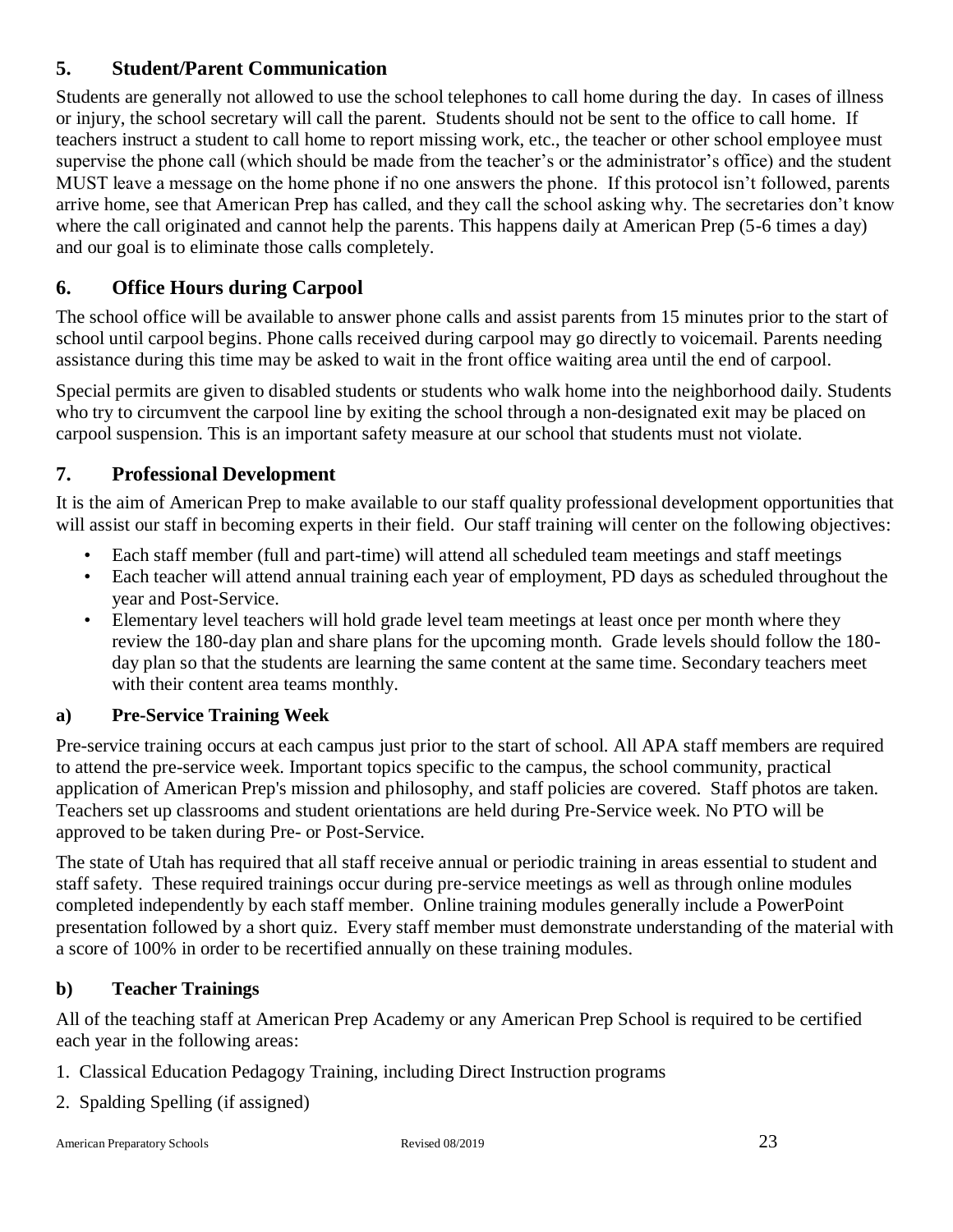- 3. CHAMPS classroom management
- 4. American Prep Transitions and Procedures
- 5. Data Collection and Reporting

Classroom teachers must also be certified in other areas, including, but not limited to:

- 1. Core Knowledge subjects (elementary levels)
- 2. American Prep Writing programs
- 3. Shurley English, Saxon Math (as assigned)
- 4. State and National testing ethics
- 5. State required trainings (compliance)

#### **c) American Prep's Teacher's Institute**

Every year, the teaching staff at American Prep Academy or any American Prep school will be invited (at no cost to the employee) to the American Prep Teacher's Institute where certification in the above areas is available.

It is the teacher's responsibility to ensure they are at all sessions of these trainings so they can qualify for the appropriate certifications to fulfill their job duties throughout the year.

At the conclusion of the American Prep Teaching Institute week, certifications will be emailed to each participant. Those certifications should be kept by the employee to ensure they have the information available to submit to the state for re-licensure points.

#### **d) Other Certification**

Any teaching employee (teacher or instructor) who is unable to receive a certification for an area they will be teaching during American Prep Teacher's Institute may attend certification trainings held by other organizations. These trainings must be approved by the District Academic Director in advance of attendance. These trainings may include (but are not limited to) the following:

- 1. Direct Instruction training in Eugene, Oregon
- 2. Spalding trainings held at other venues or other charter schools
- 3. Core Knowledge training held at the National or State level
- 4. Shurley English training held by the Shurley English representative
- 5. CHAMPS training held at a national or state level
- 6. Advanced Placement course Institutes

Teaching staff that are unable to attend the certification trainings held at American Prep Academy or at other venues may be placed in a substitute teaching position until their training is complete.

#### **e) Make-up Trainings for New Hires**

Make-up trainings will be held at different times throughout the school year to provide new employees the opportunity to become certified to teach at an American Prep School. Employees who are hired after the training weeks will be responsible for ensuring they are certified as close to their hire date as possible. Some of the training for new employees will occur on the job. APA teaching coaches will certify these employees as they see they have developed the skills needed to be effective in the classroom.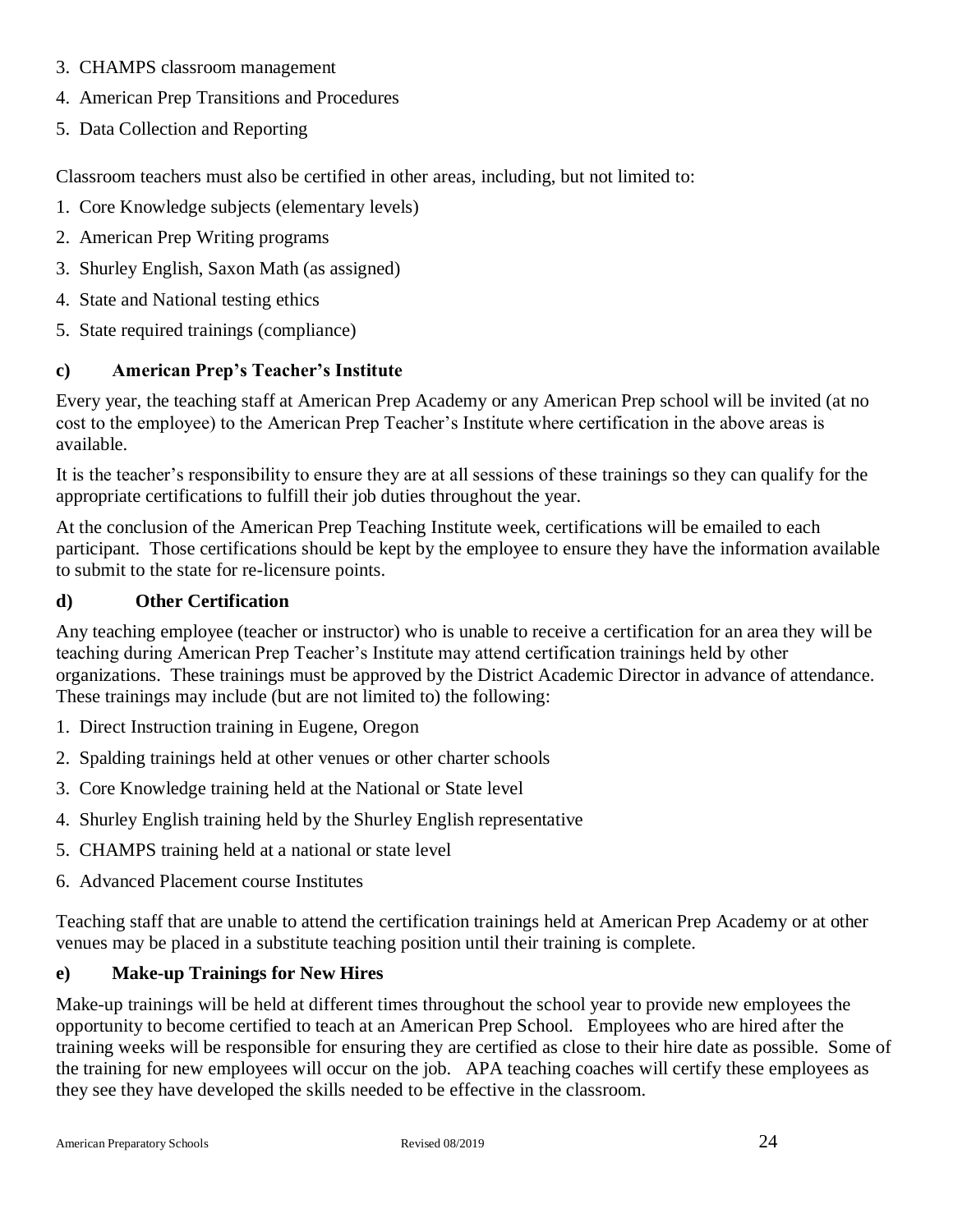#### **f) Waivers**

Teaching staff that have been certified in previous years may apply for a certification waiver if conflicts occur that prohibit them from attending the yearly certification training during the Teachers Institute in August. All waivers must be approved by the District Academic Director in advance of the Teacher Institute Training week. It is up to the discretion of the Director whether to grant the waiver for all subjects or to require the staff member to seek training in certain areas before school begins (or at the beginning of the year).

## <span id="page-24-0"></span>**C. Performance Evaluations**

Annually at the conclusion of the school year, unless other arrangements are made, you should receive a performance evaluation. Your supervisor will be observing your effectiveness in performing your work and should discuss your performance with you. American Preparatory Academy's performance evaluation program is intended to be participatory, involving your input as much as that of your supervisor, thereby helping you to contribute to the growth and improvement of American Preparatory Academy.

Performance evaluations serve as one factor in decisions related to employment such as training, merit pay increases, job assignments, employee development, promotions and retention. Reports are to identify specific performance levels as compared to established standards, to acknowledge the merit of above standard performance and to prescribe the means and methods of correcting performance deficiencies to the required level of performance. Performance evaluations do not necessarily result in merit increases.

Most teachers will also receive coaching several times throughout the year, which may include written and/or verbal feedback from the coach. This may occur at any time during the year with or without notice.

## <span id="page-24-1"></span>**D. Staff Guidance for those with children enrolled at American Prep**

It is viewed as a positive aspect of American Prep that many staff members have their own children enrolled in the school. We appreciate the family culture this creates at our schools. There are a few guidelines we would like to bring to the attention of staff members whose children are enrolled at American Prep:

- Staff children **MUST** be supervised at all times when they are on school property. Please do not leave your students unsupervised in your classroom.
- If available, we encourage staff to enroll their child in after-school care. Staff who are unable to formally supervise their children after school may be required to pay for the service.
- Staff must never give their school keys to their children.
- Staff children should not be in the teacher lounge or workroom.
- Staff children should not use school computers, including teacher laptops.
- If one of your children is receiving a special award at the school, and you would like his/her school-age sibling(s) to observe that recognition, you must use the same procedures for checking your child out of school. No one is ever allowed to go directly to a classroom to pull a child out of class. Siblings may not be checked-out for grade-level culminating events such as kindergarten graduation.

Additionally, parents are often highly sensitive and sometimes emotional when it comes to situations involving their children. Therefore, we wish to implement a communication flow that will assist parents in their dual roles as parents and professionals. In order to ensure that staff members are properly respected, the following communication policy is in effect for parents of staff children:

- If there are conflicts between staff children, the issue should be brought to the Elementary Director, Jr. High/Secondary Director, or Administrative Director for resolution.
- If teachers of staff children encounter issues that are not easily resolved through American Prep's communication policy, the teacher should bring the issue to the attention of the Elementary Director, Jr. High/Secondary Director, or Academic Director.
- If parents of staff children are dissatisfied with a teacher or staff member they should bring their concern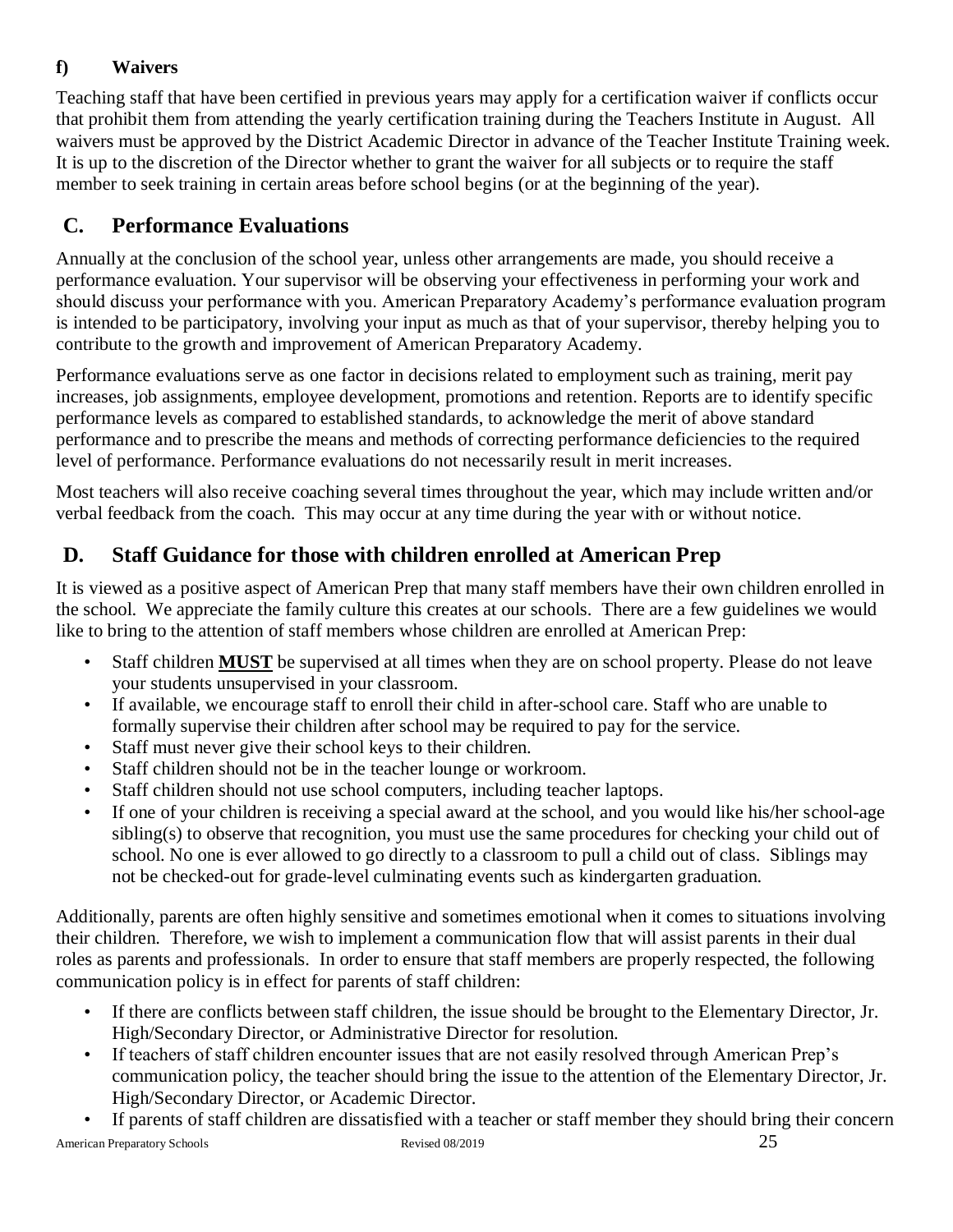to the Elementary Director, Jr. High/Secondary Director, or Administrative Director for resolution BEFORE speaking with the teacher. Administration will determine if it is best to have a presence at the meeting where the concern is discussed. This applies to concerns regarding grades, classroom practices, et cetera.

## **III. Instruction and Academics**

<span id="page-25-0"></span>The American Prep mission statement will be posted in each classroom. Teachers will lead students in a discussion regarding the school mission each fall, and will refer to it as appropriate, and frequently enough that students will be well familiarized with the school's purpose and will be able to connect the school mission to daily activities. Most importantly, staff members will model the school mission in their words and actions, demonstrating their commitment to and confidence in each child's potential success in academics and in building good character.

### <span id="page-25-1"></span>**Classroom Organization**

#### <span id="page-25-2"></span>**General**

Classrooms should be free of unnecessary clutter. Bookcases and other storage cupboards should generally not be in the front of the classroom, so that students who need to access them during class will not distract other class members, and so that the front of the classroom is neat and orderly. Only items used in American Prep's instructional programs should be housed in the classrooms or on school property.

#### <span id="page-25-3"></span>**Student Files**

Elementary: Teachers must follow the Policies and Procedures for Student Files. Please review this document for more information. Teachers must keep a student file for each student. Included in the file:

- "Student Notes" (behavior reports)
- Discipline forms (parent intervention, suspension, etc.)
- Report Cards
- Missing Work Summaries
- Group Change Forms
- A Writing Sample from the first, middle and end of the year

#### **Jr. High/Secondary:**

- A student file will be maintained for each Jr. High/Secondary student by the Jr. High/Secondary Secretary. Included in the student file:
- Copies of Student Progress Reports as mailed home
- Copies of Report Cards
- Discipline Records
- Student schedule

#### <span id="page-25-4"></span>**Red Health Files**

The School Director will give to each teacher a red health file for any of their students who have special health considerations. These red files must be reviewed by the teacher and kept in an easily accessible place for quick reference in the case of a health problem with the student. They should also be quickly and easily transportable in case an emergency building evacuation is required.

#### <span id="page-25-5"></span>**Furnishings**

Each classroom will contain a teacher desk(s), student desks, filing, storage, bookcases, whiteboards, bulletin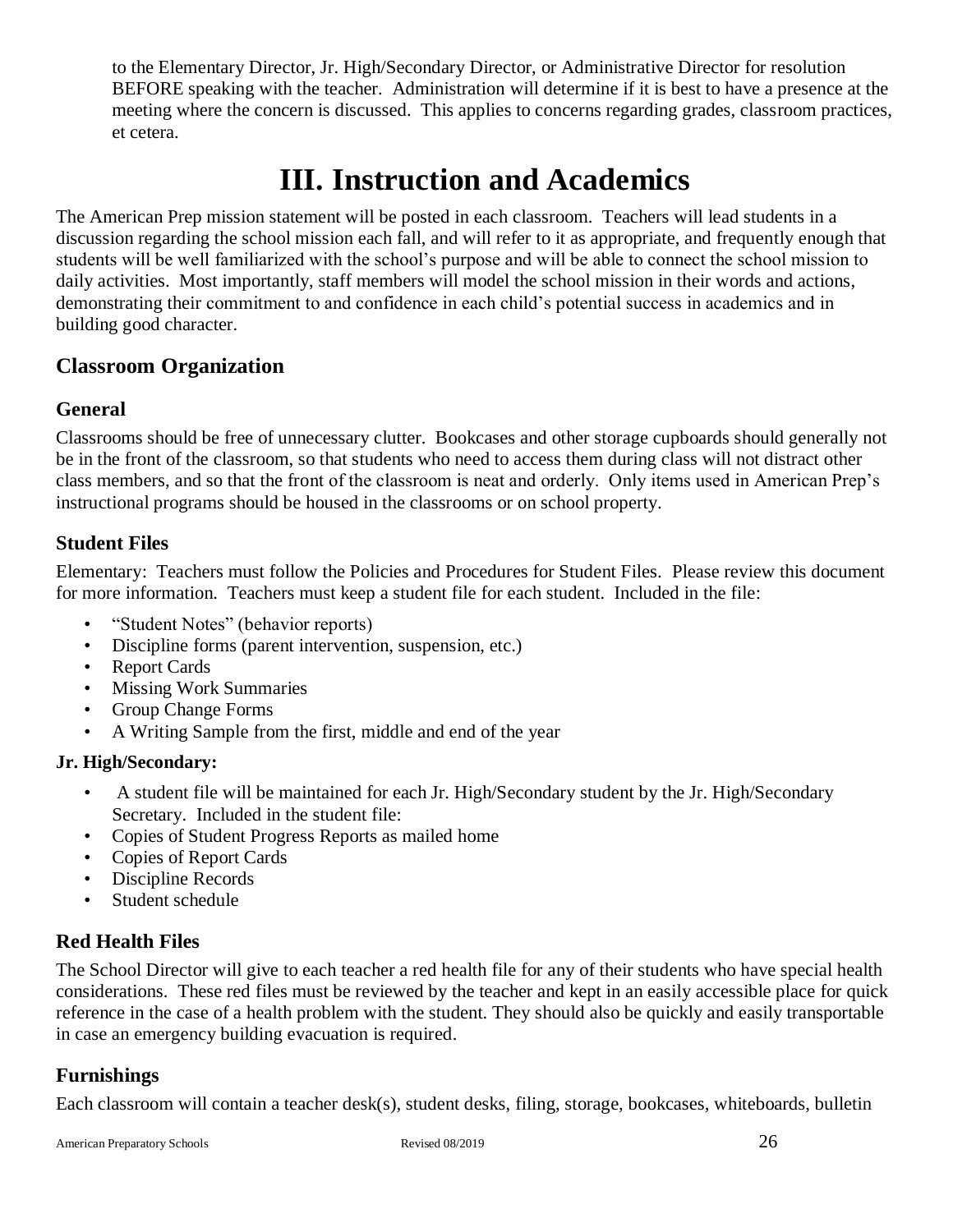boards and shelves. Classroom setup will be determined by the facilities specialist, in consultation with the school director.

#### <span id="page-26-0"></span>**Teacher Valuables**

Valuable items belonging to teachers or staff members should not be kept at school. American Prep assumes no responsibility for loss or damage to personal items while on school property.

#### <span id="page-26-1"></span>**Seating**

Classrooms should be set up in rows and columns, with each student facing the front of the classroom. If modifications are necessitated by room-size constraints, students should still face the front of the classroom, but columns may be connected. Any deviation from the above should be undertaken AFTER consultation with the Elementary or Secondary Director or his/her designee.

Students in a small group setting should be seated at the front of the classroom. For example, in breakout rooms with a small class that doesn't fill every seat, students should fill the front seats first, filling seats in each subsequent row until all students are seated. Students should not be allowed to sit in the back of any classroom if there are no students in front of them. Desks should be placed so that teachers can access all parts of the classroom at any time to facilitate constant teacher monitoring.

#### <span id="page-26-2"></span>**Walls**

Each classroom should post the school's Mission Statement, Builders Poem and Builders Theme for the month. Jr. High/Secondary classrooms should have the Jr. High or Sr. High Mission Statement clearly posted.

The focal area of the students is the front of the classroom. Therefore, it is important that the front of the room be clear of clutter and of items that visually distract the students. Important content-related information is appropriate on the front walls of the classroom, in addition to the class schedule and Guidelines for Success and/or Classroom Rules and CHAMPs. Calendars, chore charts, card charts, birthday charts and behavior reminders should not be placed on the front wall of the classroom, but are more appropriately placed on a side or back wall. The front wall should contain a whiteboard and a screen. A daily schedule (elementary) and class agenda (secondary) should be placed in the front of the room so students can easily see it. The schedule should be updated daily.

Other walls should be used primarily for content-related visual aids. Word-strips, outlines, timelines, other information related to current topics of study, or review topics, should be posted on classroom walls. Every available wall space in the classroom needs to be used to visually reinforce content from the class curriculum. This can and should be done in creative ways that will be interesting to the students. Such information also allows for quick teacher-directed review sessions.

#### <span id="page-26-3"></span>**Bulletin Boards**

Only students' best work should appear on bulletin boards in school hallways and in classrooms. At the very least, best handwriting, proper grammar and neat presentation should be evident in each piece of student work chosen for display on bulletin boards. Students should be required to edit their work to the point that grammatical and handwriting errors are not evident before displaying student work.

#### <span id="page-26-4"></span>**Materials**

Students must have easy access to materials they will need each day. Teachers are responsible to ensure students have the materials they need, including pencils. Two baskets should be placed in the back of each classroom, one containing sharpened pencils, and one for the students to place pencils in that need sharpening. Students who need a pencil during a lesson should be instructed to quickly place their pencil in the "needs sharpening" basket, and get a sharpened pencil from the other basket. Students should be instructed to insure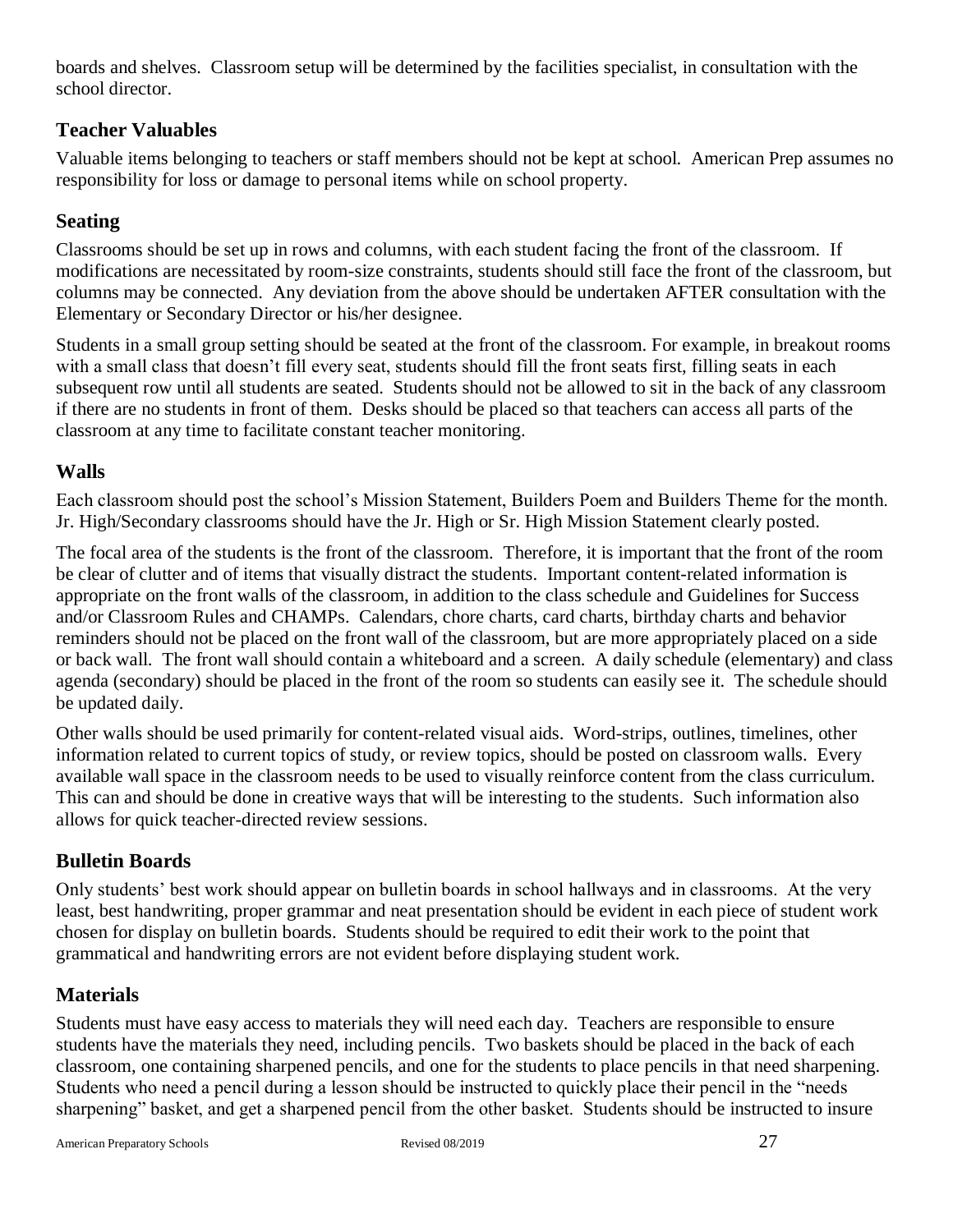they have a sharpened pencil before each class begins, so a student leaving their seat during instruction to get a pencil would be a rare occurrence. A student or two should be assigned each week to ensure sharpened pencils are always available in the proper basket, but teachers are responsible to ensure there are always sharpened pencils available to students and that students don't lose instructional time to sharpen a pencil. Students assigned to pencil duty should sharpen pencils before and after school or during recess times, not during class time.

Jr. High/Secondary students will be given one pencil, one blue or black pen and one red pen each month. Beyond this distribution, students are expected to provide their own replacements if needed.

#### <span id="page-27-0"></span>**Student Organization**

#### <span id="page-27-1"></span>**Dockets**

Each elementary student will be issued a Docket in which will be color-coded file folders for each subject as follows:

- Red Reading
- Yellow– Mathematics
- Green Science
- Blue History
- Orange Spelling
- Purple Literature
- Manila Teacher's Choice
- Gray Reading University

All papers will be kept in the student's docket. Teachers will instruct students to place papers in the correct folder at the end of each class or subject. Students who need new dockets may purchase one from the front office. Students in grades K-6 must use a school-issued docket.

American Prep maintains a "no loose papers" policy. This means that student desks, lockers and backpacks should be free of loose papers at all times. This policy will assist students in learning vital organizational skills, will assist parents in keeping abreast of student work, and will allow the teacher to save valuable class time as it will not be necessary to "hunt" for student papers.

Elementary school teachers are responsible to ensure that dockets are taken by their students to groups, and also home each night and back to school each morning. This will enable parents to review student work, and will facilitate homework if a student becomes ill and is absent.

Teachers will also need to take time at the end of each instructional period to explicitly instruct their students to place their papers in the appropriate place in their docket. Teachers will need to monitor student compliance by watching the students as they learn this vital skill. It will be well worth one minute at the end of each class period to train our students in this organizational skill. Secondary teachers should participate in this procedure.

## <span id="page-27-2"></span>**Learning Plans**

Elementary Learning plans and Secondary planners have a spot each day for parent signatures. Parents are required to sign the learning plan each day. Signing serves two fundamental purposes – the parents stay abreast of what the student is learning in the classroom and therefore is able to extend the student's learning at home and the student is not able to fall behind or become disorganized without the parent(s)' and teacher's knowledge.

Elementary - The first school day of each week, at the beginning of the day (before groups for grades 1-3) the teacher will distribute a learning plan to each student. Learning plans may differ from grade to grade, and the master can be obtained from school administration. Learning plans will have one column for each day of the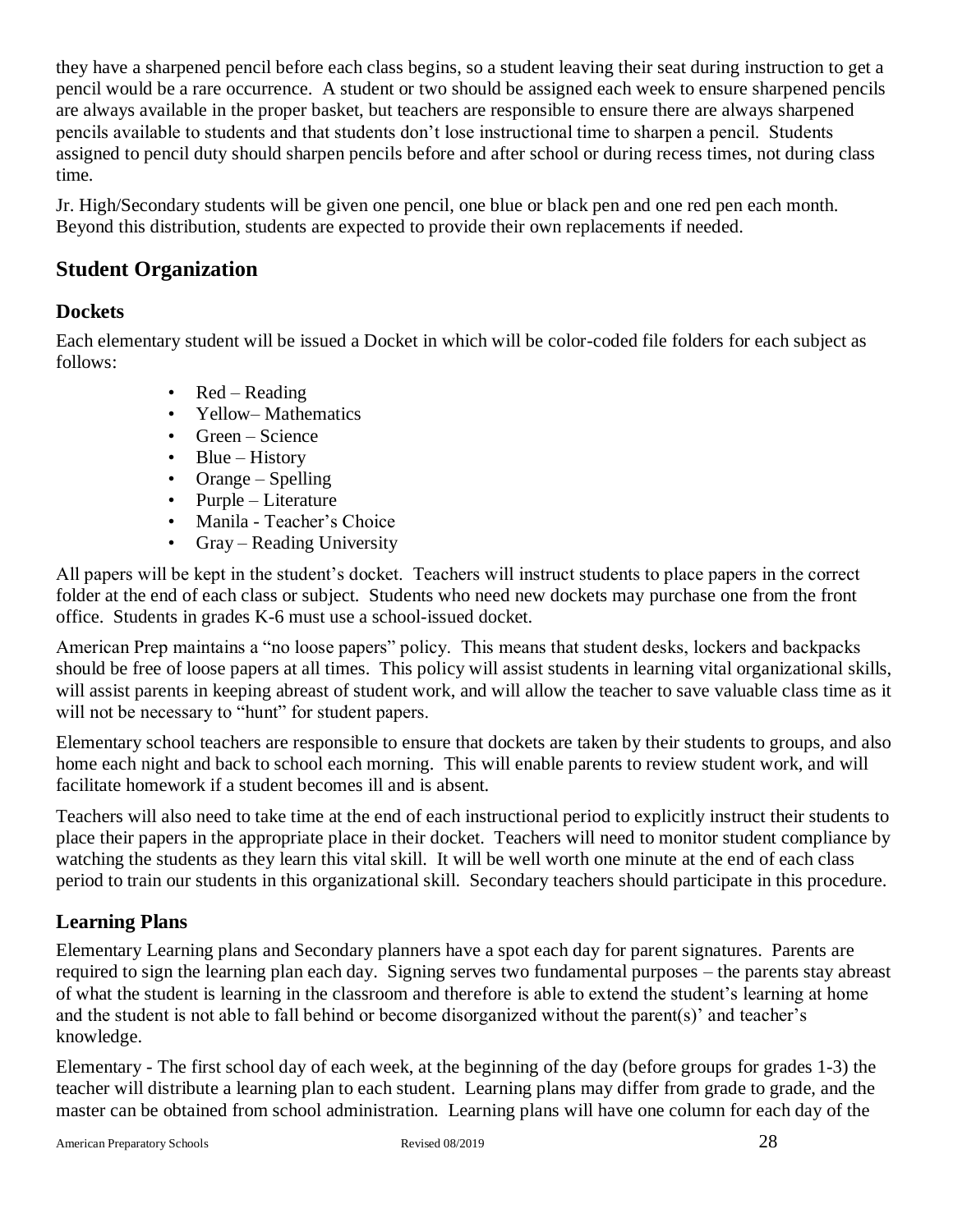week, and a row for each subject. Scheduled class work should be written on the learning plan, and students in grades 3-9 should write homework on the plan. Teachers may write homework in on learning plans in the younger grades. Learning plans belong in the front of the docket, visible from the outside. This way teachers and parents can easily check to see that the learning plan is in the docket.

Secondary – students are issued a year-long planner. Teachers in each class will have a designated board space where they write the daily classwork and homework for each period. Students are expected to copy this information daily onto their learning plan.

Secondary teachers may designate at least 2 students in EACH class as Teacher Assistants. TA's will be trained in checking the learning plans at the END of class each day and ensuring each student has written the day's information in the Learning Plan. A stamp may be placed on the learning plan in the designated space to indicate to parents that the information written is correct. Secondary students may be placed on mandatory parent signing until scholarly skills are consistent.

Teachers may also train the TA's to work with the teacher in posting the day's class activities and any classwork or homework on the teacher's communication page on the school website.

Secondary students are to keep their belongings in their lockers. Students are not to leave belongings in the hallways or on top of the lockers.

## <span id="page-28-0"></span>**Student Daily Attendance**

Elementary - Teachers are responsible for taking attendance each morning. Student attendance cards of students who are absent should be marked and placed in the attendance envelope. Envelopes should be delivered to front office by 8:30 a.m. each day. Students who leave school during the day must take their attendance card to the office so that they may check out. Attendance cards will be placed in the teachers' mailboxes each evening. Teachers need to pick up their attendance cards each morning so that they may take attendance.

Secondary School - Teachers in grades 7-12 must enter first period attendance information (fifth period on Thursday) into Aspire before 9am each day so parents can be contacted regarding absent students. Teachers must take attendance at the beginning of each additional period using their clipboard or by entering the data directly into Aspire. Students are marked Tardy if they are not in their seats when the bell for that period rings

#### <span id="page-28-1"></span>**Introductory Meetings with Parents and Students**

#### <span id="page-28-2"></span>**Elementary Teacher Meet and Greet**

Class lists will be posted about one week prior to the first day of school. On the day they are posted or soon thereafter, Elementary teachers will be required to be at the school for an elementary teacher Meet and Greet wherein the parents and students can come into the school and briefly meet their new teacher.

#### <span id="page-28-3"></span>**Secondary Orientation Day**

Secondary teachers must attend the Secondary orientation day. Students will come to the school for approximately one hour, by grade. They will receive their schedule, locker assignment and combination, take a school tour, attend an orientation meeting and meet their teachers.

#### <span id="page-28-4"></span>**Parent Orientation Night**

Elementary and Secondary Staff is required to attend Parent Orientation Night which will run for 2 hours on an evening during the first week of school. A sample schedule follows: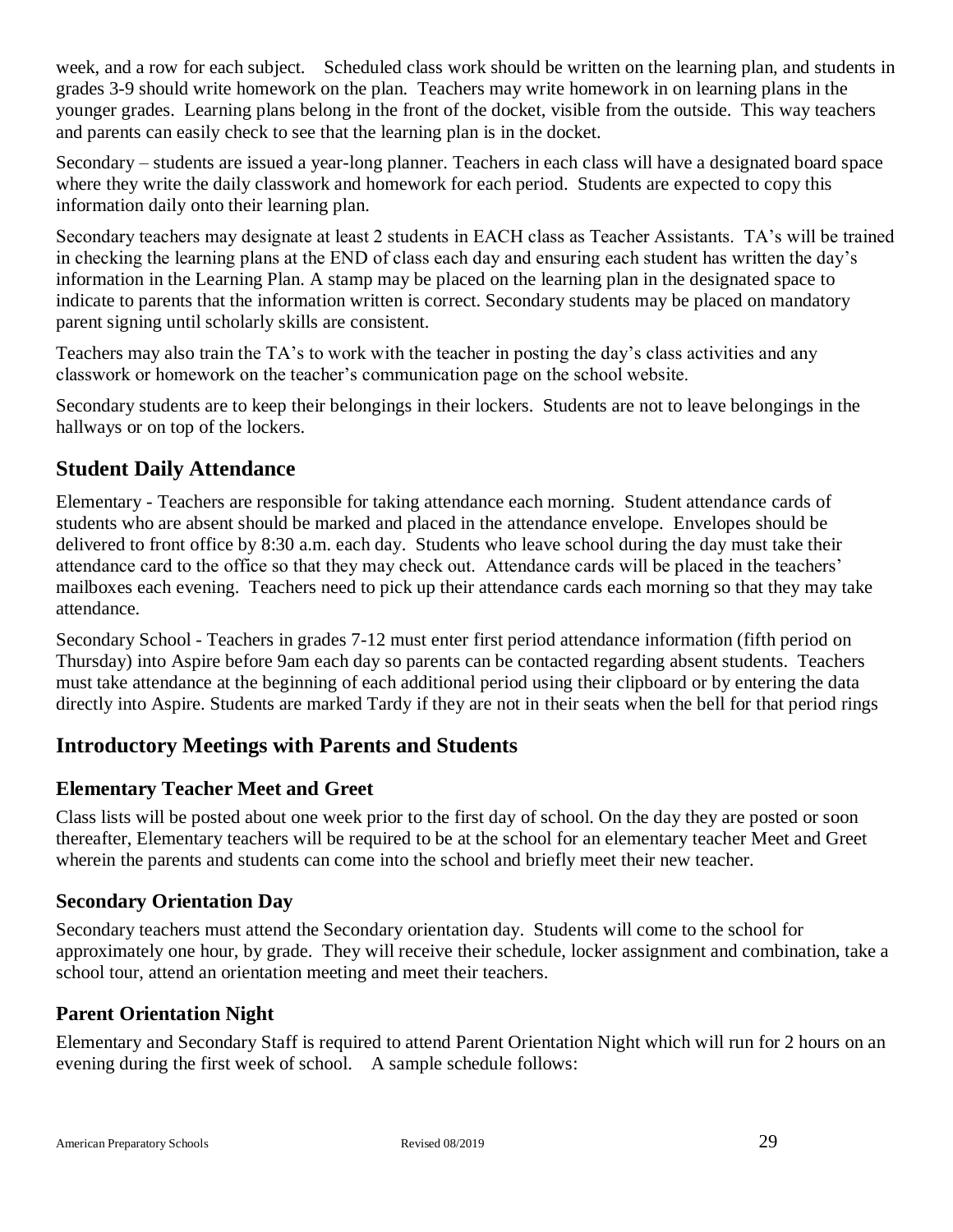#### **Elementary**

6:30-8:30 p.m. at each campus

6:30-7:00 p.m. General Meeting in MP Room

7:00-8:30 p.m. Classroom visits

Session 1: 7:05-7:30 p.m.

Session 2: 7:35-8:00 p.m.

Session 3: 8:05-8:30 p.m.

This will allow a parent to visit three classrooms (if they have three students in the elementary school). Students are not invited to Parent Orientation Night.

#### **Secondary**

6:30- 8:30 p.m. at each campus

Parents arrive at 6:30 p.m. Annual Orientation 6:30-7:00 pm.

Topics covered:

- Schedules
- on-time arrivals
- discipline policy
- lunch procedure
- **Aspire**
- uniforms
- academic expectations
- electronics policy
- TV turn-off
- carpool procedures

Parents begin student schedules at 7:05 pm. Parents attend each class for 25 minutes with a 5-minute transition. Teachers will introduce themselves, distribute the class disclosure, and answer any questions as time permits.

#### <span id="page-29-0"></span>**Teacher Initial Newsletter to Parents**

Elementary Teachers will prepare a newsletter and packet, and Secondary Teachers will prepare a disclosure and other pertinent information to be presented at Parent Orientation night (elementary) or go home with the students in the first few days of school – (disclosures in Secondary). The information or disclosure will include:

- Teacher introduction and an outline of classroom policies
- Classroom schedule
- Instructions for P.E. clothing  $(K-6)$
- Overview of the teacher's procedures for enforcement of the uniform policy
- Information regarding homework expectations and procedures
- Ways in which the teacher can be contacted
- Reading Summary and instructions
- A sample Learning Plan and instructions regarding the purpose of the Plan, its use and mandatory signing (K-6, homeroom 7-12)
- Instructions regarding the docket, its use and how it should be used by parents and students (K-6, homeroom 7-12)
- Information about grading information on Alma (K-6) or Skyward (7-12)
- Information about the Academic Support Team and a volunteer sign-up sheet (K-6, homeroom 7-12)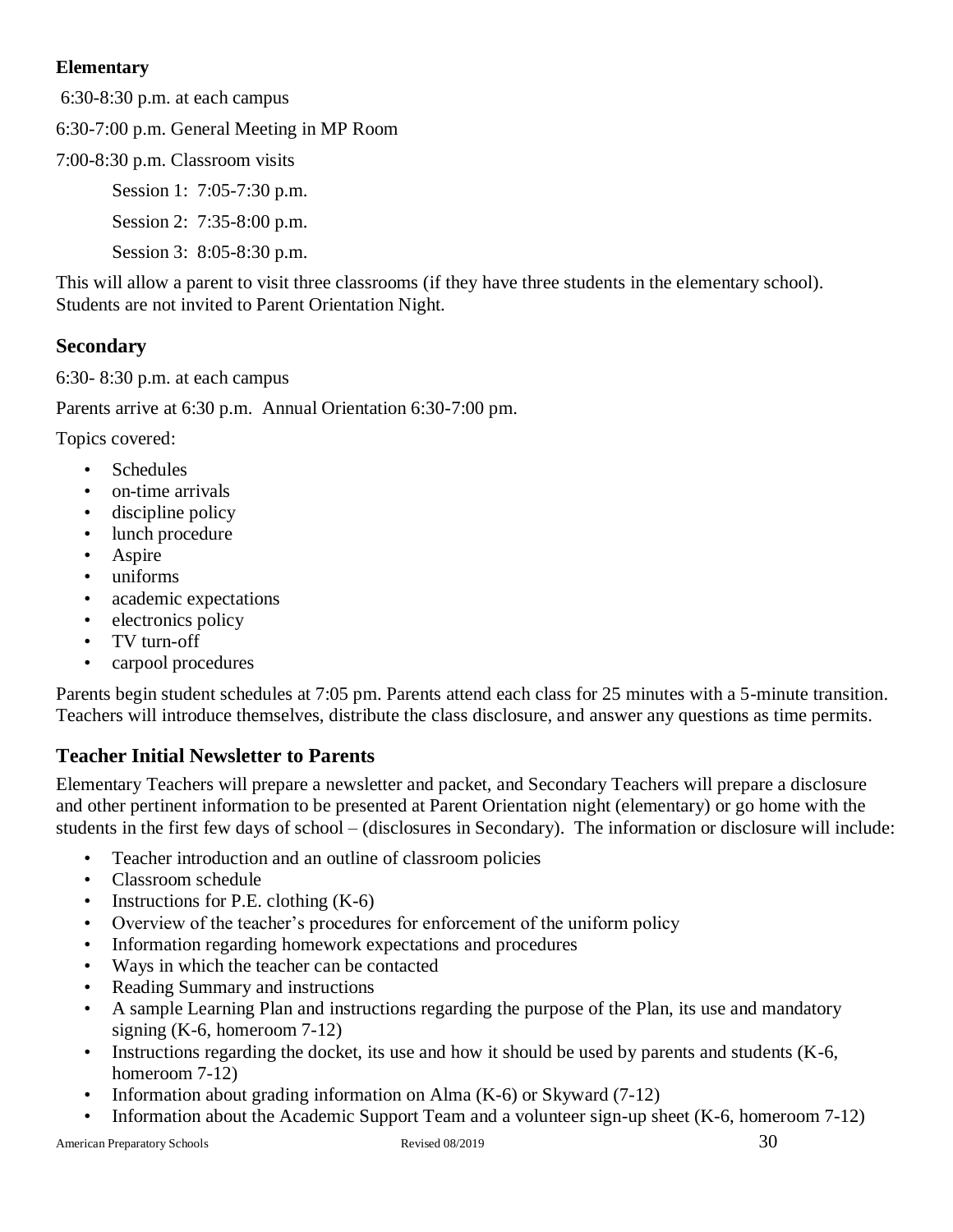• Information regarding the procedures used for schoolwork corrections, confidentiality, and use of volunteers in correcting student work.

#### <span id="page-30-0"></span>**Response to Parent Inquiries**

Teachers will respond to phone messages and emails from parents within twenty-four (24) hours or by the end of the next school day. This will require that teachers check their message on their phones AT LEAST daily and within a few hours of a message light coming on.

A phone log will be kept of messages received and follow-up communication. Phone logs are available from the administration.

### <span id="page-30-1"></span>**Weekly Grade Updates**

The Alma grading system allows parents to check their students' grades and missing work, daily, online. For families that do not have the ability to check their student's grades online, please talk with the elementary director to request a paper bi-monthly report. Instructors are expected to update their gradebook within 24 hours of receiving work from students. Teachers are expected to update their gradebooks within 48 hours of receiving work from their students.

#### <span id="page-30-2"></span>**Secondary Progress Reports**

Secondary teachers must record grades in Skyward in a timely manner. All grades must be updated each week by Friday before leaving the campus. Secondary students and their parents will all have access to grades in Skyward, affording them day-by-day access to progress reports.

#### <span id="page-30-3"></span>**Homework Response Forms**

Elementary Teachers will send several Homework Response Forms home with students at the beginning of each year. This form allows parents the opportunity to communicate with the teacher regarding the homework assigned. A master copy of the homework response form is available from administration.

Secondary homework load concerns may be for a particular class or may be due to a combined load for any number of classes. Homework Response Forms are available in secondary offices and Homework Tracking Forms are available at the back of student Planners. Either tool may be utilized by a student or parent, or at the request of a teacher or administrator in response to homework load concerns.

If a teacher receives a Homework Response Form or Homework Tracking Form from a parent, he/she will respond within 24 hours by telephoning or emailing the parent and resolving the concern. *A copy of the response form and record of the follow-up will be forwarded to the administration*.

## <span id="page-30-4"></span>**Grading**

Teachers will follow the Policies and Procedures for Grading.

#### <span id="page-30-5"></span>**Report Cards**

Teachers will prepare report cards for each student at the end of each term. There will be a date published when reports cards must be completed.

Elementary: Teachers will submit their students' report cards to the Administrator for final approval. Teachers will copy the report card and send it home with the student. Report cards will be sent home according to the school calendar. A copy will be kept in the student file.

Secondary: Teachers will finalize their grades by the end of the day on the date published in the staff calendar. Report cards will be available in Aspire for parents to view.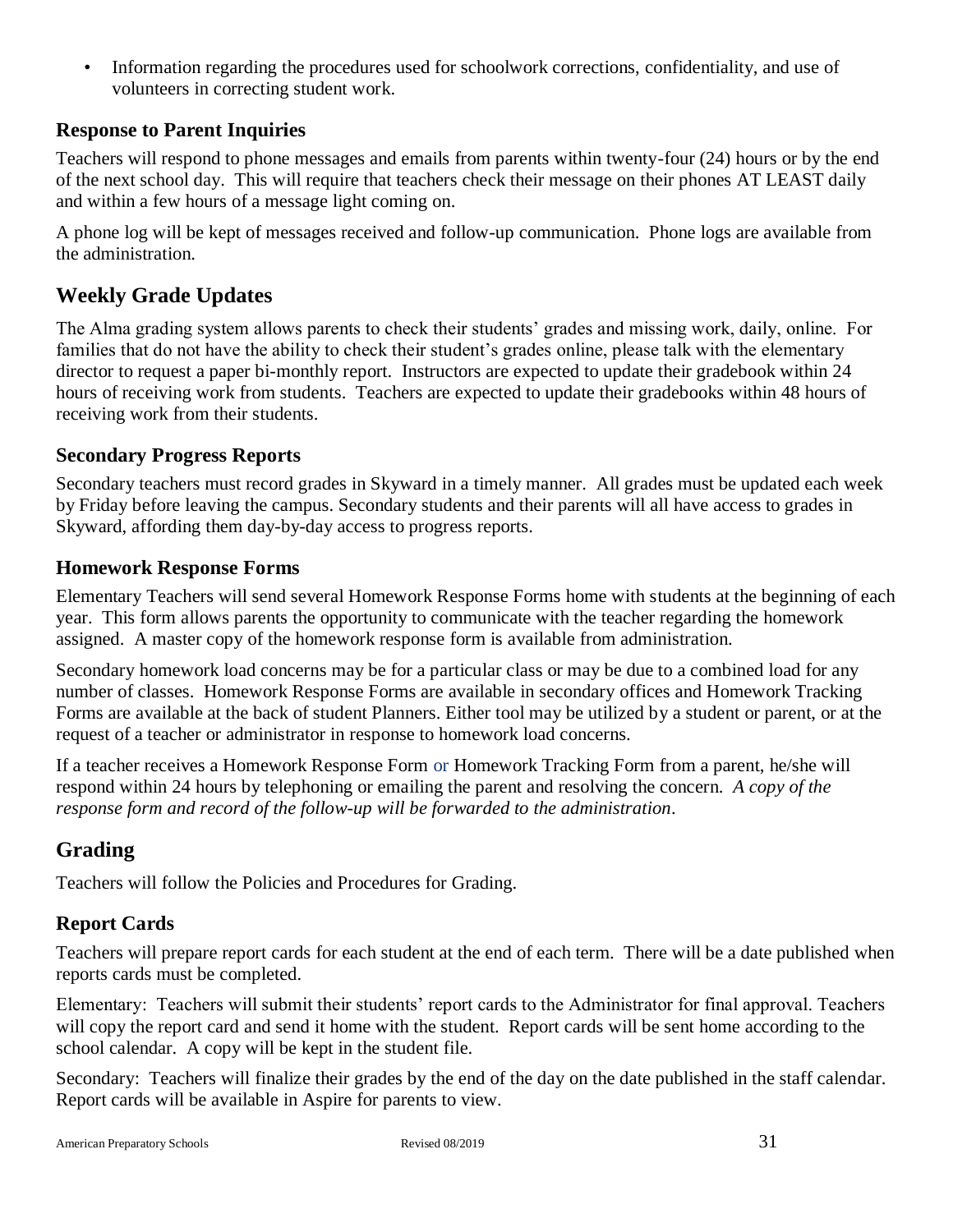## <span id="page-31-0"></span>**Parent-Teacher Conferences**

In grades K-6, at the beginning of the second and fourth terms, the teacher will meet with parent(s)/guardian(s) of each student in their class in a parent-teacher conference. The outline to use for the conference is the SEP and the PTC Promotion Discussion form, a copy of which is included in the Grade Level Guide. During this conference, goals for student achievement are set with the input of the parent/guardian. In grades 4-6 students may be invited to attend.

In grades 7-12, conferences are held according to the school calendar. Students will be invited to attend these conferences.

In grades K-6, at the end of the 2nd term, teachers will meet with parents who desire to conference with the teacher, or with a parent of any student who is not reaching the benchmarks set for promotion, or with a parent with whom the teacher feels a conference would benefit the student in some other way. Conferences after 2nd term are to be held on Thursday and Friday, and not on Wednesday, to allow for uninterrupted team meeting schedules.

Upon parental or teacher request, instructors may be invited to attend parent-teacher conferences. However, homeroom teachers are to take the lead in scheduling all conferences and should attend all conferences that involve their homeroom students.

## <span id="page-31-1"></span>**Volunteers – Academic Support Teams (AST)**

Teachers are responsible to organize the parents of students in their classrooms into Academic Support Teams (AST) Team Leaders for each need to be identified by the teacher. These volunteers will work with the teacher, in and out of the classroom.

AST members will provide support to the teacher in the following ways:

- Communication phone tree, organizing parents to volunteer for classroom events
- Transportation for field trips
- Events classroom activities, culminating activities
- Academic support correcting papers, creating visual aids

The Family School Organization (FSO) has an AST Coordinator who will assist in training AST Leaders. AST members who correct student work need to be instructed verbally and in writing that the work is confidential and should not be discussed with anyone but the teacher.

## <span id="page-31-2"></span>**Schedules and Transitions**

Adherence to school schedules, such as arrival time to and from classes, lunch, P.E., and recess is important to ensure the smooth flow of each day at American Prep. Efficient transitions between groups (grades 1-6) and classes (grades 7-12) are vital to the academic success of American Prep students. Teachers will ensure that they release their students at the correct time, with all materials including their dockets, so that they can begin the next class on time. Teachers will also instruct their students in the importance of efficient transitions, utilizing reward systems that will encourage students to be prepared for each class on time.

Beginning times of groups and classes will be strictly adhered to. Teachers must not wait for students who are tardy to begin groups or classes. Class must begin on time, and late students should be required to "catch up" with the intent of encouraging them to be on time. To ensure students can achieve on-time arrivals, it is vital that teachers release students on time. Students should not be held after class to talk with teachers or pay consequences for behavior.

## <span id="page-31-3"></span>**Wednesday and Thursday Schedule**

Wednesday and Thursday are short days for American Prep students. Students are dismissed one hour earlier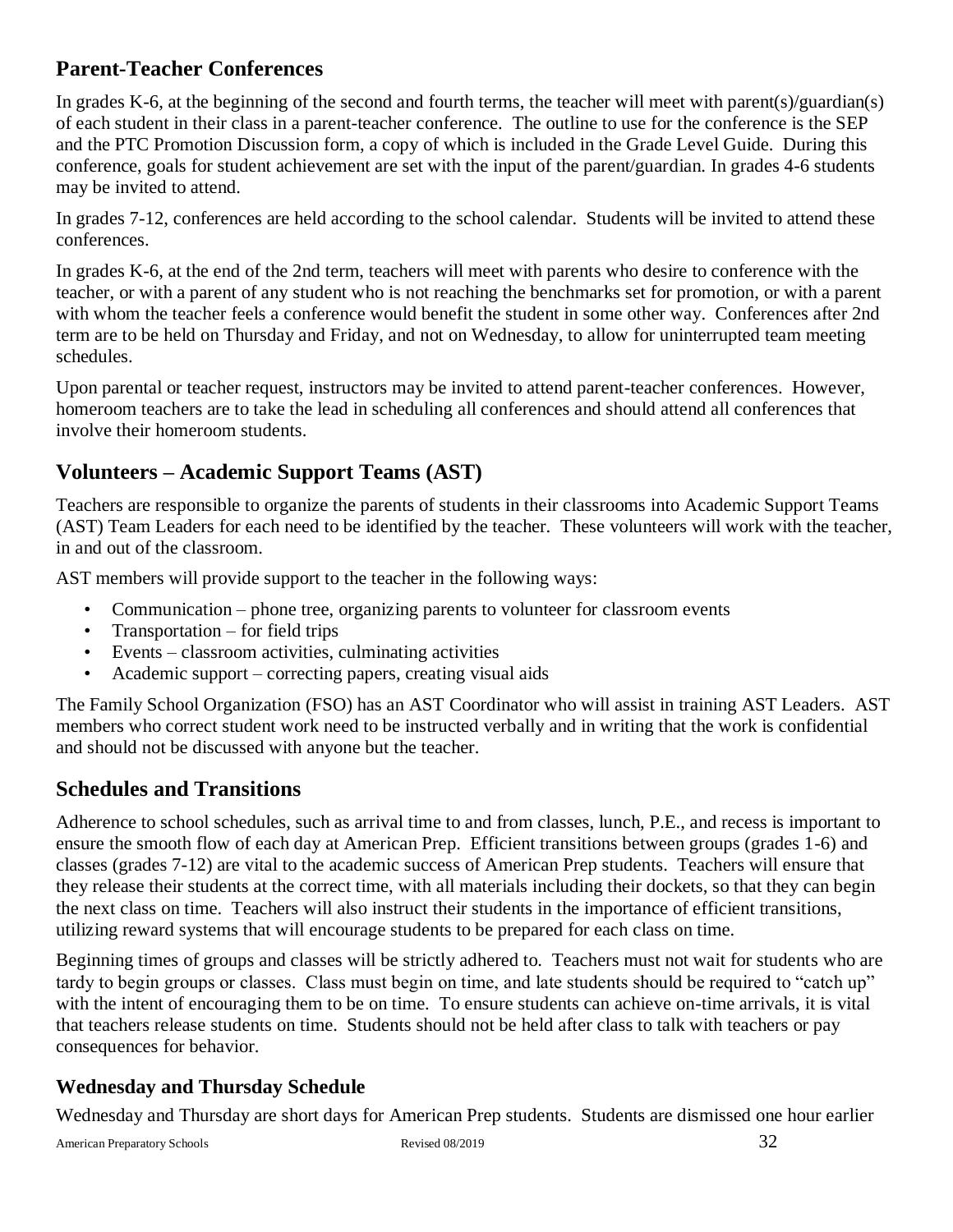than full days, and staff meetings are held in the afternoon. Secondary grades will teach periods 1-4 on Wednesday and periods 5-8 on Thursdays.

## <span id="page-32-0"></span>**APA Academic Guide**

American Prep has developed an Academic Guide that outlines the academic program of the school. Teachers participate in the development of the Grade Level Guide (Elementary) or Subject Area Guide (Secondary) for their particular grade level and/or subject. The Academic Guide includes the 180-day plan, Unit Overviews, and Daily Lesson Plans. The DLP are to be housed in binders (elementary) and may be kept electronically (elementary and secondary), one for each subject or unit of study. The AG is the template for instruction for each grade. Teachers will follow the AG, and will also add to it throughout the year, adding materials and references as they are used. The goal is to have a concise and comprehensive guide from which to teach each grade level each year, thus solidifying the American Prep curriculum and providing students with the best, most consistent education possible.

More detailed instruction on the AG will be presented at pre-service each year.

## <span id="page-32-1"></span>**Daily/Weekly Lesson Plans**

Daily/Weekly lesson plans will be created and recorded on the teacher's computer and printed and put in a binder that will be kept on the teacher's desk. The plans will need to be at school each day so that plans are available for substitute teachers. The teachers will develop plans specific enough so that it is easily ascertained what is to be accomplished each day, with references to the appropriate places in the 180-day plan that are to be taught.

## <span id="page-32-2"></span>**Culminating Activities**

#### <span id="page-32-3"></span>**Major Culminating Activities**

Elementary: Each grade (grades K-6) will host a minimum of two major culminating activities per year. These activities will be based upon Core Knowledge curricular subjects. The grade-level teams will determine the scope of the activities. Dates for the activities should be given to school administration by the end of each school year for the following year.

#### <span id="page-32-4"></span>**Minor Culminating Activities**

Elementary: Core Knowledge Units should end with a minor culminating activity, unless they end with a major activity. Administration should be notified of the date and time of these activities, as should parents via a monthly newsletter and learning plans. Information about culminating activities, including resources, special items, contact information for specialists, etc., should be recorded and included in the Academic Guide.

#### <span id="page-32-5"></span>**Elementary Year End Culminating Show What You Know**

Each grade (K-6) will conduct a year-end culminating SWYK showcasing the highlights of knowledge for their grade level. This is the ultimate celebration of success. School Administrators will also introduce summer packets stressing the importance of keeping their brains sharp over the summer.

## <span id="page-32-6"></span>**Visual Media Usage**

Use of DVDs or other media can be a legitimate educational activity. Guidelines for such use are as follows:

- Media should be used when the content contained has already been presented to the students, and they are at some level of mastery with the material.
- Media is used as a culminating activity, a review, or an additional presentation of material.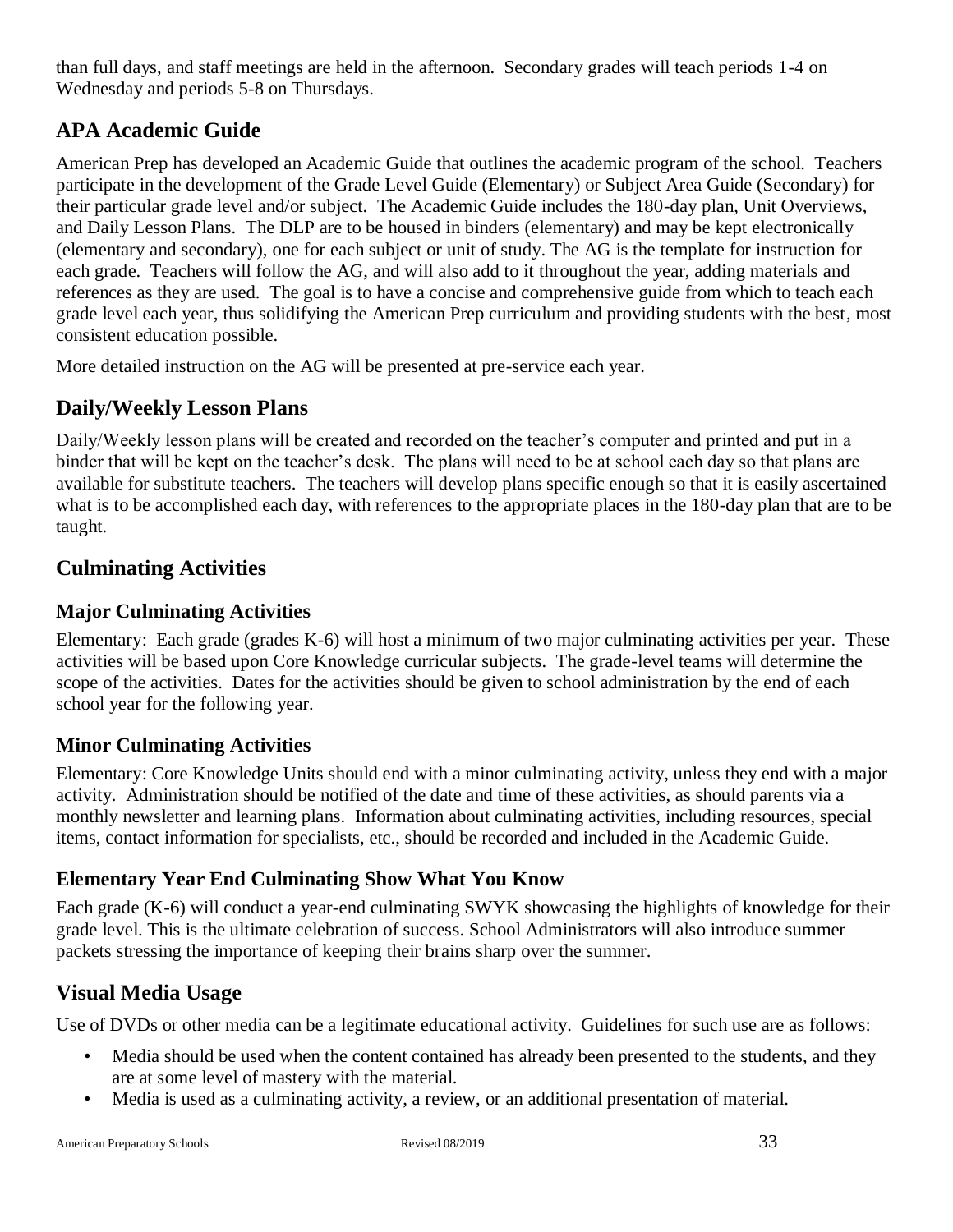- All media not listed in a 180-day plan must be pre-approved, specifically:
- If it has any kind of a rating (even if you are just showing a clip) it must be approved by your admin.
- If it is a clip (under five minutes) from YouTube or some other internet site to enhance a lesson it must be approved through your district/department and the link should be on the lesson plan in the google drive folder for your district/department.
- If it is a clip (over five minutes) from YouTube or some other site it must be approved by admin. If it is to enhance a lesson it must be approved by admin and your district/department.

For admin approval, a teacher will:

- complete a media request form at least one day in advance, submit it to administration for approval, and sign up for the DVD player on the cart if needed; or
- include the media information in the 180-day plan, have the plan approved by administration, and sign up for the DVD player if needed.

### <span id="page-33-0"></span>**Field Trips**

Students may participate in approximately two field trips per year (some may have more). Field trips must be closely related to the content covered in history, science, or literature. Elementary Teachers will work as a grade-level team to plan and carry out these field trips. Parents may be asked to volunteer as chaperones and drivers.

#### <span id="page-33-1"></span>**Driver Certification**

At APA we value our students' safety above all else. In order to make sure that our staff and parent volunteers are obeying the safety requirements set forth by APA and Utah State Law, we require anyone driving students in their personal or APA-owned vehicles to undergo a thorough driver certification process. Certification requirements are:

1. Utah State Booster Seat Law (Please review and print for your own records.)

[https://www.utahsafetycouncil.org/assets/pdf/utboosterlaw.pdf](https://www.utahsafetycouncil.org/uploads/PDFs/utboosterlaw.pdf)

2. Driver Volunteer Agreement and Acknowledgement (Please complete and submit to an APA secretary or transportation administrator)

<https://docs.google.com/document/d/1U5RjjRsAvqvY0QbTh80L6IqJ1VwrsZJUFJ6tXFplcKw/edit>

3. Email copies of your driver's license and insurance declarations page to [transportation@apamail.org.](mailto:transportation@apamail.org) If transporting students in your personal vehicle, you must have Bodily Injury Liability coverage of at least \$150,000 (per occurrence).

After you have completed the steps listed above please follow up to verify certification has been completed before you transport any students.

#### <span id="page-33-2"></span>**Transportation Request Forms**

If additional transportation support is needed, staff shall submit requests for buses at least 2 weeks before the date of the event. Requests are submitted via the online transportation request form at[:](http://www.americanprep.org/transportation-request) [www.americanprep.org/transportation-request.](http://www.americanprep.org/transportation-request)

To minimize the impact of field trips on academic group instruction (reading, spelling and math groups), grades 1-3 and 4-6 should schedule their field trips on the same days. Teachers should plan and schedule field trips by the end of the prior school year and get dates to school administrators for the school calendar. If possible, field trips should be conducted in the afternoons to avoid group conflicts altogether.

Field trip permission forms and driver release forms can be obtained from administration (make sure full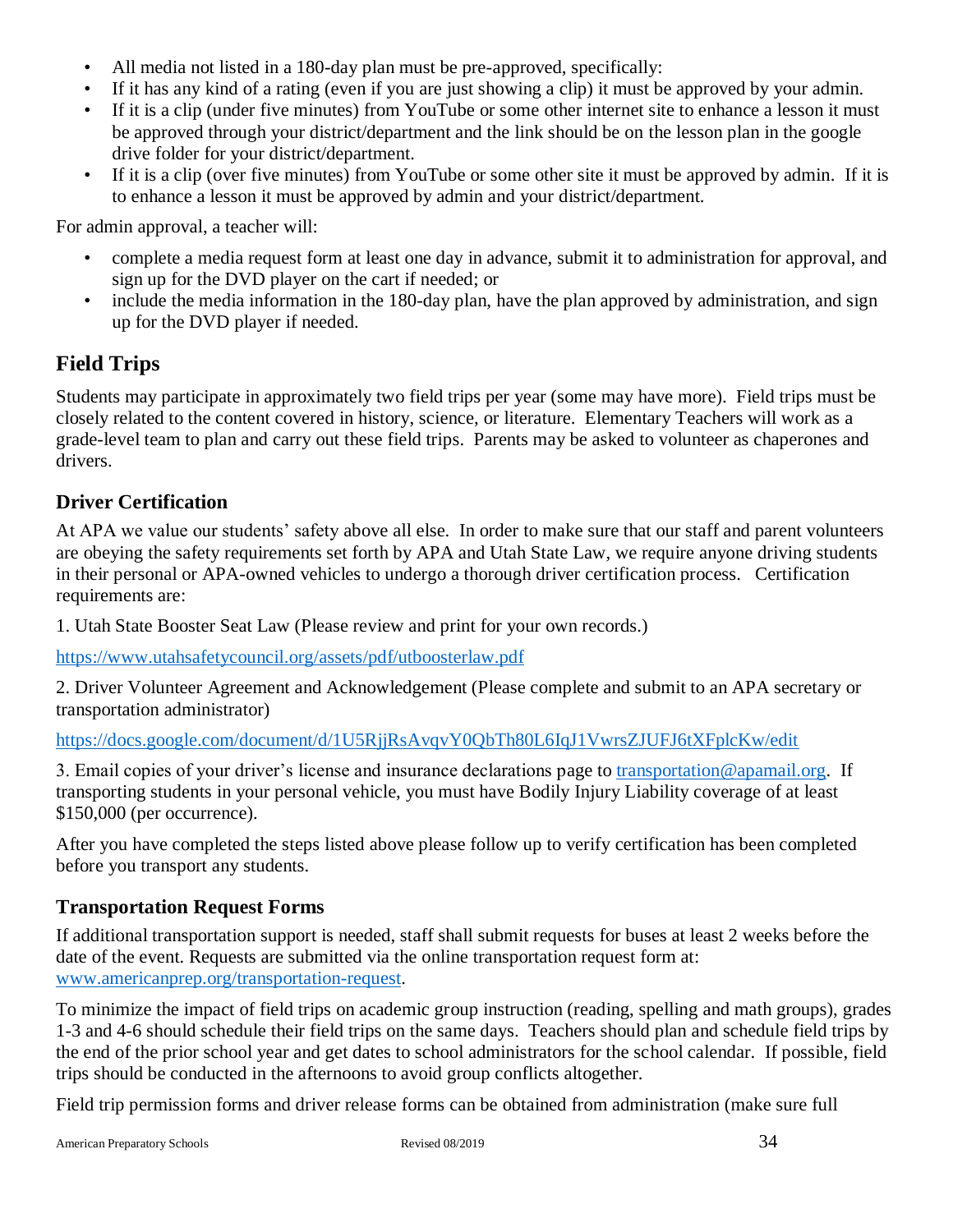address of destination is listed on the form).

The budget for field trips can be obtained from the Business Manager.

#### <span id="page-34-0"></span>**Travel Authorization**

If you are traveling on company business you must have authorization from your supervisor prior to making any travel arrangements. When using your personal vehicle on company business you must have a valid driver's license and carry adequate insurance. Reimbursement for travel will be according to the mileage allowance determined by your worksite employer.

#### <span id="page-34-1"></span>**Mileage Reimbursement**

Staff members who attend training or conferences, or drive their personal vehicles on school business at the request of the APA administration, in addition to their routine travel to and from a campus, may apply for a mileage reimbursement. Forms may be obtained from the main office.

#### <span id="page-34-2"></span>**Student Assemblies and Awards**

#### <span id="page-34-3"></span>**Elementary Weekly and Monthly Award Assemblies**

K-6 assemblies will be held each week on either Wednesday or Thursday morning at the start of school. Grades 7-12 will have assemblies during the afternoons, and periodically during the Study Hall period.

Elementary Awards: Each month, the Elementary teachers will identify a "Builder of the Month" and a Reading University award winner and forward this information via email to the Academic Secretary. Teachers must also notify parents of winners AT LEAST a few days before the assembly (preferably a week before) and invite them to the assembly where the award will be given.

Special assemblies may be held upon approval from the administration. Assemblies will reinforce curriculum, classical education or character development.

If one of your children is receiving a special award at the school, and you would like his/her school-age sibling(s) to observe that recognition, you must use the same procedures for checking your child out of school. No one is ever allowed to go directly to a classroom to pull a child out of class. Siblings may not be checkedout for grade-level culminating events such as Show What You Know.

#### <span id="page-34-4"></span>**Show What You Know**

Each elementary grade level is expected to "show what they know" at least once or twice every month. There is limited time available during the 1st and 2nd week assemblies due to awards. Classes will be scheduled based on a first come, first ready basis. "Show What You Know" (SWYK) presentations can include, but are not limited to, Songs, Poems, Chants, Jingles, Raps. "Show What You Know" presentations should focus on academic themes and grade level content, showing the other students what that grade has learned. "Show What You Know" presentations should include the entire grade – not individual classes or groups. This is not a talent show intended to highlight one or several students, but an opportunity for that grade to show their knowledge and celebrate their success. We do not have a schedule for each grade, but each grade should plan to "Show What They Know" once every 3 weeks (minimum). Band and Choir should perform at least once per semester so students can have exposure to both programs. All presentations should be no longer than  $2 \frac{1}{2} - 3$  minutes.

Teachers will teach their students the expectations for performance. Classes can practice individually, and then should get together with other grade level classes to practice and perfect their performance.

Once a grade has practiced and mastered their presentation, they will notify a member of the administration that they are ready to pass it off. Pass offs can be done in two ways: as a whole group or as individual classes. Assembly performances are always done as a whole group (entire grade), however.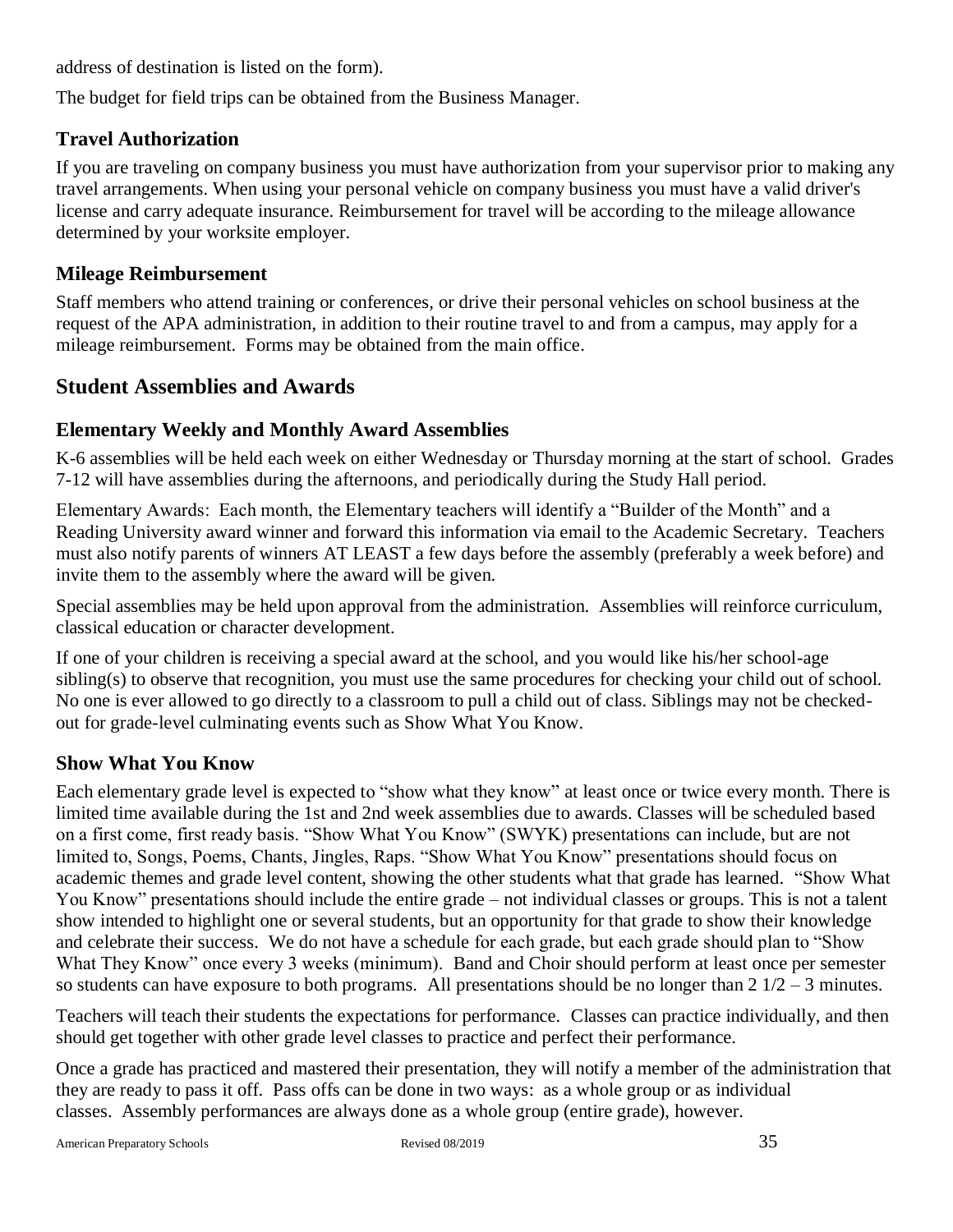The administrator will come and watch and give any performance tips she/he feels are appropriate. Performances should be quick paced and interesting for the audience. If the students need more practice, the administrator will set up another time to pass off the performance. When the administrator can see that the students are ready to perform at the "Show What You Know" assembly, the grade level teacher emails the school director and school secretary.

It is recommended that the homeroom teacher notify the parents of their students that their class will be performing at the "Show What You Know" assembly (including the date and time).

The students most often perform presentations as they stand in their lines on the floor. If a stage and/or riser are available, it is up to the classroom teachers whose classes will be performing to find out in advance (the day before the assembly) where their class will be performing and have their students on the risers or stage when the assembly begins. There isn't enough time during assemblies to allow for students to move to and from the stage or risers for performances. Follow all guidelines provided in the Policies and Procedures regarding assemblies.

#### <span id="page-35-0"></span>**Subject Area Groups**

APA's academic program utilizes achievement grouping for the instruction of reading, spelling and math in grades K-6. This is an excellent, efficient method of instruction for our students. This method requires that our students leave their classrooms for possibly three subjects per day. Regardless who the students' group teachers are, the classroom teacher is the lead teacher for each of the students in his/her homeroom class. Teachers are responsible for their students' academic achievement in every academic area, regardless of whom the group teacher is. It is important that teachers know how their students are progressing in each subject area. Weekly staff meetings provide teachers a time to review their students' progress in their group subjects. Lesson Progress Charts or summaries will be reviewed at weekly staff meetings to assist teachers in tracking their students' performance.

## <span id="page-35-1"></span>**Reading University**

Reading University is the school-wide reading program. Book lists have been compiled for each grade level at APA and a point system established. Students will receive a grade for their RU participation each term in grades K-6. Jr. High /Secondary RU grades are calculated into their English grades. Teachers should follow the RU guidelines with regard to the number of books required per term. Summaries and book reports are part of the Writing program.

Teachers need to express enthusiasm for the RU program by sharing books they are reading from the grade level list on at least a weekly basis. A place in the classroom must be dedicated to RU so the teacher can easily and frequently reinforce this important program. Teachers should recommend books via the learning plan frequently and students should be asked to share book responses with the class during lunch time or another appropriate time to help other students get excited about books their peers have read and enjoyed. Students will be allowed one reading selection per term that is not on the RU list each school year.

We generally do not give independent reading credit for books that are not on our RU lists, and we do not distribute book order forms from other companies to our students. We do, however, distribute a specially created order form specifically with our RU book list that we offer in conjunction with our November Book Fairs.

Elementary Teachers must identify an RU Winner each month, and submit the name and a short paragraph outlining the student's achievement in RU to the Academic Secretary so awards can be made at the Wednesday assembly.

## <span id="page-35-2"></span>**Special Education**

APA has on staff Special Education Case Managers, Speech Language Pathologists, Occupational Therapists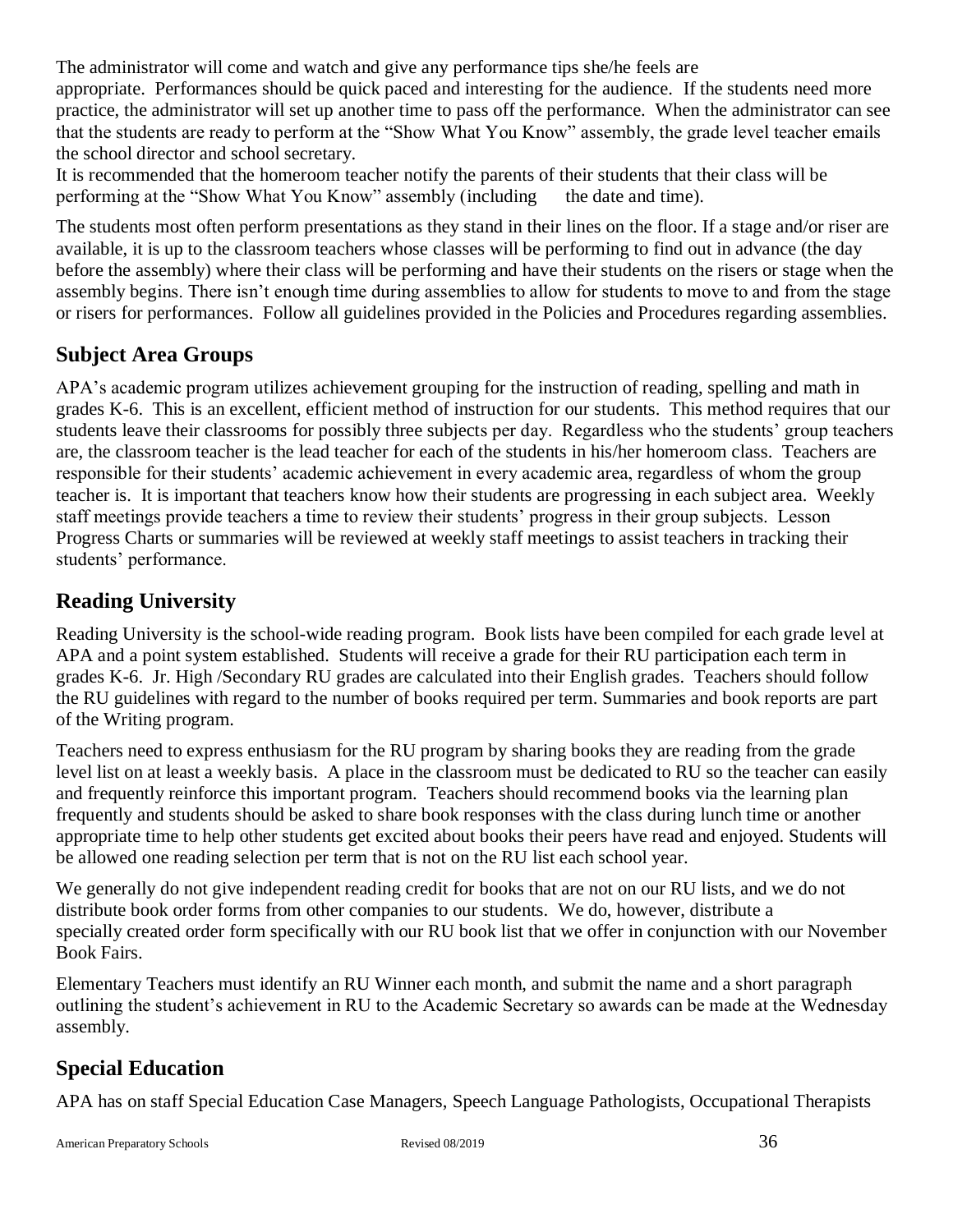and Licensed Counselors. Teachers are responsible for closely monitoring their students' progress through the RTI process using the APA Huddle Form. These forms are available from your academic director or may be located in your APA Data Binder. If a teacher believes a student would benefit from a special education evaluation, the teacher should meet and discuss the student with the Academic Director who will advise the teacher regarding the referral process.

If a parent makes a request for special education services or evaluation, the teacher should immediately contact the Academic Director and the Special education Case Manager. This contact should be made this way; 1. Email both the AD and the Special education CM in writing (email). Include the name of the student, the name of the parent making the request and the date the request was made, then, 2. Follow up within 24 hours to confirm receipt of the email by both the Special education CM and the AD. The AD and the CM will discuss the request and follow through with the parent at that point. All questions from the parent on services, evaluations, possible outcomes, etc., should then be referred to the AD and/or the Special education CM.

If a parent of any student requests that the teacher fills out any forms for a student (such as from a physician, counselor, neurologist, etc.), or request that a teacher write any kind of evaluation of a student, the teacher will notify the Academic Director who will provide direction to the teacher with regard to fulfilling the request. This applies to both special education students and non-special education students. A completed copy of this kind of communication should be kept on campus in the student file or in the student Special education file, as applicable.

The Academic Director will review all correspondence, reports, evaluations or other communication regarding a student before it is sent to parents or other health care workers.

## <span id="page-36-0"></span>**Testing**

American Prep is a data-driven educational institution. In order to gather accurate data from which to make sound instructional decisions, proper testing procedures must be followed. As a public school we are required to participate in UCAS, and again, it is critical that we follow all testing protocols to ensure compliance and to achieve the desired outcome of reliable assessment data from which to structure our programs and ensure the academic success of each student.

Each instructional staff member receives a booklet entitled "Testing at American Prep." Current testing procedures, policies and protocols are listed in the booklet.

It is the responsibility of all staff members to read and understand the testing procedures and protocols. Adherence to them will help us ensure accurate data collection from which we will build our academic program. Violation of testing protocols will result in a disciplinary conference with the School Director and appropriate Assistant Directors and the teacher.

## <span id="page-36-1"></span>**Substitute Teachers**

Teachers will have their Weekly Plan at their desk. Lesson plans will be specific, and will refer to needed resources, including information on where the resources may be found. Preparations for lessons (including copies, answer sheets) should be prepared at least a day in advance so that should the need for a substitute arise suddenly, the needed materials are prepared and available to the substitute. Elementary teachers will keep all of the daily prep materials in the Daily Bins. Instructors' data binders and group teaching materials should be kept near the Instructor's desk so that they are easy to find. Teaching manuals should be kept at the employee's desk so that they can be found easily.

## <span id="page-36-2"></span>**Commitment to Instruction**

Teachers should focus their energy and preparation on delivery of a quality academic program. American Prep's curricular program is rigorous and requires that classroom time is carefully planned and that delivery of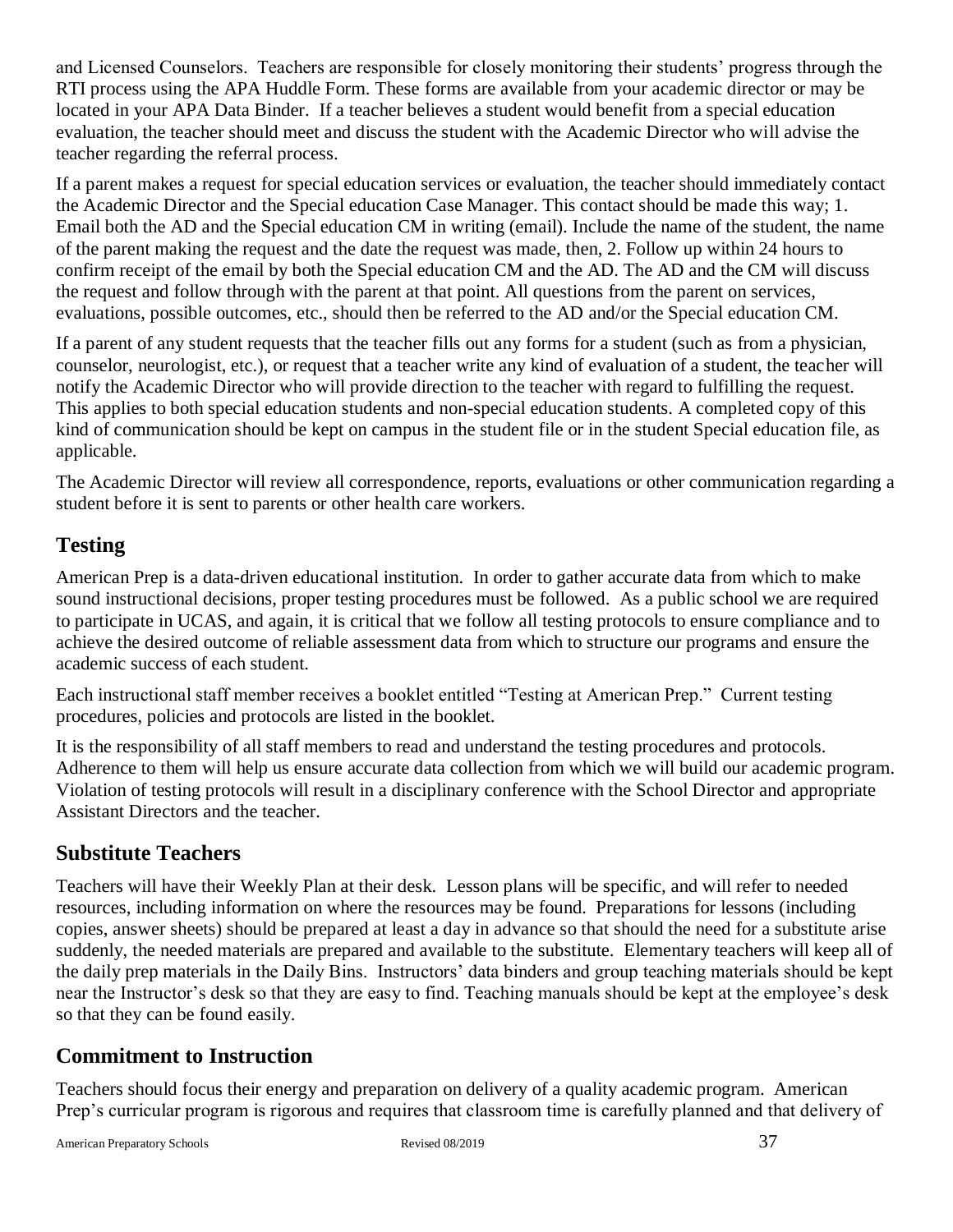instruction is consistently executed. "Bell to bell teaching" implies that teachers fill the instructional period with content learning. Study halls and extensive independent work periods are not appropriate.

Therefore, it is vital to the success of our program that classroom time is not spent on non-academic activities. Class "parties" and "rest time" are not appropriate. Birthdays should be celebrated at lunchtime. Class activities that are not academically based must be approved in writing by administration (for example, class auctions, videos).

### <span id="page-37-0"></span>**The Secondary Ambassador Program**

The Ambassador Program is a major component of our character development program at APA. Each secondary staff member will have an assignment directly related to the Ambassador Program. Training will be provided at Teacher's Institute, Preservice and throughout the year to help secondary staff learn about the program, the curriculum and their involvement in teaching and helping students to achieve excellent, virtuous character and great confidence.

## <span id="page-37-1"></span>**IV. Behavior & Classroom Management, Student Motivation**

## <span id="page-37-2"></span>**CHAMPs**

"CHAMPs" is the classroom management, school-wide discipline and behavior management model used at American Prep. CHAMPs manuals are available for teachers and instructors. Teachers should familiarize themselves with the CHAMPs program.

A 10-video training course is available for staff and parents to check out from the Curriculum Director. CHAMPs will be introduced at pre-service and ongoing training will occur during the school year during staff development meetings.

The Encyclopedia of Behavior Management by Randall Sprick is a companion to the CHAMPs manual. Staff members should use the Encyclopedia to address specific behavior challenges in the classroom. The Encyclopedia is housed in each Assistant Director's office and the Special Education Director's office. The Encyclopedia may be checked out from any one of these offices.

## <span id="page-37-3"></span>**Student Discipline Grades K-6**

#### <span id="page-37-4"></span>**Card Chart**

Teachers in grades K-6 should use the classroom card chart. Teachers should instruct students and parents on how this chart will be used. Consistent use of the card chart will enable students to learn to control their behavior and facilitate their academic progress.

Students will each have 5 cards – one each of the following colors: green, yellow, blue, red, and purple. The goal is for students to "remain on green". Students should be instructed to "move a card" when they have neglected to bring completed homework or needed supplies to class, or when they misbehave. Reasons a student may be asked to move a card should be clearly outlined for the students. The card system is not a discipline system as much as it is a "reminder" and "practice" system and should be used as such. Teachers should never say in anger or frustration "PULL A CARD". They should instead ask the student to PLEASE MOVE a card in a gentle way, including the reason for the card move, confidentially, if appropriate.

The card chart is essentially a self-governance tool. Students should desire to "stay on green", thus become motivated to come prepared to school each day and to behave appropriately. Teachers should work so that their students, as a whole, are able to "stay on green" most of the time. Classroom rules should be made to provide for the realization of that goal. A well-managed American Prep classroom will have fewer and fewer students moving cards as the year progresses. Teachers are required to keep a log of all student card moves throughout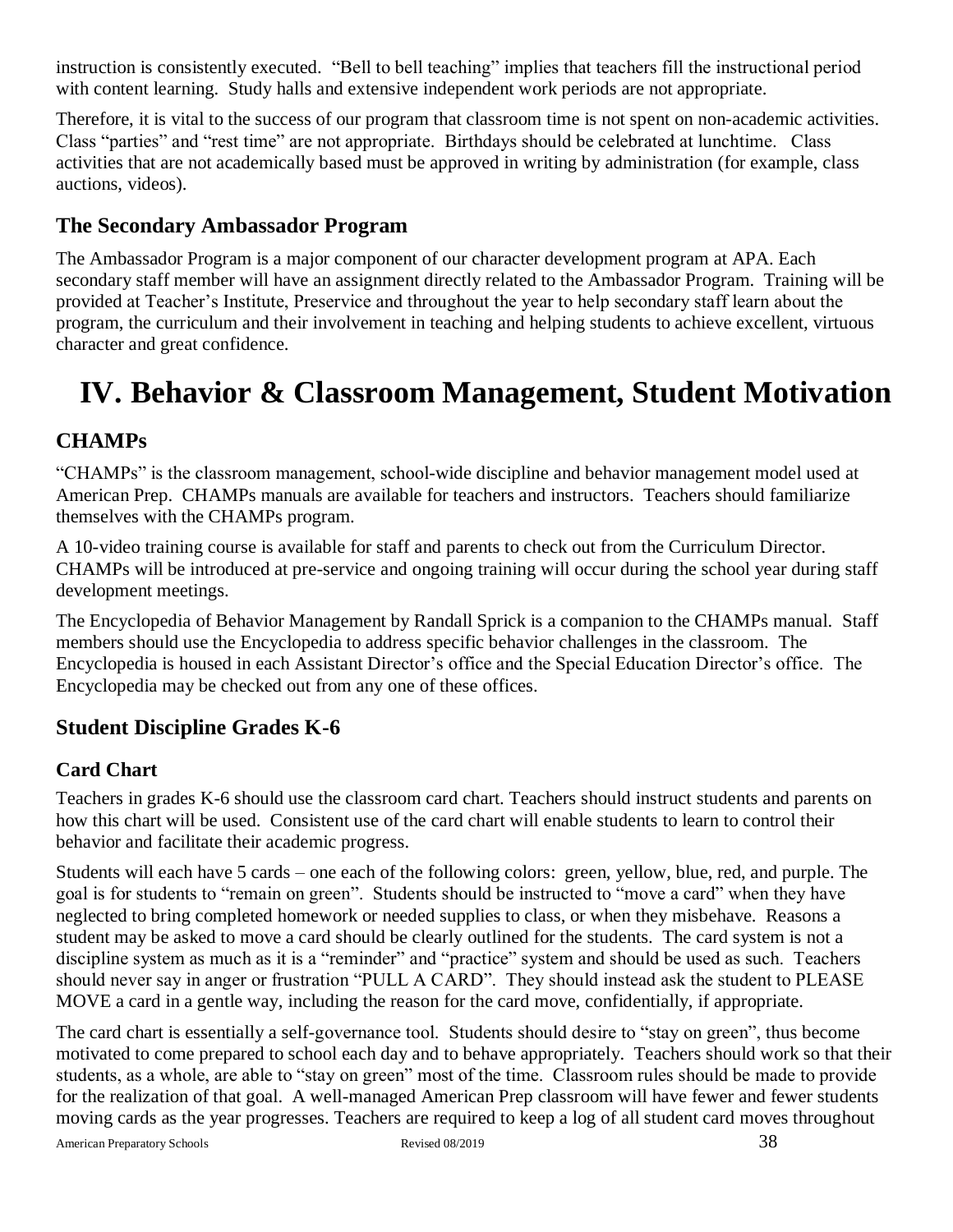the school year.

When a student is instructed to move a card, the teacher MUST use positive reinforcement of appropriate behaviors at a ratio of 3 reinforcements within 5 minutes of the card move. These reinforcements must be specific (student name, positive behavior stated out loud) and connected with positive emotional tone (enthusiastic, motivating to the student).

An effective way to motivate students is to keep a record of "green days" for each student. As students accrue a predetermined number of "days on green", rewards may be given. Consecutive green days should not be required for rewards as this acts as a disincentive for students who have to work diligently to earn green days. Instead, as soon as a student hits the target, for example ten green days, regardless of when this occurs, the student earns the reward thus motivating him/her to more consistent green day conduct.

Most behavior and academic challenges in grades K-6 should be handled utilizing the card chart. Teachers must find time at the end of each day to mark the learning plan with the students' status for the day ("green", "vellow"). It is important that the color is recorded on the learning plan daily so that the parents have a daily communication regarding their students' behavior and performance status. The reason for the move must also be written on the learning plan and can be represented by a numeral (see card chart for explanation of this).

When a student moves one or two cards in a day, this should be recorded on the learning plan so the teacher can be certain the parent is aware of the specific reasons for the card moves (as per their signature on the learning plan). Any time a student moves more than two cards in one day (or goes to "red" status), the student must fill out a behavior form, and it should be attached to the learning plan. If a student moves more than three cards (moves to "purple") parents must be notified by a phone call from the teacher and a phone conference must be held.

Suggested consequences for card move:

- 1st card "on yellow" 5 minutes of recess lost
- 2nd card "on blue" 10 minutes of recess lost
- 3rd card "on red" recess time lost, conference with teacher
- 4th card "on purple" recess time lost, behavior form filled out, phone conference with parents and teacher notifying parent that one more card move will require the parent to assist their child for the remainder of the day
- 5th card "past purple" student sent home, or parent intervention (that day)

In general, the classroom teacher is the one who instructs their student to move a card. If a teacher or instructor who is not the student's homeroom teacher witnesses behavior they believe warrants a card move, they should communicate that behavior to the teacher and allow the teacher to determine if a card move is the best option.

Groups teachers should not issue card moves for behavior issues. They should report the behavior to the classroom teacher on the learning plan including a card move for un-preparedness.

Teachers in every grade should be familiar with the student dress code and consistently enforce it in their classrooms. Again, the teacher should be the only one to issue a card move to a student for a uniform infraction. If another staff member notices a uniform infraction, they should mention it to the CLASSROOM TEACHER and allow them to handle it as there may be extenuating circumstances already worked out between the parent and the teacher of which the staff member may not be aware.

## <span id="page-38-0"></span>**Student Discipline Grades 7-12**

#### <span id="page-38-1"></span>**Minor and Major Infractions**

Teachers in grades 7-12 will have a clipboard with a student roster attached. Student attendance and classroom behavior will be recorded on this clipboard. If a student violates the code of conduct, the teacher should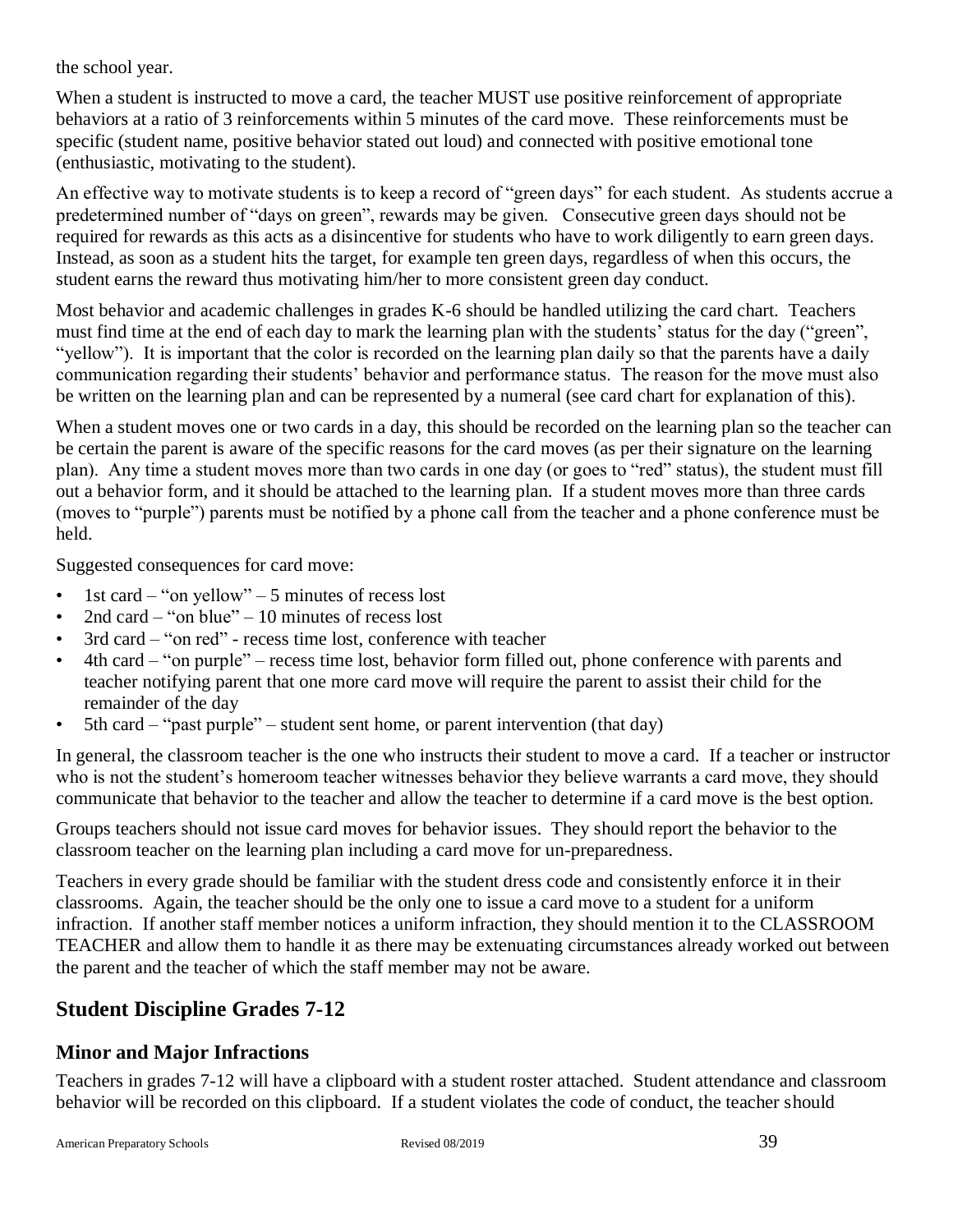manage it within their classroom management plan, and may record it on the student roster. Rosters will be submitted to the Secondary Director or Assistant Director weekly.

If, after implementing the classroom management plan (verbal instruction and warning), the student exhibits behavior that is deemed to need immediate intervention beyond the classroom (such as continual disruption of instruction, defiance, refusal to follow teacher instruction, or any unsafe behavior such as horseplay, throwing items, etc.) the teacher will send the student to the Secondary Secretary to receive a referral form. The Secondary Director or Secretary will fill out the student name and date. The student will be counseled and will return to class, placing the form on the teacher's desk so as to not disrupt the class. The teachers must counsel with the student at the end of the class period and either fill out the form and return it to the Assistant Director – Secondary or decide otherwise. If the student returns to class and again violates the Code of Conduct, the student should be immediately dismissed from class. The Secondary Director will process the infraction, and the student may be sent home on a suspension.

It is important that all staff enforce school rules equally. All teachers must demand the same level of scholarly comportment in order to achieve a school culture that provides the best learning environment for students.

The following behaviors are not acceptable at American Prep:

- Horseplay running, climbing on chairs or desks or other students (piggy back rides), pushing, tripping, poking, bumping – students should keep hands and feet to themselves
- Public Displays of Affection side hugs only are allowed
- Talking out, students should only speak when called upon unless otherwise instructed
- Interrupting the teacher
- Writing and passing notes
- Using cell phones or other electronic devices such as smartwatches, iPods, etc.
- Verbal teacher disrespect
- Non-verbal teacher disrespect (rolling eyes, sighing, shrugging shoulders)

#### <span id="page-39-0"></span>**Student Dress Code**

Teachers in every grade should know all the details of the student dress code as found in the current Student Dress Code brochure. Teachers are expected to know the details of the dress code and consistently enforce the dress code in their classrooms and at other times as well. Teachers should note infractions of students not in their class and bring it to the attention of the teacher or administrator.

#### <span id="page-39-1"></span>**School Cleanliness and Order**

Teachers are responsible to keep their classrooms tidy and organized. Students should be instructed to pick up litter any time that they drop anything, as well as throughout the day and again at the end of each day. In an effort to help our students be more accountable for the school environment, teachers need to take sufficient time to ensure that their students have time and training in order that the classrooms are kept to a high standard of cleanliness.

Classrooms and breakout rooms need to remain clean and organized. Students should be encouraged to leave breakout rooms clean and ready for the next class. This may require teachers to take one minute for a clean-up session at the end of their group or class.

Not One Thing, Ever (NOTE) campaign: American Prep schools will be participating in the "NOTE" campaign. This refers to the new expectation we are setting that students are to leave "Not One Thing, Ever" on the floor. Not in the hallway, not near their locker, not in the classroom or breakout room, not in the locker rooms, bathrooms, playing field or playgrounds – not anywhere. One of our emphases in this program is to teach students to be responsible for THEIR OWN things, their own messes, their own papers, pens, pencils, paperclips, scraps, lunch trash, etc. Our goal is to raise the level of awareness of EACH and EVERY student to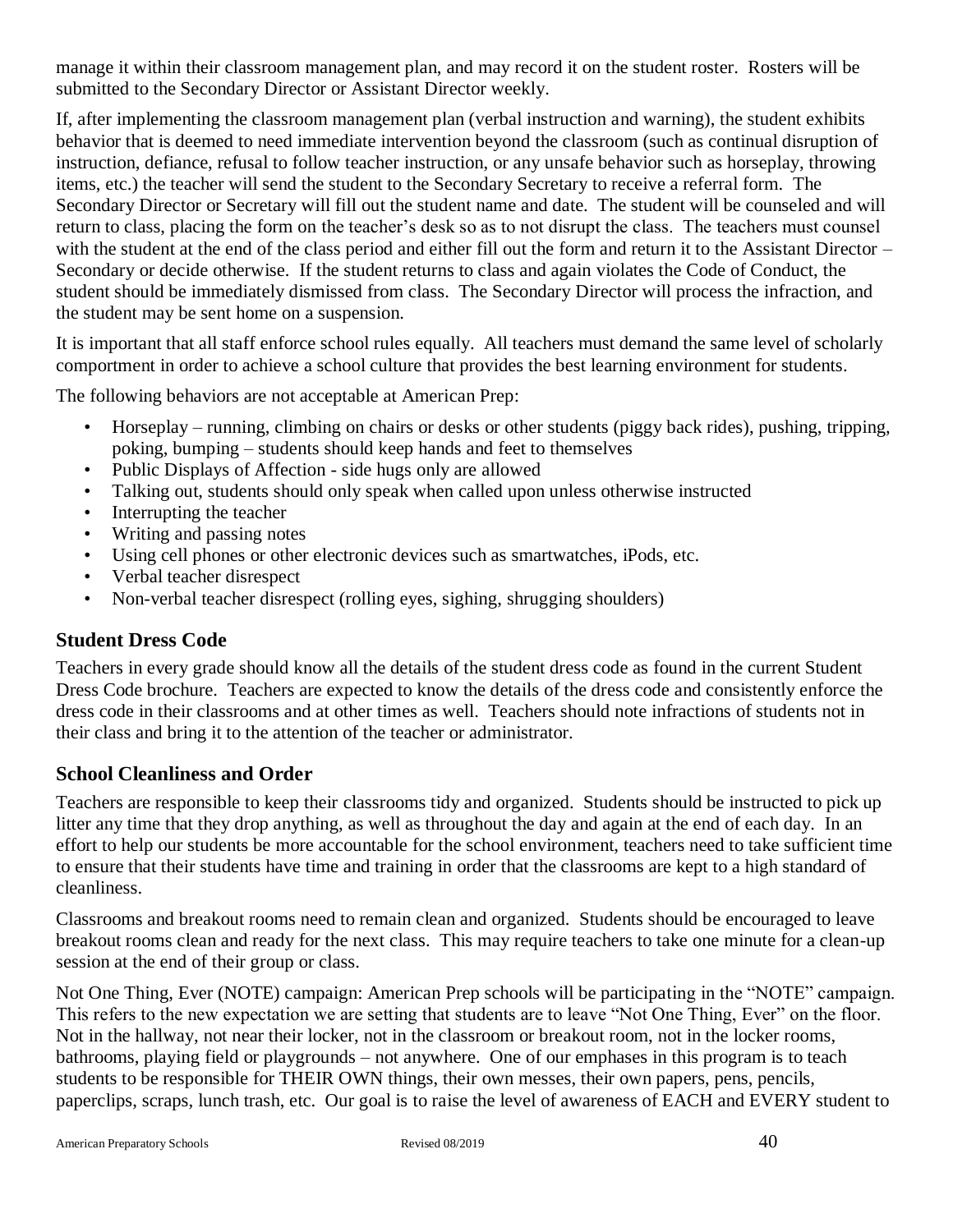tend to their own belongings with care. Thus, we are not looking to increase the group "clean ups" in the classrooms or hallways, but instead to increase the specific students who are leaving things behind to clean them up. More information will be given on this program at Teacher's Institute and Preservice.

## **V. Student Supervision**

### <span id="page-40-1"></span><span id="page-40-0"></span>**General Supervision**

Students should not be left unattended in classrooms, wherever possible. K-6 students should line up in the hall outside the classroom or breakout room and wait to be invited in by the teacher. The classroom door should be closed and locked if teacher is not or cannot be there.

K-6 teachers need to pick up their classes in the multi-purpose room/gym in the mornings 10 minutes before the start of class on non-assembly days.

It is important that whenever possible, staff members are not alone with one student. It is best to have two staff members present in as many settings as possible, for the protection of the staff members. However, as this is not often possible, staff should at least be careful to avoid being alone with one student. If there are less than three students working with a teacher or instructor, they need to be in an open, public area. If this is not possible, doors should remain open at the least. This also applies to after-school events such as tutoring or other extra-curricular activities or clubs.

Staff may not use physical force with students in order to achieve compliance, except in matters of personal safety (either the student's safety or the staff member's safety). Staff may not utilize corporal punishment defined as a painful, intentionally inflicted physical penalty administered by a person in authority for disciplinary purposes. Doing so is grounds for immediate termination.

Appropriate student/staff physical contact includes the 3 "H"'s: High 5's, Side Hugs and Handshakes. It is not recommended that side hugs be used as staff/student contact in Secondary (7-12) with students of the opposite sex.

## <span id="page-40-2"></span>**Playground Supervision**

Staff members who are assigned playground duty should abide by the following safety rules:

- Students may not leave the fenced area. Staff must retrieve balls that go beyond the fence.
- Staff should carry a pack that includes a whistle, Band-Aids, and a red emergency card.
- In case of an emergency, the staff member should give the red emergency card to a student to take to the front office to summon help.
- In the case of lightning and thunder, students should be returned to their classrooms.
- In the case of poor air quality, students may need to remain inside. Check with the front desk for the daily air quality report. All students should remain inside on days where the Air Quality is red or higher; sensitive students should remain inside on orange days or higher.

#### <span id="page-40-3"></span>**Playground Equipment General Rules**

Students should be instructed on safe equipment use. Instructors and playground supervisors must watch students carefully and ensure no unsafe behaviors are allowed to occur. Playground supervisors will stop any unsafe behavior immediately and re-teach students. If students do not comply, they will be banned from equipment use for a specified time period. At this point, parents must be notified of the ban and will be asked to speak with their student regarding playground behavior.

Playground supervisors may not use their cell phones during recess. They must be observing students at all times and teaching students appropriate, safe play behavior.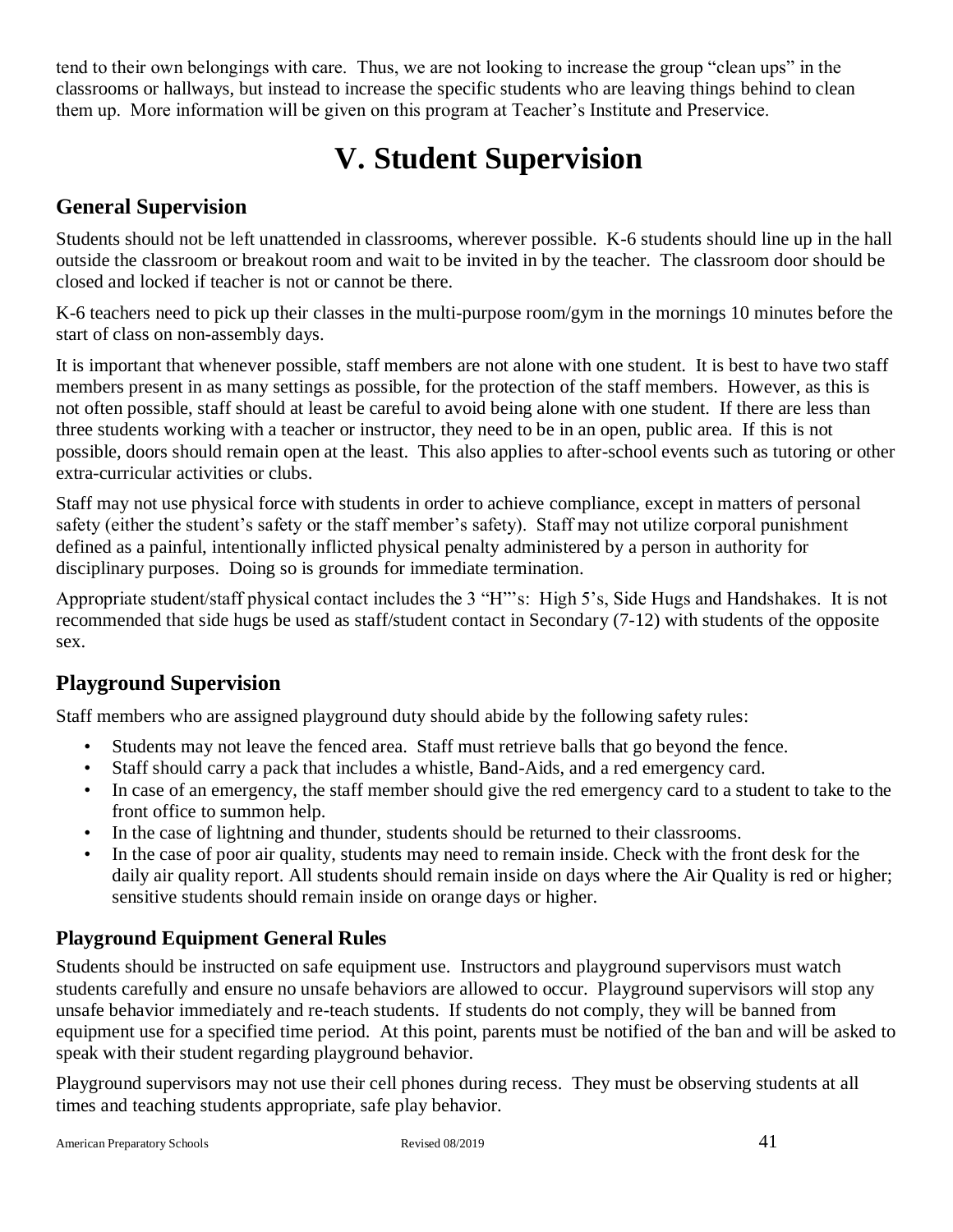Long lists of playground rules do not replace the use of good judgment on the playground and may actually inhibit it. Activities that are perfectly safe for some students, may be taken to the next level by other students and become suddenly unsafe.

Students should be instructed and supervised in keeping the playground clean. Litter and trash should be picked up and properly disposed of each recess.

Students should not be allowed to play directly outside class windows as this is very distracting to students in the classrooms.

Students should be encouraged to be 'CHAMPs' on the playground, play cooperatively together, to include others, and to be respectful and kind at all times.

Staff may engage in conversation with one another, but must ensure that they are 1) properly supervising students, 2) able to ensure students are not leaving appropriate play areas, 3) close enough to the students to determine what is transpiring at all times, and 4) able to act as needed (including interrupting verbal bullying).

## <span id="page-41-0"></span>**Student Lunchtime Supervision**

#### **a) Elementary**

Students eat lunch at their desks. Students may have access to microwave ovens\* in the classroom. It is very important that there is adequate supervision of the microwave ovens as these create a potential hazard to students. As there is not enough time each day for all students to use the microwave oven, if microwaves are available, a schedule should be created so the students know which day they may bring items that require the microwave oven.

There should be a minimum 5-minute "chew time" at the beginning of lunch during which students should concentrate on eating their lunch and little conversation should occur. During this time, the instructor may wish to read aloud to the students or play a book on tape. After the chew time students should be allowed to converse and finish eating their lunch. Students should be allowed to finish their lunches, and 20 minutes should be scheduled to give them ample time to eat. If a student needs more time, they should be allowed to take their lunch out to recess and finish.

\* not all campuses have microwave ovens available in classrooms.

#### **b) Secondary**

Lunch is divided into three periods by grade. Lunch period is 30 minutes. There will be two lunchtime supervisors at a minimum each day. Students must go to the lunchroom to eat their lunch. If a teacher wishes to meet with a student during lunchtime, the student must show a pass to one of the lunchtime supervisors. Students may not eat their lunches in the classrooms. After lunch each day, students will have time to go outside (weather permitting) but MAY NOT return to the classroom areas without a pass during lunchtime. Lunchtime supervisors must ensure students leave the lunch and recess areas clear of all trash and wipe down tables and benches prior to the end of the lunch period.

#### <span id="page-41-1"></span>**Carpool supervision**

All Staff will have an assignment during afternoon carpool hours. Many staff members will have an assignment during morning carpool hours also. Please plan your day accordingly.

Each staff member will receive training and instruction on carpool procedures and expectations specific to their campus. For the purposes of student safety, staff members MUST be at their assigned carpool duties on time each day they have an assignment. Failure to do so will result in disciplinary actions.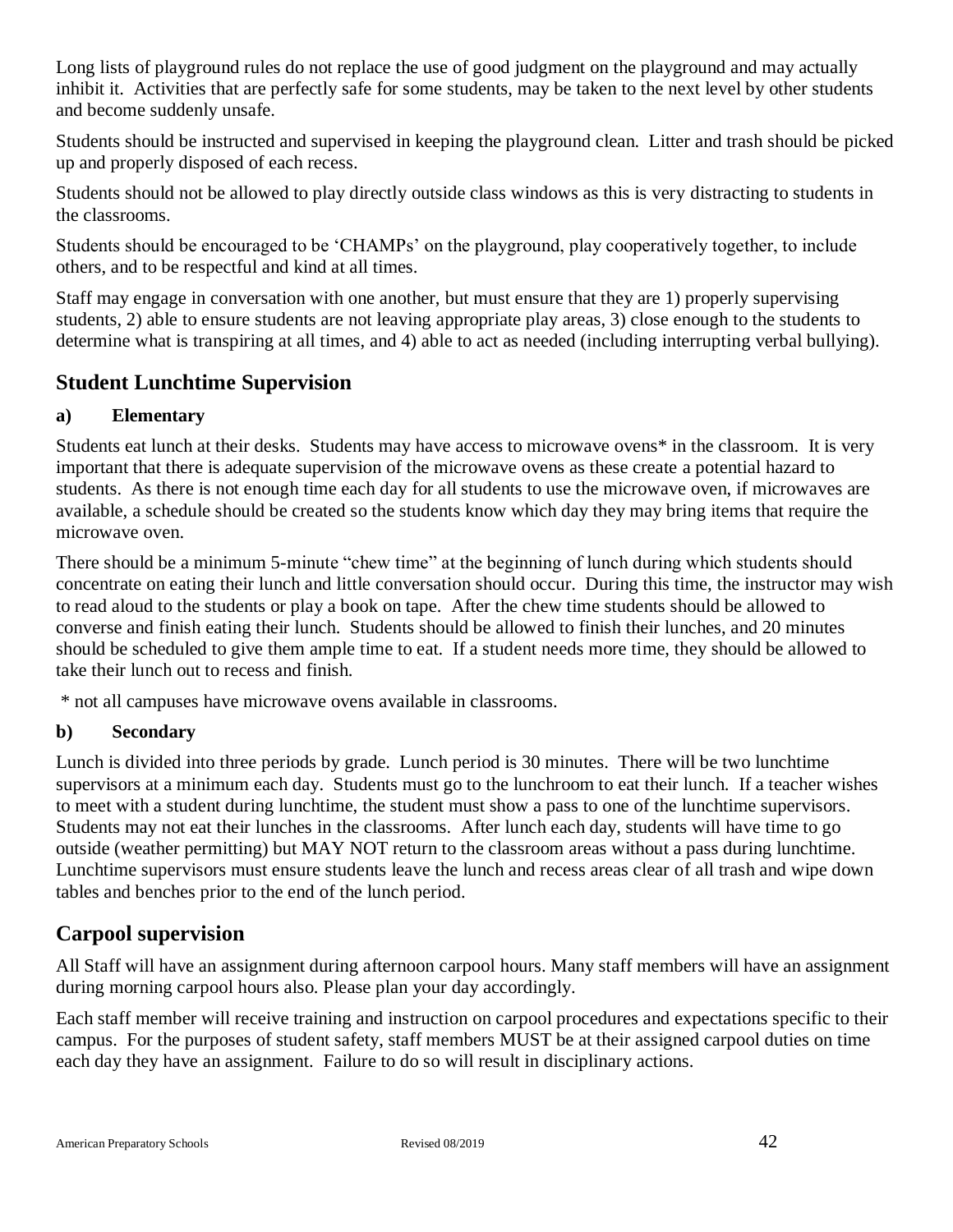#### **c) Student behavior at carpool**

Students are to walk directly to their vehicle. No students are allowed to play on the playground during carpool pickup. No pushing, shoving, or horseplay of any kind. Hands, feet and belongings must be kept to self. No swinging of backpacks, lunchboxes, or any other items. No yelling, screaming, or speaking in loud voices. Students are expected to have all belongings when they go out to carpool. They are generally not allowed back in the school to retrieve items.

Student arrivals and departures outside of normal school hours:

- Students arriving late to school, or any other time during the day outside of carpool times, must be accompanied into school by an adult to be signed in.
- If a student needs to leave the school during school hours, the parent/guardian must come into the school and sign the student out. Students will not be sent out to meet parents at the curb outside of regular carpool times.
- Students left at the end of carpool are to report to the office.

## <span id="page-42-0"></span>**Supervision of Staff Children Before/After School Hours**

Children of staff members must be supervised by their parents before and after school. Children of staff members should stay in the classroom with their parents until 25 minutes prior to the start of school, at which time they may line up in the designated space (grades K-6). Secondary students of staff members should remain with their parent until 15 minutes prior to the start of school. At 10 minutes prior to the start of school, students in grades K-6 will be led to their classrooms by the classroom teacher.

Children of staff members MAY NOT remain in the school unsupervised after school. American Preparatory Academy or its agents, subcontractors or assignees are not responsible for your student's safety or security outside of the regular school day in-session time. Staff, who are unable to formally supervise their children after school, may be required to pay for this service.

## **VI. Student Health**

## <span id="page-42-2"></span><span id="page-42-1"></span>**General Student Health**

Teachers will be given health files on students with health concerns, chronic illnesses or who take daily medication administered during school hours. Teachers will keep health files on these students readily available to them. If a staff member has a concern regarding a student's health, they should bring the student to the school office immediately.

## <span id="page-42-3"></span>**Student Illness/Accident Procedure**

If a student becomes ill during the school day, the teacher should send the student to the school office. The school secretary will attempt to determine the nature and severity of the illness, and may contact the student's parents to come and pick them up. Parents will be called to pick up any student who has an elevated temperature, has vomited, or is in sufficient discomfort to keep them from attending class.

Students are not generally allowed to call home during the school day. School secretaries will call parents in the event of illness or accident.

## <span id="page-42-4"></span>**EpiPen Training**

Any teacher or staff member who wishes to be trained to use an EpiPen may request training from Administration. The school has an EpiPen on site for use in emergencies by trained personnel.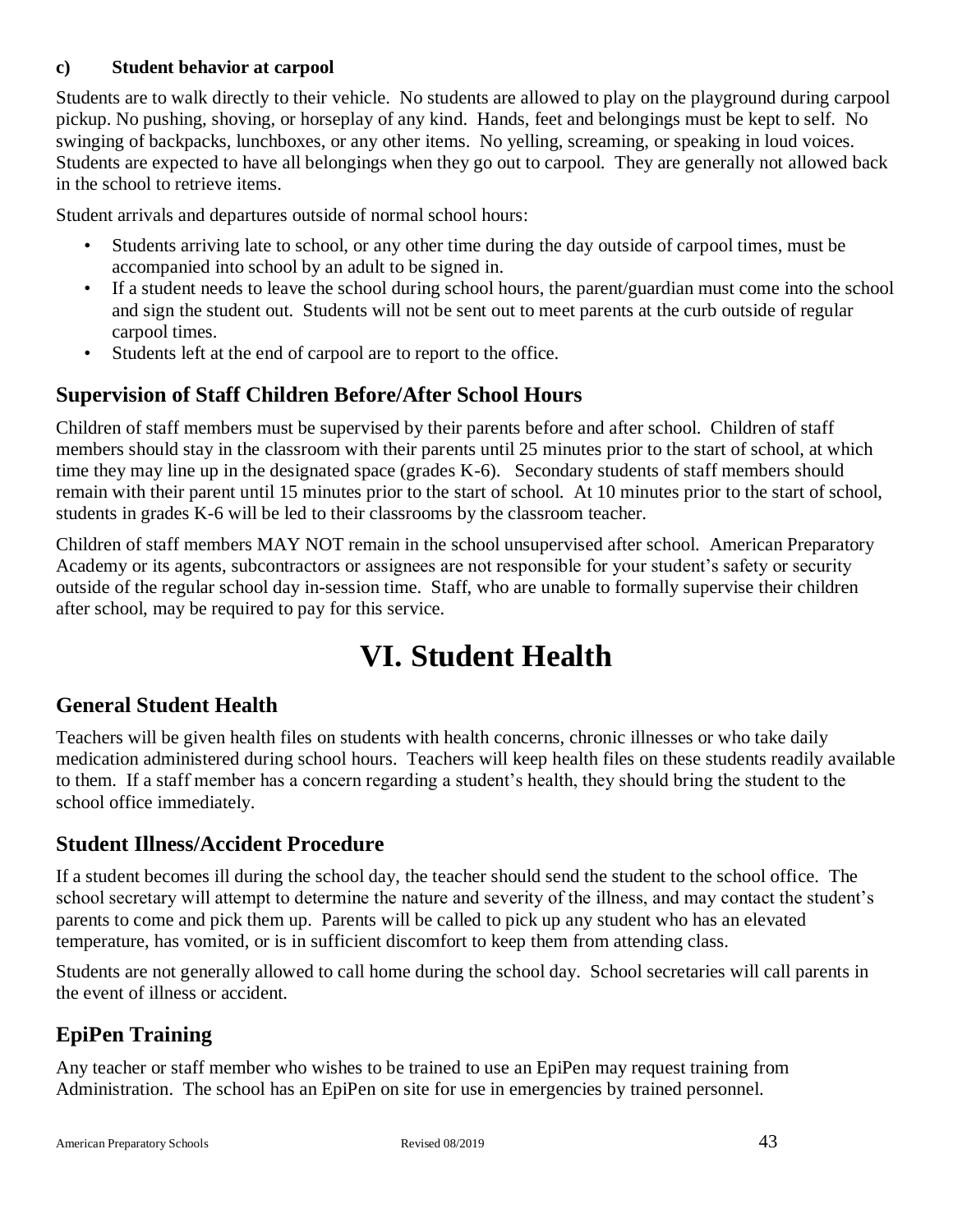### <span id="page-43-0"></span>**Accident reports**

Accidents that result in injury to students or staff need to be reported to a school administrator. An Accident Report Form needs to be filled out and submitted to administration.

If a student is injured in an accident or under any circumstances, the staff should bring the student to the school office and explain what happened to cause the injury. The school office personnel will initiate first aid and assess the severity of the injury, and will call the parents of the student, if necessary.

### <span id="page-43-1"></span>**Child Abuse or Neglect**

Any staff member who witnesses or suspects child abuse or neglect is responsible to report such abuse or neglect to the proper legal authority. The staff member is encouraged to bring this information to the School Director, who may also make a report. However, regardless of the action or inaction of the school, it is the responsibility of any adult in the state of Utah who witnesses or suspects abuse or neglect to report this information to Law Enforcement and/or the Division of Child and Family Services (DCFS) Hotline, 1-855-323- 3237. This is a 24/7 intake line.

## <span id="page-43-2"></span>**Child Protection Trainings**

Staff members are trained annually on Suicide Awareness and Prevention, Child Abuse Awareness and Reporting, Head Injury Recognition and Response, and other topics relevant to protecting the physical and emotional safety of students. Some situations require notification to law enforcement or child protective service agencies. If a staff member has a concern related to student safety and is unsure how to respond, he/she is expected to promptly consult a school administrator. Consulting a school administrator alone may not absolve a staff member from legal reporting requirements. Staff are expected to follow the procedures outlined in annual trainings. PowerPoint modules are available for additional review.

#### <span id="page-43-3"></span>**School Safety Violations**

As a public school, American Prep is required to report all incidents that qualify under the Safe Schools Violation Report. If a staff member is a witness to a safe school violation, it should be reported immediately to school administration. Included in safety violations: possession of weapon, knife, lighters, controlled substances, razor blades, matches, etc. In addition, physical assault including hitting, kicking, biting are violations. If a student requires medical attention due to an accident, such as stitches, a broken bone, concussion, or anything that requires a doctor's attention, such incidents must also be reported so that it may be recorded and responded to appropriately.

#### <span id="page-43-4"></span>**Student Privacy**

In order for American Prep to remain compliant with federal and state privacy laws, student records must be treated as confidential. Personal identifiable student data that has not been released by parents as student directory information (as designated in registration materials) may only be shared by and between staff on a need-to-know basis. This includes ensuring that information with student information is not left unattended, such as on hallway printers. Failure to implement these policies will result in employee counseling with administration and a potential warning or other employee discipline. Administrative Directors act as Data Security Stewards in communicating, training, monitoring, and enforcing records security processes.

#### <span id="page-43-5"></span>**Student Schoolwork and Grading**

With regard to student schoolwork, it is allowable to have volunteers and other students correct student work. Volunteers must be instructed in writing, and verbally by the classroom teacher in the importance of student confidentiality. Students will correct work in class, utilizing the red/blue pen system (students take the tests or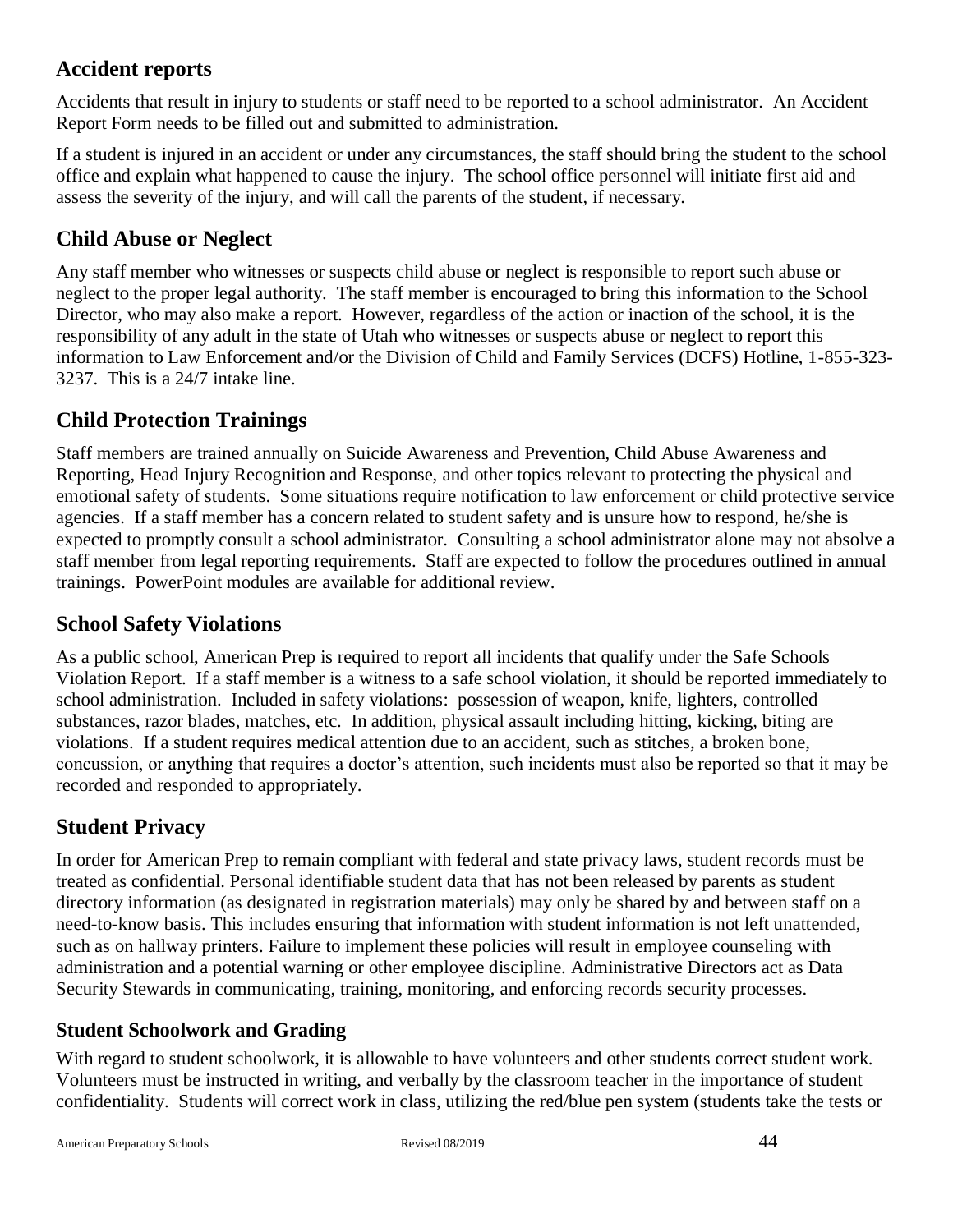work the assignment in pencil, then pencils are put away and red/blue pens are taken out. Errors are circled in red, correct answers are given a checkmark, and corrections are made in blue ink following the correcting session.) Students may exchange papers to correct each other's work or they will correct their own work in different situations.

#### <span id="page-44-0"></span>**Printing and Transmitting Confidential Student Information**

Any unneeded paperwork that has student names or identifying data on it should be shredded using designated shred bins located in staff workrooms. Paperwork that includes student names or identifying data should NEVER be thrown away in the garbage or recycled in the regular recycling containers.

Always ensure that information with student information is not left unattended, such as on hallway printers or sent using unsecure means.

(1) All public education employees, aides, and volunteers in public schools shall become familiar with federal, state, and local laws regarding the confidentiality of student performance data and personally identifiable student information.

(2) All public education employees, aides, and volunteers shall maintain appropriate confidentiality pursuant to federal, state, local laws, and LEA policies created in accordance with this section, with regard to student performance data and personally identifiable student information.

(3) An employee, aide, or volunteer may not share, disclose, or disseminate passwords for electronic maintenance of:

(a) student performance data; or

(b) personally identifiable student information.

(4) A public education employee licensed under Section 53E-6-201 may access or use student information and records if the public education employee accesses the student information or records consistent with R277-515, Utah Educator Standards.

(5) A public education employee may be disciplined in accordance with licensing discipline procedures if the public education employee violates this R277-487 Public Education Employee and Volunteer Responsibilities (Also see [Policy D-6.4 Student Privacy.](http://wiki.apaserver.org:8090/display/PM/CHAPTER+D+-+COMMUNICATION#CHAPTERD-COMMUNICATION-D-6.4STUDENTPRIVACY))

#### <span id="page-44-1"></span>**Photographs or Videos of Students**

Staff members may NOT post pictures or videos of students participating in school activities on ANY social media accounts (whether personal or professional) without written permission from administration. Staff members may post pictures or videos of their own children.

## **VII. Administrative**

## <span id="page-44-3"></span><span id="page-44-2"></span>**Ownership of Curricular Materials**

All materials and works created by the teacher or staff member during their employment shall be the property of American Preparatory Academy. Staff members may use school equipment to generate a copy of lesson plans, schedules, or curricular materials for their personal files; however, the original documents belong to American Prep and are to remain on American Prep premises. This applies to creative works such as illustrations, bulletin board items, vocabulary wordstrips, and any and all work created electronically or otherwise by the teacher or staff member during their employment.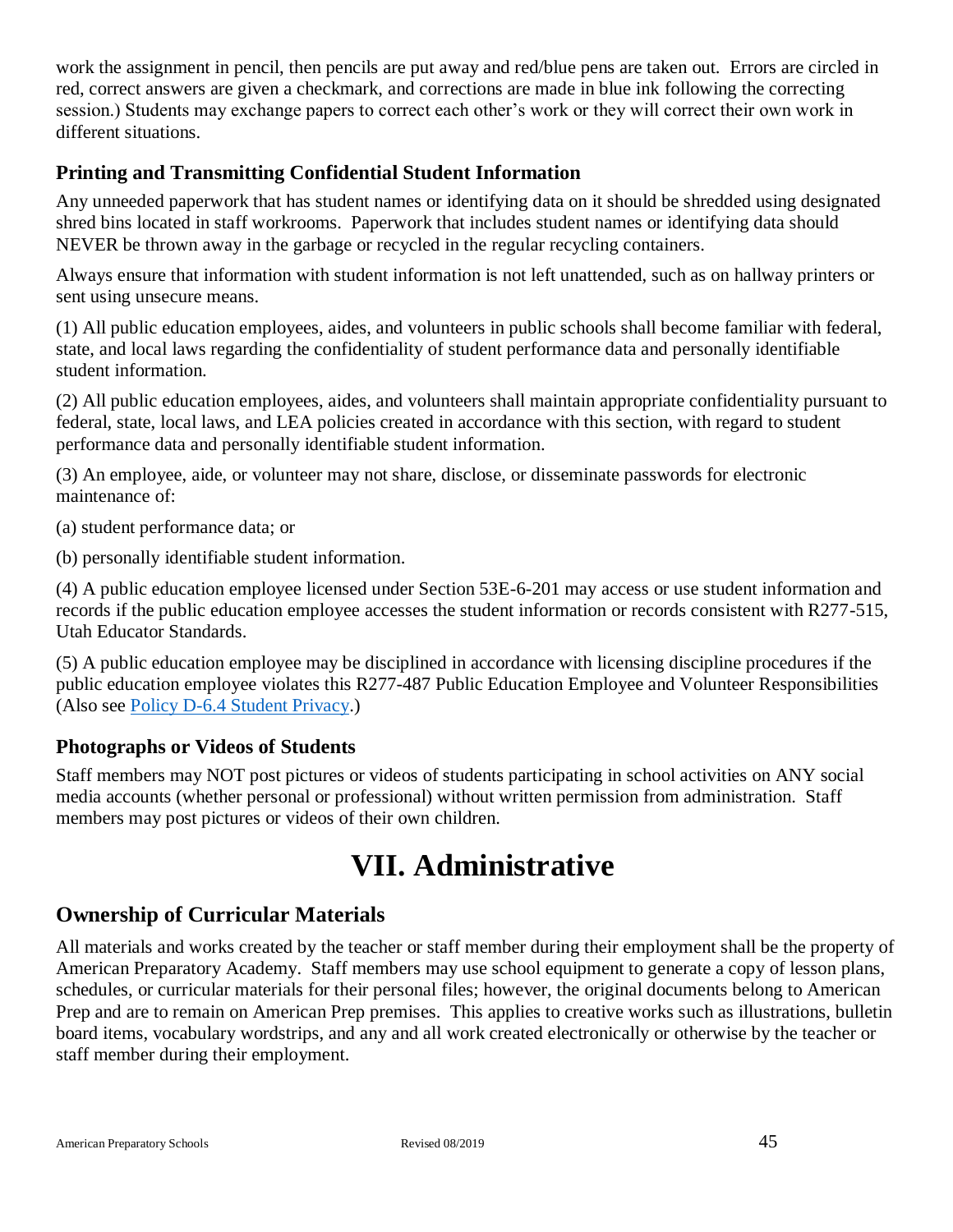### <span id="page-45-0"></span>**Employee Compensation**

Employees will be paid according to the information outlined in their Letter of Understanding (LOU). Paydays are twice a month. Instructors are paid through the last day of school unless they are on an annualized pay system. Teachers are paid year-round. Benefits for full-time, continuing employees extend year-round. Classroom instructors may be paid on an annualized pay scale over a 12-month period and includes 37 weeks of school and 2 weeks of training and Pre-service. The annualized salary will be paid out in 24 equal payments.

## <span id="page-45-1"></span>**Staff Work Schedule**

Full-time instructors work 40 hours per week. Part-time instructors work 36.5 hours per week. Administrative hours differ and are assigned on an individual basis. Individual employees may have different hours depending upon their assignment, and this is outlined in their LOUs. Teacher hours are Monday, Tuesday, Friday 7:45am to 4:15pm and Wednesday, Thursday 7:45am to 4:30pm. Instructor hours vary by campus due to different start and end times as follows.

#### **Draper 1, Draper 2, Salem:**

Full-time Instructor hours are 8:00 a.m. to 4:30 p.m. Monday-Friday.

Part-time Elementary Instructor hours are 8:15 a.m. to 4:15 p.m. Monday, Tuesday, Wednesday and Friday, and 8:15 a.m. to 3:15 p.m. on Thursdays.

#### **Draper 3, West Valley 1, West Valley 2:**

Full-time Instructor hours are 7:45 a.m. to 4:15 a.m. Monday-Friday.

Part-time Elementary Instructor hours are 8:00 a.m. to 4:00 p.m. Monday, Tuesday, Wednesday and Friday, and 8:00 a.m. to 3:00 p.m. on Thursdays.

Part-time Secondary Instructor hours are 8:00 a.m. to 4:00 p.m. Monday, Tuesday, Thursdays and Friday, and 8:00 a.m. to 3:00 p.m. on Wednesdays.

#### **Early Learning Center:**

Part-time Instructor hours are 7:45 a.m. to 3:45 p.m. Monday, Tuesday, Wednesday and Friday, and 8:00 a.m. to 3:00 p.m. on Thursday.

#### <span id="page-45-2"></span>**Required Attendance Events**

In addition, there are occasions when staff members will need to be at school, or involved in school activities outside of regular school hours.

#### **Elementary Teachers** – required attendance events

- Parent Orientation Night
- Parent Teacher Conferences
- Any event pertaining to your subject area or grade, such as:
- Music concerts
- Science Fair
- Culminating activities
- Drama performances
- Maturation Night (5th grade)
- IEP meetings upon invitation (required by federal law)
- Teachers are expected to co-chair one of the following events:
	- o Spelling Bee
	- o Geography Bee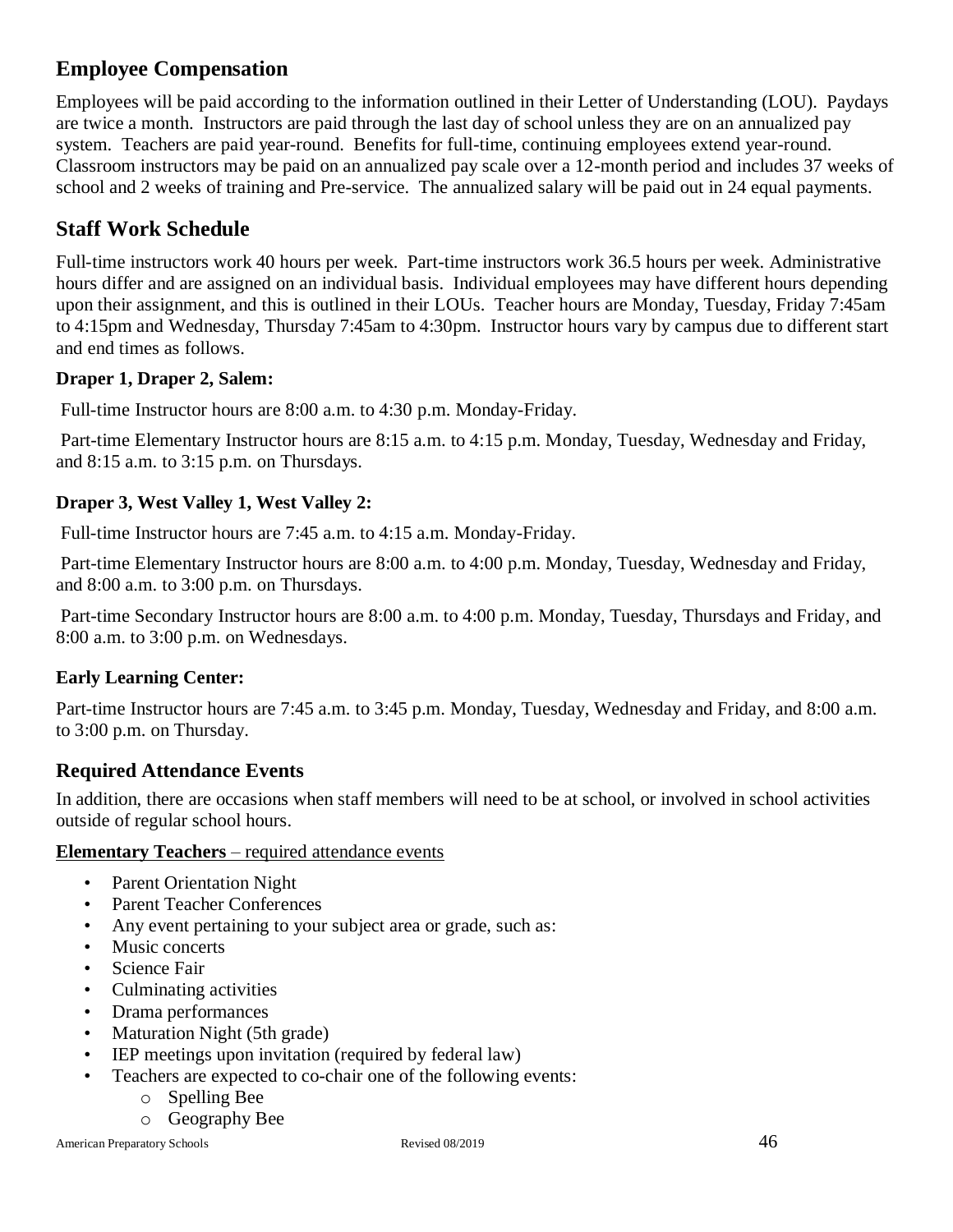- o Science Fair
- o Speech Competition
- o Talent Show

#### **Secondary Teachers** – required attendance events

- **Student Orientation**
- Parent Orientation Night
- Parent Teacher Conferences
- Student Progress Conferences (grades 7-8)
- The school musical (tickets are free to staff members and one guest)
- One game or event for each sport the school participates in
- Saturday senior graduation ceremony and banquet afterward
- Ambassador events as assigned some are held after school, some in the evenings/weekends
- IEP meetings upon invitation (required by federal law)
- Any event pertaining to your subject area, such as:
	- o Music concerts
	- o Science Fair
	- o Math competitions
	- o Drama performances

#### **Optional Activities**

- Other Sporting events
- School Community events such as Classic Skating, Carnivals, Fun Runs, etc.

#### <span id="page-46-0"></span>**Staff Meetings**

Each Wednesday and Thursday school will dismiss one hour early to allow the American Prep staff to meet. Staff should be prepared to attend full staff meetings and team meetings each Wednesday.

Periodically there will be full staff meetings/trainings held on Wednesday afternoons. In the event that a full staff meeting is not held, teachers will be notified of the start time for their team meeting by their team leader. Teachers and Instructors should be prepared to meet each Wednesday.

Staff should arrive at meetings on time and prepared to participate. Cell phones should be silenced. It is unprofessional to be working on other things while a staff meeting is progressing, such as entering grades, grading papers, preparing lessons, etc.

Instructors are expected to attend campus team meetings. Staff of grades K-6 will be reviewing the Lesson Progress Chart Summary (LPCS) each week. Teachers and Instructors of students listed on the LPCS as not achieving mastery should bring data and information that will allow for a fruitful discussion of student progress. Group placement recommendations will be discussed at team meetings.

District Team Meetings (DTM) will be held monthly for each grade level in K-6 and for each subject in Secondary as follows:

Elementary (K-6) meets the 2nd Wednesday of each month from 2:30-4:30 pm at D1

Secondary (7-12) meets the 1st Wednesday of each month from 2:30-4:30 pm at D3

Each meeting will be led by an Administrator or Department Chair.

The primary goal of the meetings is to coordinate academics so that best practices are being utilized across all campuses. The focus activity of the meeting is to review academic achievement scores of students' district-wide on accountability elements and determine what practices are resulting in student success, and sharing those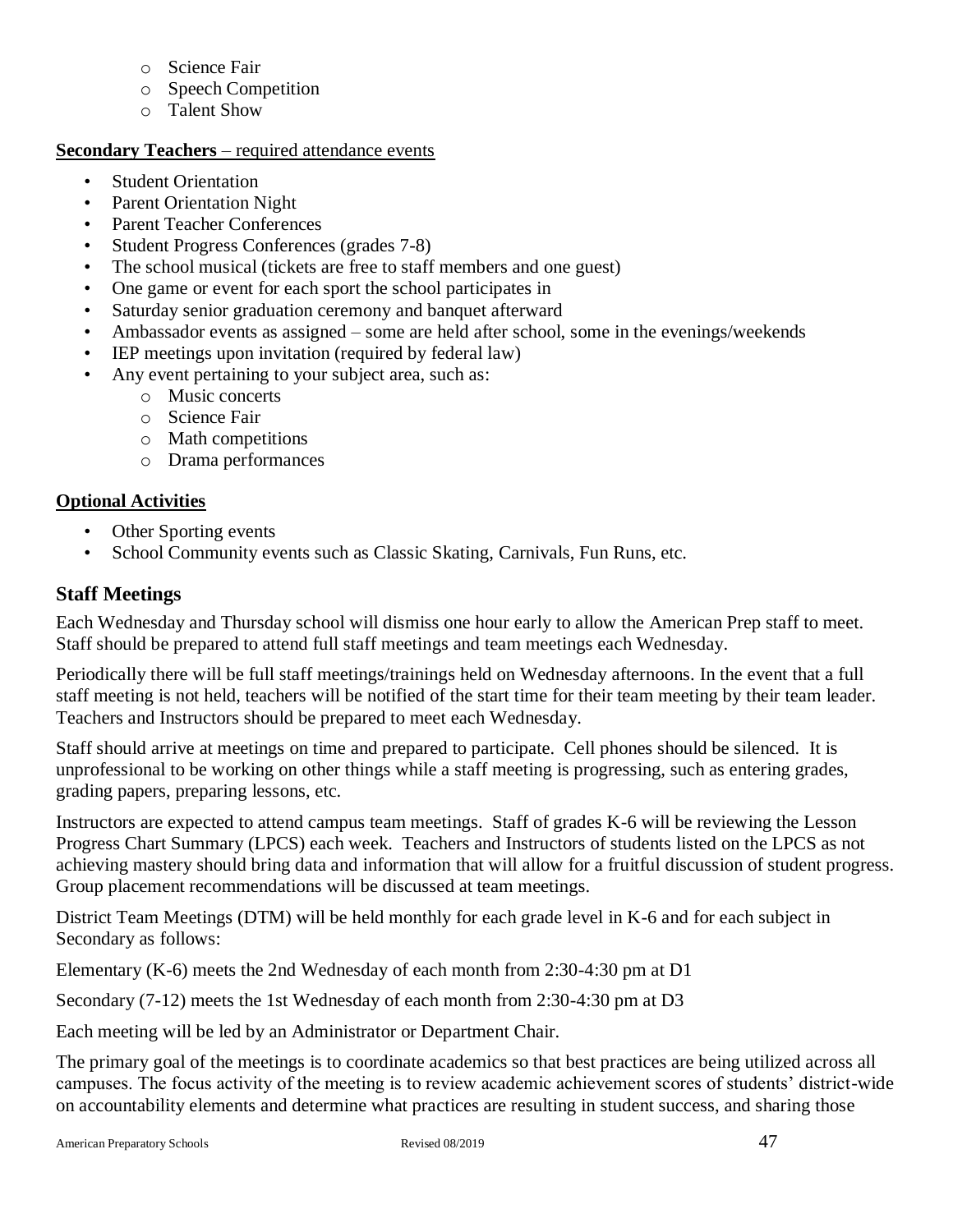ideas. Additional things that can be done at this meeting are synchronizing the use of 180-day plans in each grade or subject, replicating materials, sharing bulletin board displays and test prep activities, and SWYKs prep (elementary). The meetings should also include updating Grade Level Guides and subject unit binders in elementary.

## <span id="page-47-0"></span>**Staff Mailboxes**

Each staff member has a mailbox in the school office. Mailboxes will be used by administration to communicate with staff members, as well as a place to route employee mail that comes through the postal service system. Mail should be checked daily by all staff to ensure smooth and timely communications.

Anyone other than school administration who desires to distribute communication via staff mailboxes must obtain administrative approval.

Many communications will be done via email. **Staff should check their email several times each day and on weekdays respond within 24 hours.** 

## <span id="page-47-1"></span>**Expectation of Privacy**

Staff Members shall have no expectation of privacy in any School property, including but not limited to vehicles, buildings, lockers, desks, mailboxes, computers, or other furniture, equipment, or fixtures.

In order to increase security for our students and staff and to facilitate staff development activities, security cameras may be present in classrooms throughout the school, recording both audio and video.

## <span id="page-47-2"></span>**Technology Usage Policy**

All American Prep staff members must read and sign the technology usage policy and abide by the policy. This signed policy will be a part of the employee file.

## <span id="page-47-3"></span>**Copier and School Equipment Usage**

All staff members will be given an access code for the copy machines. Staff members are required to use this code to use the copy machines. Codes should be kept confidential. School equipment should be used for school business only. Staff members may consult with the Business Manager if they have questions about this policy.

Staff are expected to know and obey the law regarding copyrighted materials. American Prep is not responsible for staff abuse or infringement of copyrights. Always ensure that information with student information is not left unattended on hallway printers.

## <span id="page-47-4"></span>**Purchasing**

#### **Teachers**

Teachers will be provided all needed items such as markers, pens, pencils, paper, folders, tissues, paper towels, etc. Teachers will also be allotted a budget of \$250 to be used for the purchase of other items they would like to use in the classroom. \$100 may be used for incidental classroom supplies such as stickers, plan book, incentives, et cetera. The remaining \$150 is to be used to purchase items that support the curricular program in the classroom – books, reference books, maps, et cetera. An Expense Report must be filled out clarifying which category the purchase falls into (incidental or curriculum expense) and submitted to the Academic Director. The Academic Director will initial the Expense Report to signify the items have been inventoried before reimbursement can be made and will forward the Expense Report to the Business Manager.

Teachers may wish to discuss with the Academic Director which items they are looking for and would like to purchase so that the administration can assist the teacher in finding the items at the best price possible.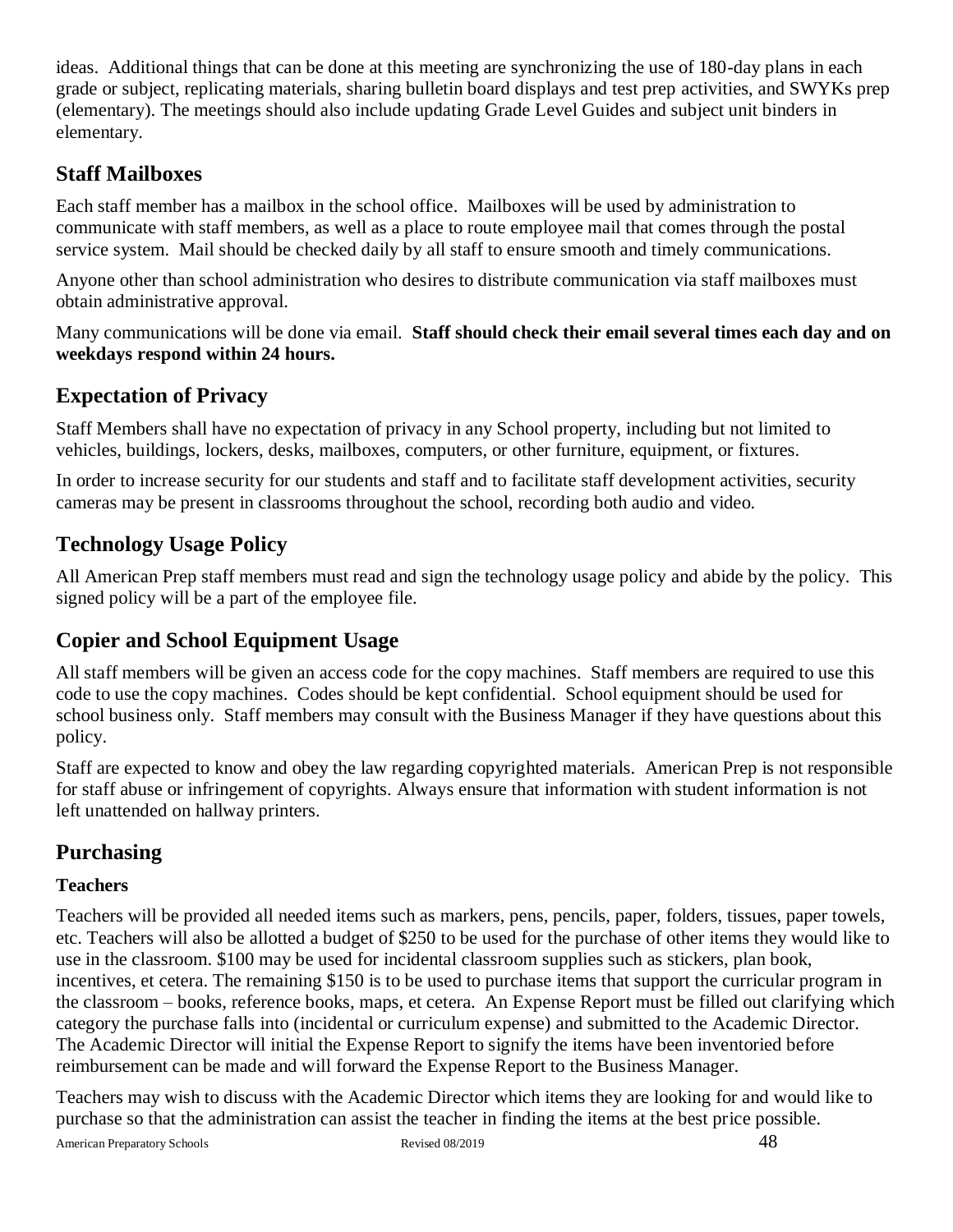Curricular items purchased must be checked in by the administration (stamped with the American Prep stamp and entered into the American Prep Inventory).

#### **Instructors**

Instructors will be allotted a budget of \$100 to be used for the purchase of consumable items for student motivation such as stickers, et cetera. Instructors will fill out an Expense Report form, attach their receipts and submit them to the Business Manager for reimbursement.

## <span id="page-48-0"></span>**School Property**

Items purchased by Staff Members using their class budget or school monies are the property of American Prep. Each classroom will be inventoried from time to time to ensure American Prep property remains in the school.

The goal of American Prep is to own all curricular materials needed to provide the highest quality academic program. Therefore, we ask teachers to utilize their budgets fully and purchase curricular items for American Prep. For example, if a teacher owns a particular resource (book, CD, map, poster, visual aid etc.) that they use to teach a particular unit, the teacher should purchase a copy of the resource utilizing American Prep's funds, and ensure it is placed into the school inventory.

## <span id="page-48-1"></span>**Other Reimbursement**

Teachers and licensed professionals are required to be properly licensed, and are responsible for all costs associated with professional credentialing, with two exceptions:

Praxis exams taken and successfully passed as a result of APA requiring that faculty members teach classes outside of their original licensed area.

Reimbursements up to a maximum of \$3,000 for ARL teachers after their licenses have been successfully earned and only for those who commit to teach at APA for two additional years.

## <span id="page-48-2"></span>**Staff Parking**

Each campus has its own staff parking spots set aside. Staff members need to orient themselves to the permitted staff parking and abide by the traffic procedures at their particular campus. Refer to the [Staff Parking Policy](http://wiki.apaserver.org:8090/display/PM/CHAPTER+C+-+HUMAN+RESOURCES#CHAPTERC-HUMANRESOURCES-C-7.0STAFFPARKING*) for more information.

## <span id="page-48-3"></span>**Facility usage outside of school hours**

The American Prep facility is available on a limited basis, for use outside of school hours by staff members upon prior written approval of the Business Manager. This use does not include use for income-generating activities. The Business Manager will make available a form to fill out requesting use of the facility, including the date, time, et cetera and permission will be granted on an as-available basis. Any costs will be communicated in writing by American Prep and an agreement will be signed before usage can occur. The facility cannot be used by staff for income-generating projects.

## <span id="page-48-4"></span>**Classroom Inventory**

The Curriculum Specialist (CS) is responsible for maintaining a comprehensive school inventory. Because all school curriculum must be administrator-approved, teachers and instructors who purchase curriculum materials with classroom funds must also have those purchases pre-approved. Administrators must copy or scan Expense Reports that include curriculum items to the Curriculum Specialist before the teacher or instructor may be reimbursed. This alerts the curriculum specialist that an item needs to be barcoded and included in the comprehensive school inventory.

Teachers will periodically receive an inventory of curriculum supplies that are coded to that particular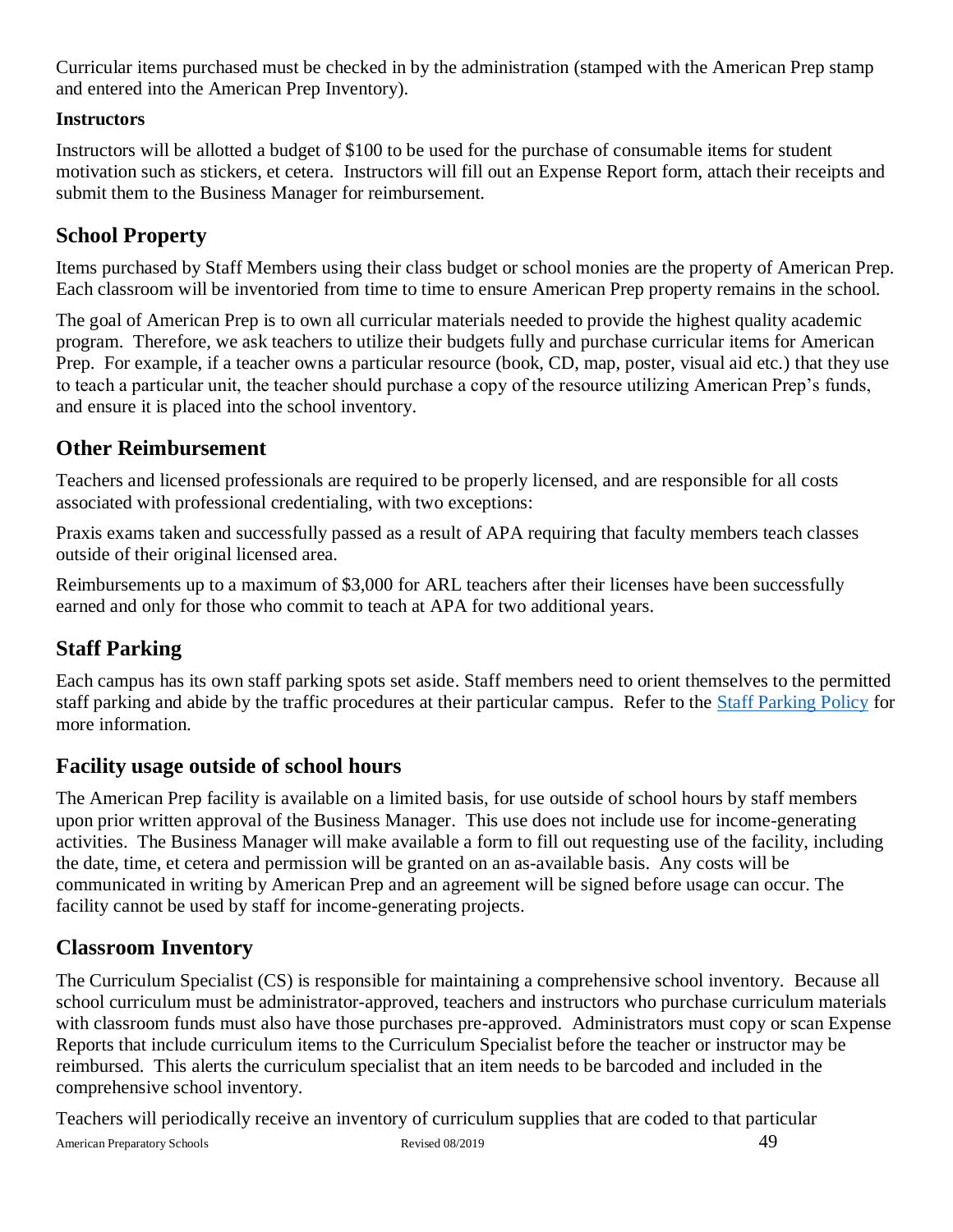classroom. Teachers will be responsible for reviewing the inventory and ensuring that those items are, indeed, contained in the classroom. Discrepancies must be reported immediately to the Curriculum Specialist. End-ofyear check-outs will include teacher and administrative assurances that all inventory is present and accounted for. Teachers will be held financially responsible for missing items. Compensation may be withheld until missing curriculum is returned or the school is reimbursed.

Students will be issued textbooks and library books, by the curriculum specialist and/or the classroom teacher. Teachers will be responsible for scanning the books they check out to students into APA's library inventory database. Teachers and instructors will ensure students write their name in the front of their textbook, along with the current year. Teachers and Instructors will instruct students that they may not switch books with classmates, and that they will be responsible to turn in the correct book number at the end of the year or unit of study. Teachers should communicate this information to parents at the beginning of the school year as well.

### <span id="page-49-0"></span>**End-of-year checkout**

At the end of the school year, the Curriculum Specialist is responsible for maintaining a school-wide inventory and collecting book fees from parents for lost and/or damaged books. All staff will need to fulfill their duties associated with the end-of-year checkout instructions. More details will be distributed each spring from the CS, and these procedures need to be filed in the staff member's binder.

## **VIII. HR Policies**

## <span id="page-49-2"></span><span id="page-49-1"></span>**Equal Employment Opportunity (EEO)**

American Preparatory Academy believes that all persons are entitled to equal employment opportunities and do not discriminate against their employees or applicants for employment because of race, color, religion, national origin, age, sex, veteran status, pregnancy, childbirth, pregnancy-related conditions, disability or on any other legally protected basis. For those locales with special regulations or ordinances (e.g., Salt Lake City), also prohibited is discrimination based on an employee's or applicant's sexual orientation or gender identity. This policy covers every aspect of the employment process. Decisions on employment and promotion are based solely upon an individual's qualifications, with reference to the skills and abilities needed in the position for which the individual is being considered.

All employees in the organization have the responsibility to follow and carry out the policy according to the spirit and intent of American Preparatory Academy's equal employment commitment. American Preparatory Academy provides and supports a dispute resolution procedure for receiving and resolving complaints alleging discriminatory practices in employment relations. Employees are expected to bring any questions, issues or complaints to the attention of APA and the management of American Preparatory Academy. If you believe you witness or suspect any violation of this policy, you should report the matter immediately to APA and any member of management of American Preparatory Academy. American Preparatory Academy will not retaliate against you for filing a complaint or cooperating in an investigation and will not tolerate or permit retaliation by management, employees or co-workers.

## <span id="page-49-3"></span>**Immigration and Employment Eligibility**

In compliance with the Immigration Reform and Control Act of 1986, American Preparatory Academy will hire only those individuals who are authorized to work in the United States. All individuals, upon enrolling with APA, will be required to submit documentary proof of their identity and employment authorization within three business days of hire. Employees will also be required to complete and sign under oath the U.S. Citizenship and Immigration Services Form I-9. The Form I-9 requires each employee to attest that they are authorized to work in the U.S. and that the documents they submit are genuine. APA will not process an employee for payroll until the required identification has been verified and the Form I-9 is properly completed.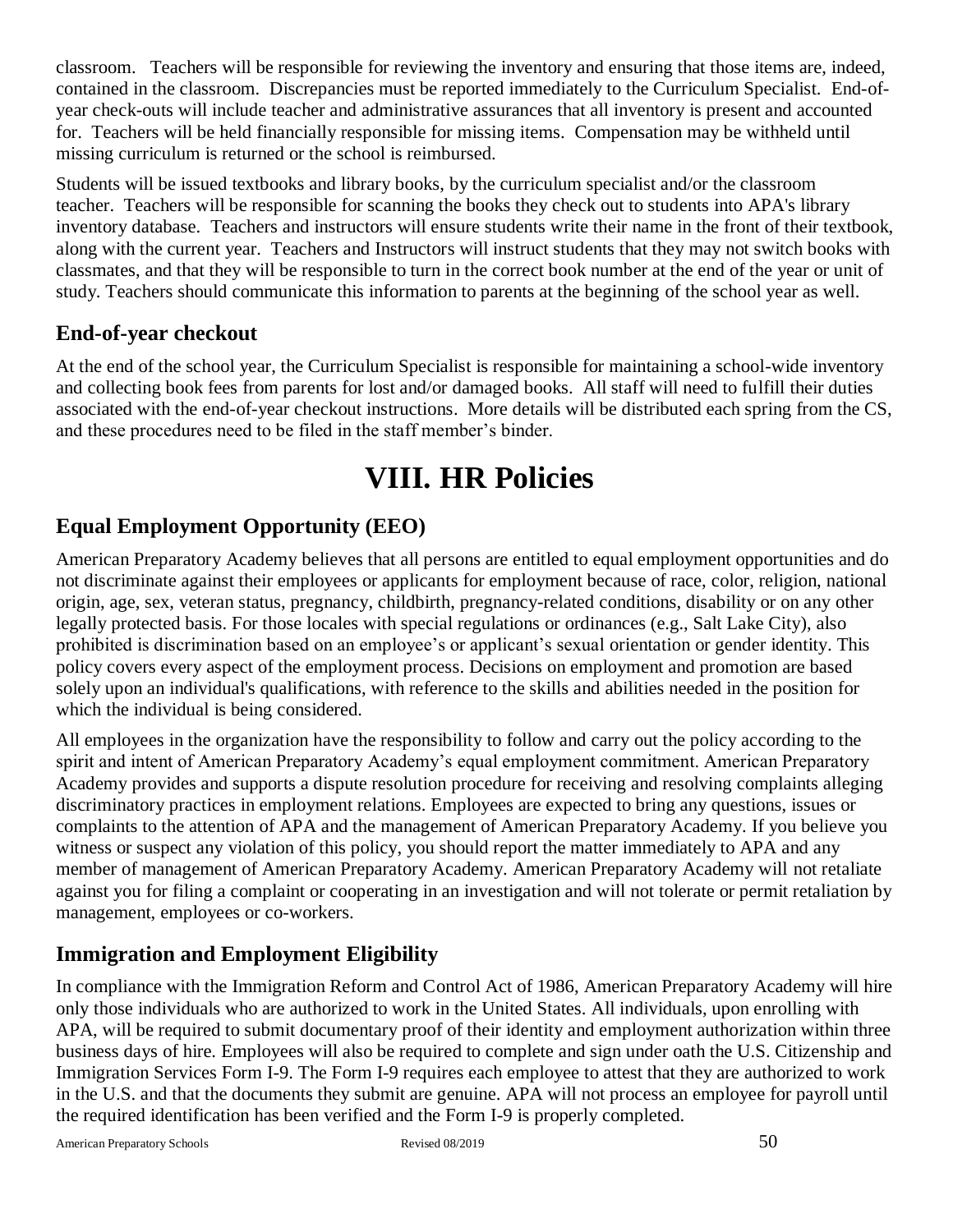## <span id="page-50-0"></span>**Americans with Disabilities Act (ADA)**

The Americans with Disabilities Act (ADA) prohibits discrimination in employment based on disability and requires most employers to extend equal opportunities in all aspects of the employment process, including hiring, advancement, compensation and training, to individuals with disabilities. It also requires employers to provide reasonable accommodations for persons with disabilities who are otherwise qualified for the job. Individuals who can perform the "essential functions" of a job, with or without reasonable accommodation, are considered qualified for the job. If you need additional information about the ADA, please call APA.

## <span id="page-50-1"></span>**Complaint Procedure/Dispute Resolution**

American Preparatory Academy believes in an open line of communication with employees and management. An employee who has a work-related problem is strongly encouraged to report that problem to his or her immediate supervisor. There should be no fear of retaliation at any stage of this process. The supervisor or manager should try to reach a solution through a thorough discussion of the problem with the employee.

If there is no solution at that level, the employee should prepare a written statement of the problem using the Employee Grievance Form (found at the end of this section). The HR Department of APA will provide any necessary assistance in preparing the report. APA will share the complaint with management and then personally investigate the problem, discuss the matter with any involved employees or supervisors and prepare a separate report within fourteen days after the Employee Grievance Form was received. The course of action will be discussed with the Work-site Employer's representative.

All parties should make every effort to resolve the problem at the earliest stage and to deal in good faith throughout the process. No record of the proceeding will be placed in the employee's personnel file unless the employee asks that such a record be kept.

This process is intended to provide a forum where complaints can be resolved frankly, consistently and in an atmosphere of open communication. As such, this policy is intended to supplement, not replace, any other company policies that might pertain to the problem.

Please note that the use of the grievance procedure does not alter the "at-will" nature of the employment relationship.

## <span id="page-50-2"></span>**Harassment**

American Preparatory Academy will not tolerate conduct by any employee that harasses, disrupts or interferes with another's work performance or which creates an intimidating, offensive or hostile environment. We want to maintain a working environment free from all forms of harassment, whether based upon race, color, religion, ancestry, national origin, age, marital or veteran status, physical or mental disabilities, on-the-job injuries, sex or any other legally protected characteristic or status, including sexual orientation and gender identity in locales where protected by law. All such harassment is expressly prohibited.

Behavior such as telling ethnic jokes, making religious slurs, using offensive "slang" or other derogatory terms denoting a person's race, age, national origin, disability, or mimicking one's speech, accent or disability, are examples of prohibited conduct and will not be tolerated in our organization. Retaliating or harassing individuals by making derogatory comments regarding protected statuses or characteristics and any other words or conduct that might create a hostile or offensive working atmosphere are also prohibited.

While all forms of harassment are prohibited, because of its more common occurrence, it is our policy to emphasize the prohibition of sexual harassment. Actions are considered to be sexual harassment under the following conditions:

- If submission to the conduct is in any way deemed to be a term or condition of employment;
- If submission to, or rejection of, the conduct is used as the basis for any employment-related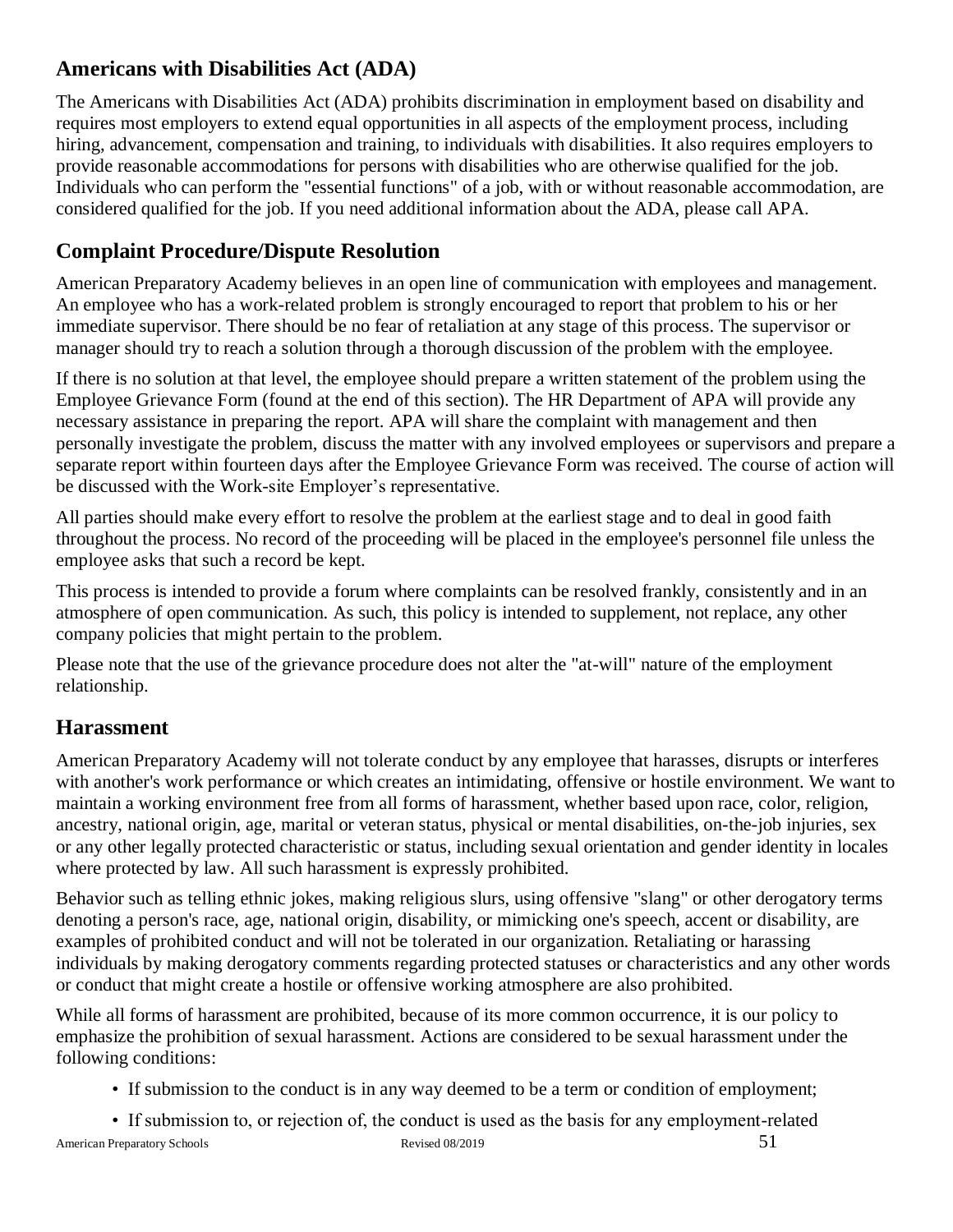decisions;

• If the conduct has the purpose or effect of unreasonably interfering with an individual's work performance or creating an intimidating, hostile or offensive work environment.

Sexual harassment consists of unwelcome sexual advances, requests for sexual favors, and other verbal or physical conduct of a sexual nature. Behavior such as sexual or sexist language, jokes or innuendo; nude, profane, or obscene cartoons, drawings, photographs, e-mail messages or text messages; whistling, staring, inappropriate touching is strictly prohibited and will not be tolerated by American Preparatory Academy.

Each manager/supervisor has a responsibility to maintain the workplace free of any form of sexual harassment. No manager/supervisor shall threaten or insinuate, either explicitly or implicitly, that an employee's refusal to submit to sexual advances will adversely affect the employee's employment, evaluation, wages, advancement, assigned duties, shifts, or any other condition of employment or career development. Sexual harassing conduct in the workplace, whether committed by managers/supervisors, non-managerial employees or outside individuals (vendors, customers, etc.) is also prohibited.

This policy covers conduct in the workplace, at social functions sponsored by the organization (such as holiday dinners, picnics, sporting events, etc.) and business functions (such as conventions, trade shows, etc.).

American Preparatory Academy provide and support a dispute resolution procedure for receiving and resolving complaints alleging discriminatory and harassing practices in employment relations. As an employee of American Preparatory Academy, you have the responsibility to immediately report any actions or words by a supervisor, co-worker, vendor or other individual, that you believe to be unwelcome harassment. You should report the incident to your manager/supervisor, or any other manager, or to the next level of management, if the complaint involves your direct supervisor or manager. In addition, the HR Department at APA should always be notified. If you feel that you cannot discuss the matter with the management of American Preparatory Academy, please contact APA so that an investigation may take place. The organization will not retaliate against you for filing a complaint in good faith or cooperating in an investigation and will not tolerate or permit retaliation by management, employees, co- workers or non-employees such as clients, vendors and contractors.

All complaints of harassment will be investigated promptly and in an impartial manner. Discretion will be used during the investigation in order to maintain as much confidentiality as is possible while still being able to effectively complete the investigation. If you are not satisfied with the handling of a complaint or the action taken by management or APA, then you should bring the complaint to the next higher level of authority. In all cases, you will be advised of the findings and conclusion.

Any employee or member of management, who is found, after appropriate investigation, to have engaged in harassment of another employee or to have retaliated against an employee for reporting harassment, will be subject to appropriate corrective action, depending on the circumstances, up to and including termination.

## <span id="page-51-0"></span>**Employee Grievance Form**

American Preparatory Academy is available to help you resolve grievances with your co-workers. If you have a work-related problem that you would like to address through the grievance process, [fill out the form](#page-67-0) in [Appendix A](#page-67-0) of this document and submit it to American Preparatory Academy Human Resources.

## **IX. GENERAL EMPLOYMENT INFORMATION**

## <span id="page-51-2"></span><span id="page-51-1"></span>**Introductory Period**

Your initial 30 days of employment with American Preparatory Academy will be your introductory period. This gives you an opportunity to get to know the business where you work and introduces you to your responsibilities.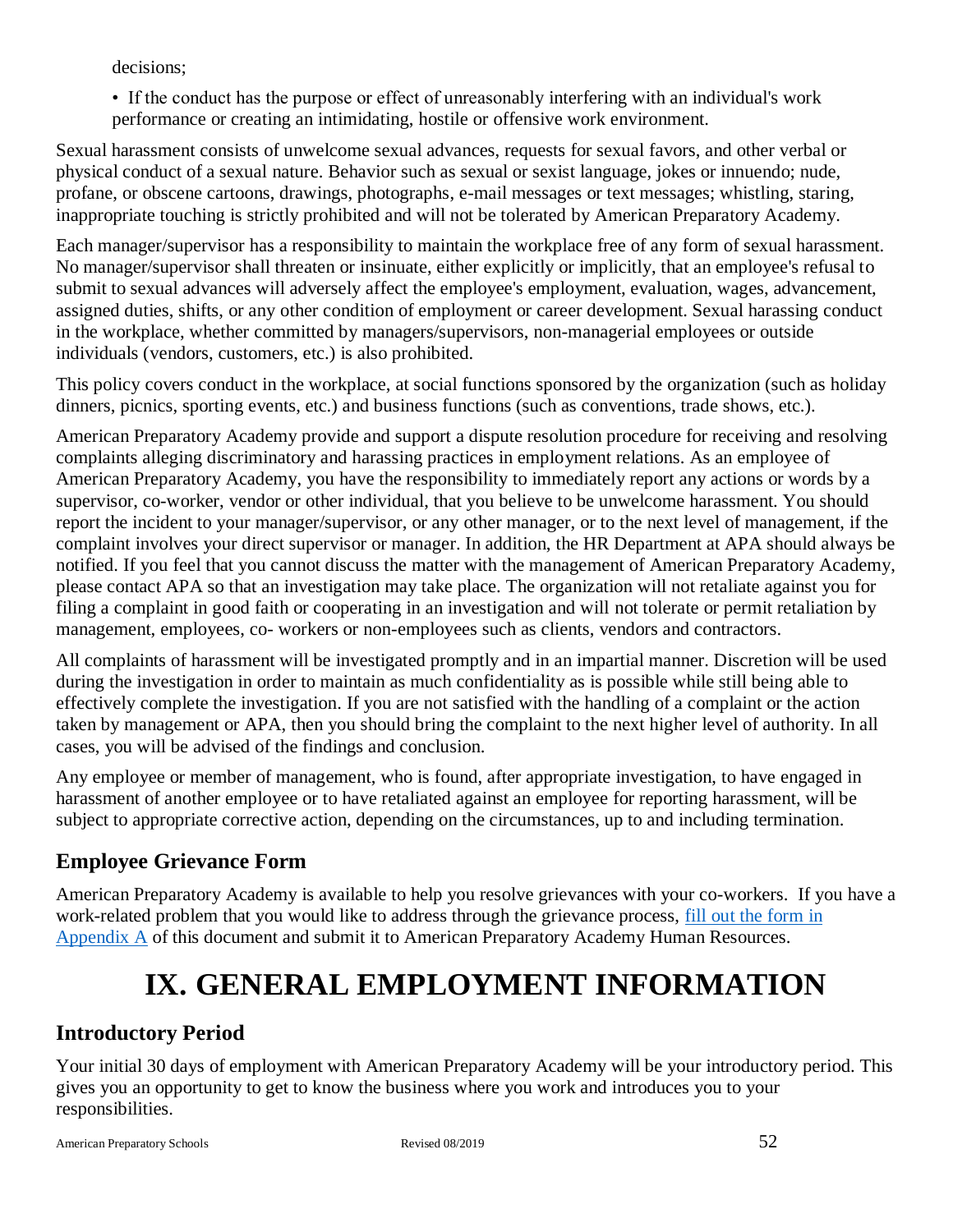During this introductory period, you and your supervisor will have an opportunity to observe and evaluate each other. You will be evaluated for several important qualities. Some of these qualities are the ability to interact with other people, professional conduct, attendance, willingness to learn, job performance, job skills, etc.

After successful completion of the introductory period you will normally be placed on regular full-time or parttime status and may be eligible for employee benefits. However, the successful completion of the introductory period does not alter the "at-will" nature of your employment.

## <span id="page-52-0"></span>**New Hire Acknowledgement of Policies**

As a condition of employment, you will be required to sign the Employee Agreement and Acknowledgement Form and the Staff Signature of Agreement Form: School Information Network Acceptable Use Policy.

## <span id="page-52-1"></span>**Fingerprinting**

Employees who are not currently certified as teachers are required to provide their fingerprints electronically within two (2) weeks of employment for a criminal background check. The Utah State Office of Education requires a background check for all school employees when they begin employment with the school. Depending on which campus you will be working at, fingerprints are taken at an authorized LiveScan site. The HR Department will give you directions on where you will need to go to complete this.

## <span id="page-52-2"></span>**CPR Certification/Licensing Requirements**

Some employees in professional offices are required to maintain certain licenses or a current CPR card as a condition of employment. For instance, in certain work locations, drivers may be required to meet licensing or insurance qualifications. You will be informed if there are any certification or licensing requirements for your job. Failure to qualify or maintain any required license is sufficient cause for termination. All licensing fees are your responsibility unless otherwise agreed upon in writing by your Work-site Employer.

## <span id="page-52-3"></span>**Rules of Conduct**

All employees are expected to demonstrate good judgment, ethical personal behavior, and common sense. The following are rules designed to give you guidance in your conduct:

- You are not to conduct personal business during working hours.
- Personal protective equipment must be properly utilized as directed by your supervisor.
- You must report all injuries or accidents to American Preparatory Academy immediately.
- You must not perform sloppy or defective work.
- You must perform all assigned duties and fulfill your responsibilities to APA, with or without reasonable accommodation. Productivity and workmanship must be up to standard.
- You must be available for work as scheduled.
- You are responsible for all property placed in your custody.
- You must not neglect your job duties or responsibilities, nor refuse any work assigned to you.

The foregoing rules are not intended to be all inclusive of the required self-discipline, proper standards of conduct or obligations employees must observe at all times and do not limit the "at-will" status of your employment.

If your conduct as an employee comes into question, American Preparatory Academy will make an effort to resolve the matter fairly. These rules are not intended to limit the proper rights of anyone. They are intended to protect the rights of everyone. Failure to adhere to the preceding rules will result in disciplinary action up to and including termination.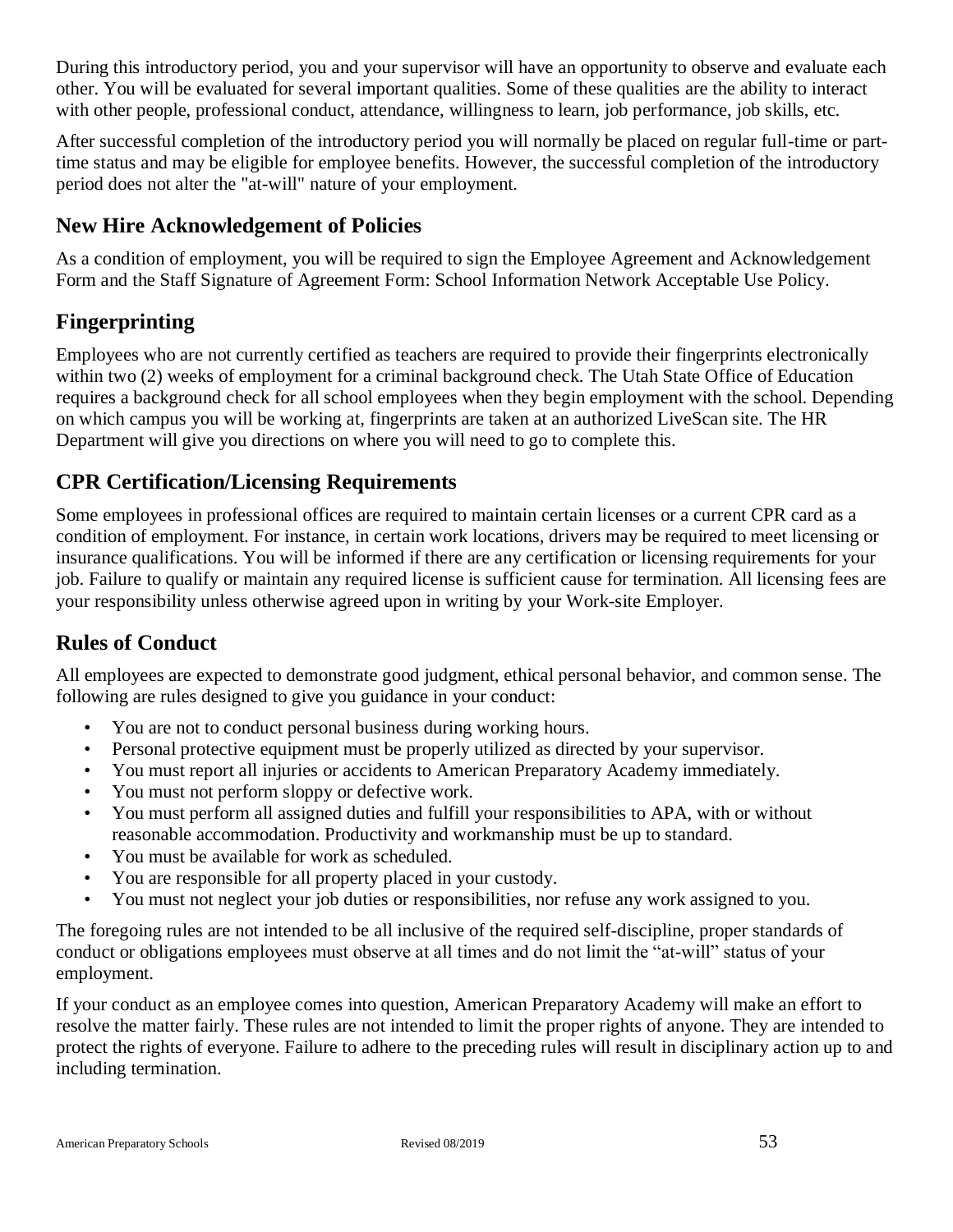## <span id="page-53-0"></span>**Prohibited Conduct**

The following conduct is prohibited and will result in disciplinary action up to and including termination:

- Engaging in unlawful or improper conduct that affects your work, fellow employees, company products, property, reputation or goodwill in the community.
- Leaving your department or work before the end of the shift without the authorization of your supervisor.
- Using American Preparatory Academy's facilities and time for personal business, or unauthorized possession or use of your Work-site Employer's or APA's keys.
- Soliciting or accepting tips.
- Smoking at work other than in designated areas.
- Making false claims of injury.
- Damaging or destroying your Work-site Employer's or APA's property or wasting of materials. Loitering or sleeping while on duty.
- Being on the job while under the influence of alcohol, drugs or intoxicants of any type.
- Falsifying information on forms, reports, records, employment applications, timecards or attendance forms and production records.
- Acts of insubordination such as refusing to follow supervisor's directions or instructions.
- Bringing firearms or weapons of any kind into the office or onto the work location, unless otherwise permitted by state law.
- Bringing liquors, illegal drugs or other substances into the office or onto the work location.
- Removing or using, without authority, property, records or other materials of the Work-site Employer, APA or other persons.
- Fighting, threatening, intimidating or coercing any visitor or employee.
- Violating safety or health rules or practices, or engaging in conduct that creates a safety hazard to yourself or to others.
- Violation of American Preparatory Academy's Harassment and Equal Employment Opportunity Policy.

The foregoing is not a complete list of actions that may lead to termination and in no way affects the "at-will" status of your employment.

## <span id="page-53-1"></span>**Employment Categories**

#### **Exempt vs. Non-Exempt Employees**

All employees are classified as exempt or non-exempt as defined by the Federal Fair Labor Standards Act. Nonexempt employees will receive overtime pay of 1½ times their regular hourly rate for work in excess of 40 hours in a workweek. Employees classified as exempt do not receive overtime pay. Your job description will contain your classification.

All employees will also fall under at least one of the following employment categories:

1. Regular Full-Time Employees work at least 38 hours per workweek and have successfully completed the introductory period.

2. Regular Part-Time Employees work less than 38 hours per workweek and have successfully completed the introductory period.

3. On-Call Employees work on an abnormal or sporadic schedule. These employees do not receive paid leaves or group insurance.

4. Temporary Employees work full or part-time for a specific period of time, project or assignment. Employees hired for a specific project or period of time will not experience a change in status simply because they remain in employment for a longer period of time than initially indicated. Employees will change from temporary to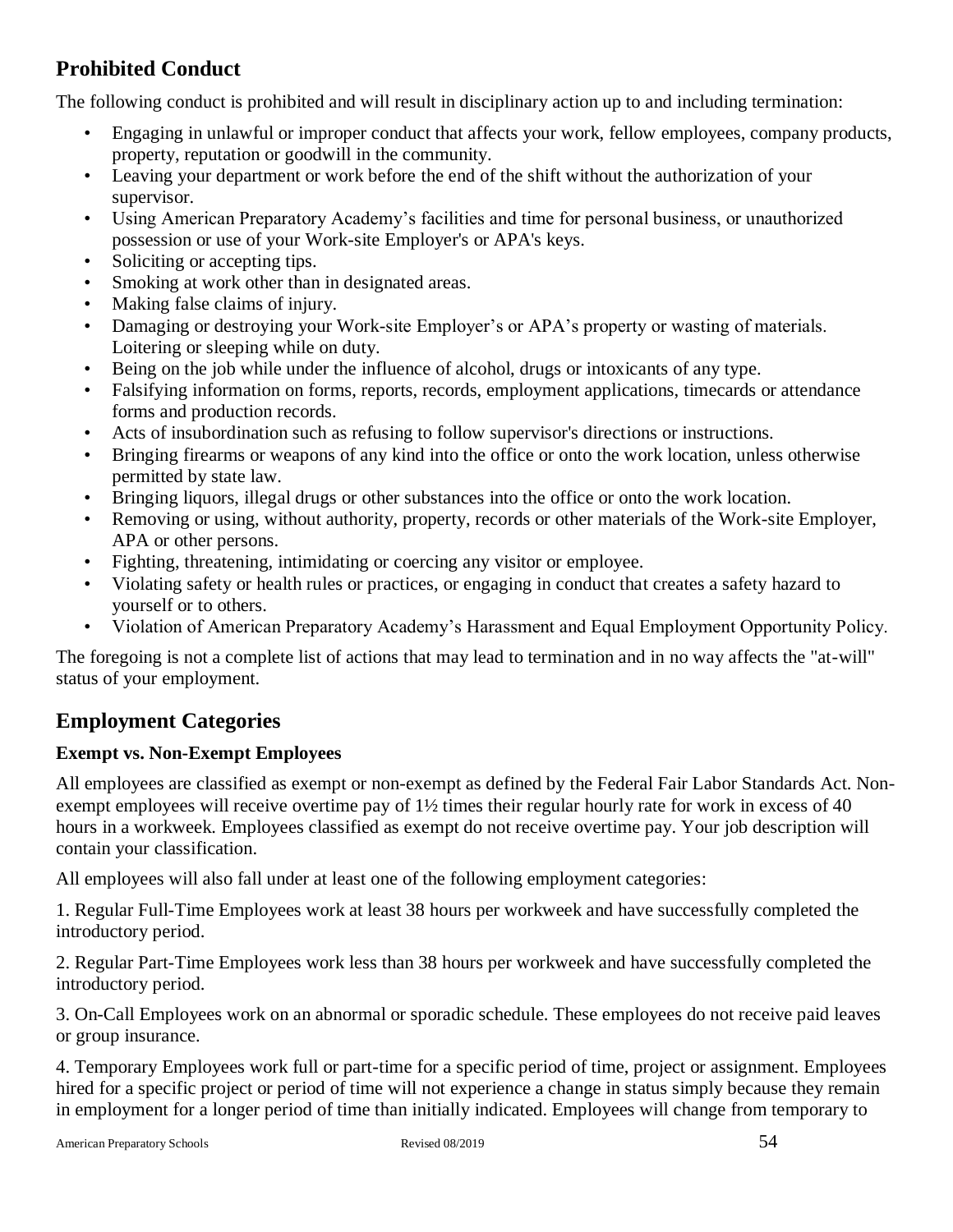regular status only if advised of such in writing by the Work-site Employer.

5. Per Diem Employees work for a rate of pay tied to measurable production. These employees are not entitled to any benefits. Employees who transfer from Per Diem to regular employee status will not receive credit for their service in the capacity of Per Diem employees.

6. Transferred Employees are those who transfer from one of APA's Client Companies to another Client Company. These employees are considered new employees for purposes of seniority and paid leave balances and eligibility. Their paid leave account balances do not transfer. Their health and other insurances continue in force but with possible changes in the premium contribution by the new Client Company.

7. Reinstated Employees are those that return to employment with American Preparatory Academy within 60 days of the end of the month in which they terminated. Seniority and eligibility for personal leave relate back to the reinstated employee's original hire date. Eligibility for medical and other benefits of reinstated employees is determined in accordance with the governing provisions of the applicable medical or other benefit plan.

8. Rehired Employees are those rehired after 60 days of their termination date and must complete all required new hire paperwork. Seniority, eligibility for personal leave, and eligibility for benefits begin on the employee's new hire date.

When an employee changes status, APA must be notified as soon as possible. If an employee's status changes to full-time, the employee may be eligible for benefits and must contact APA for a full-time orientation. If an employee's status changes from full-time to another category, the employee will no longer be eligible for benefits.

Remember that all employment, regardless of the category, is "at-will." "At-will" employment means that employment exists at the mutual consent of the employee and American Preparatory Academy and that either the employee or American Preparatory Academy may terminate the employment relationship at any time, with or without cause.

## <span id="page-54-0"></span>**"At-Will" Employment Statement**

American Preparatory Academy, like most employers in the United States, is an "at-will" employer. This simply means that either the employee or employer may terminate the employment relationship at any time, with or without cause.

This handbook is not a contract and all employment with American Preparatory Academy is "at-will" unless there is a written contract signed by the president or ownership of the respective company specifying other terms of employment. Such an agreement is only binding on the company entering into the agreement. Implied contracts of any kind between American Preparatory Academy and the employee do not exist.

## <span id="page-54-1"></span>**Confidential Information**

Information given by a customer or a client may be privileged or confidential information. Such information is to be maintained with strict confidentiality. This may also be true for proprietary information (such as payroll information, client information, inventions or developments and/or trade secrets) within the company. You must exercise good judgment when talking to non-employees so that company confidential information is not compromised.

Employees who have access to sensitive records are only permitted to discuss this information within the course and scope of their duties and not with unauthorized individuals. Violation of this policy may result in discipline, up to and including termination.

## <span id="page-54-2"></span>**Personnel Information and Privacy Policy**

**Privacy Policy:** In collecting, maintaining and disclosing personnel information, APA makes every effort to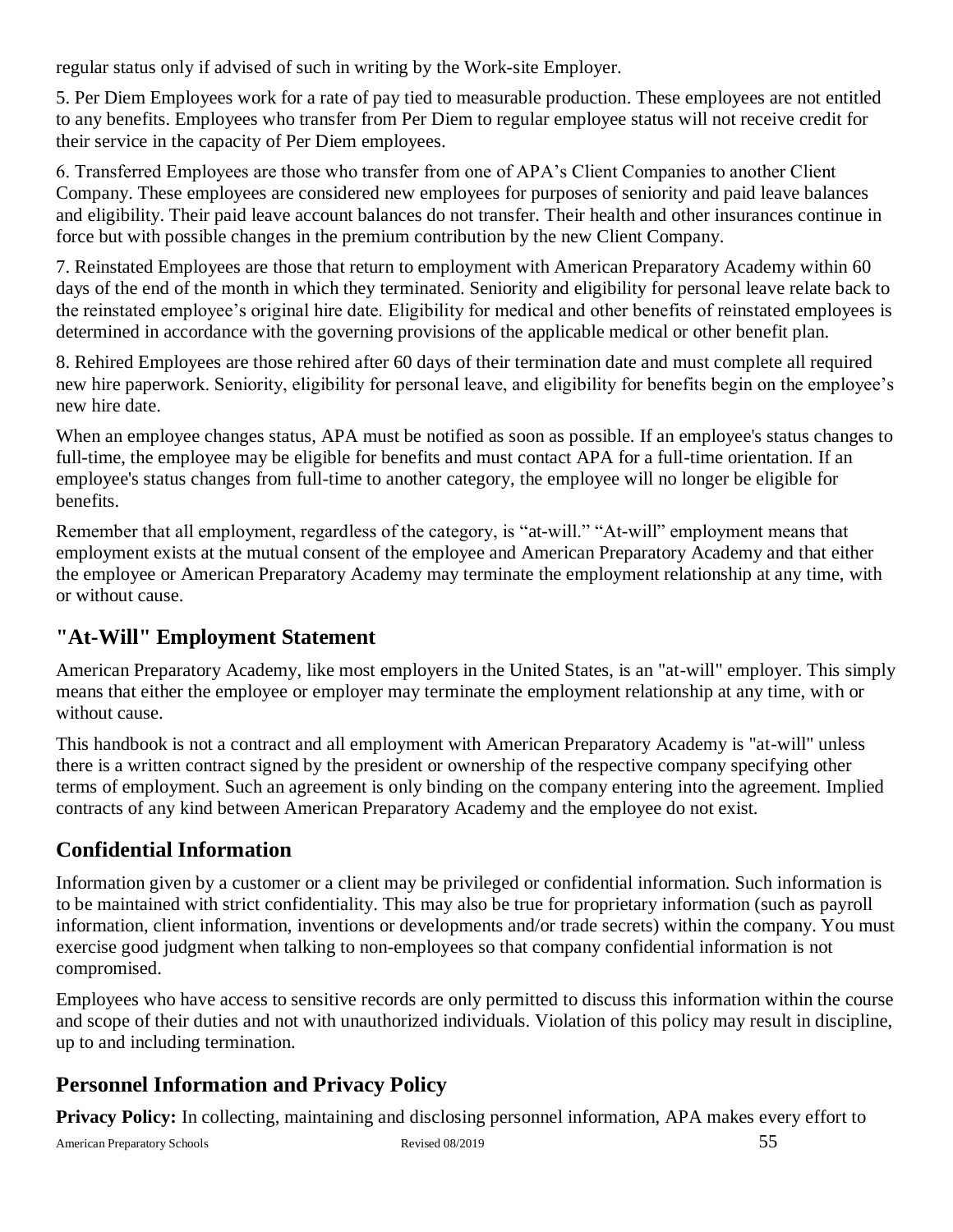protect employees' privacy rights and interests and prevent inappropriate or unnecessary disclosures of information from any employee's file. While complying with its governmental reporting and record-keeping requirements, APA strives to ensure that it handles all personal and job-related information about employees in a secure, confidential and appropriate fashion.

**Accuracy of Information:** You should ensure that your records are always kept current and are responsible to promptly report changes in name, address, phone number, marital status, number of dependents, beneficiary designations and emergency contacts to APA. You can check most of this information by reviewing your paycheck stub. You should notify your supervisor and APA of personal changes that are important for your paycheck and insurance programs, such as changes in address and marital status.

**Employees' Access Rights:** You can review the information contained in your own personnel file, although American Preparatory Academy reserves the right to remove certain sensitive documents, such as letters of reference, management planning documents and succession or promotion plans. This right is limited to one time per year. The restrictions will be consistent with applicable state laws governing employee access to personnel files. If you are interested in reviewing the contents of your personnel files contact the APA Human Resource Department and provide at least three days' notice of your desire to schedule a mutually convenient time for an appointment.

## <span id="page-55-0"></span>**Reduction in Force**

An economic slowdown or financial reversal may make it necessary to reduce your working hours or terminate your employment. American Preparatory Academy will follow a policy of staff reduction or reduction of hours based on the employee's service record and performance evaluations. If an alternative policy is used, those affected will be notified.

### <span id="page-55-1"></span>**Resignation or Job Abandonment**

If you find it necessary to resign, you are requested to give advance written notice to your supervisor indicating the last day you will be working. A two-week notice is appreciated. Your final paycheck will be processed with the next regular payroll, unless otherwise required by state law. The check will be mailed to the most recent address on file or held for pick-up at the APA office closest to you.

It is your responsibility to contact your supervisor if you are unable to report to your assigned shift. American Preparatory Academy will assume that you have abandoned your job if you fail to show up for your assigned shift for three days in a row. If you abandon your job you may not be eligible for unemployment benefits.

#### <span id="page-55-2"></span>**Your Wage**

Pay increases depend on job responsibilities, ability to get along with other workers, job performance, willingness to cooperate and accept supervision, attendance and other job-related factors.

## <span id="page-55-3"></span>**Equipment, Tools or Uniforms on Loan**

You are responsible for the safekeeping of equipment, tools or uniforms furnished to you. If you are issued uniforms, tools or equipment, you will be required to acknowledge receipt of those items in writing. A deposit may be required. When your employment terminates, either voluntarily or involuntarily, you must return uniforms, tools or equipment that were loaned to you before you can pick up your final paycheck. The security deposit, when maintained with APA, will be returned to you in your final paycheck. If items are not returned prior to the time you receive your final paycheck, the amount due the company may be deducted from that check.

You are responsible for equipment used in performing your work. Any damage or failure of this equipment is to be reported to your supervisor immediately. Equipment or supplies are not to be removed from your work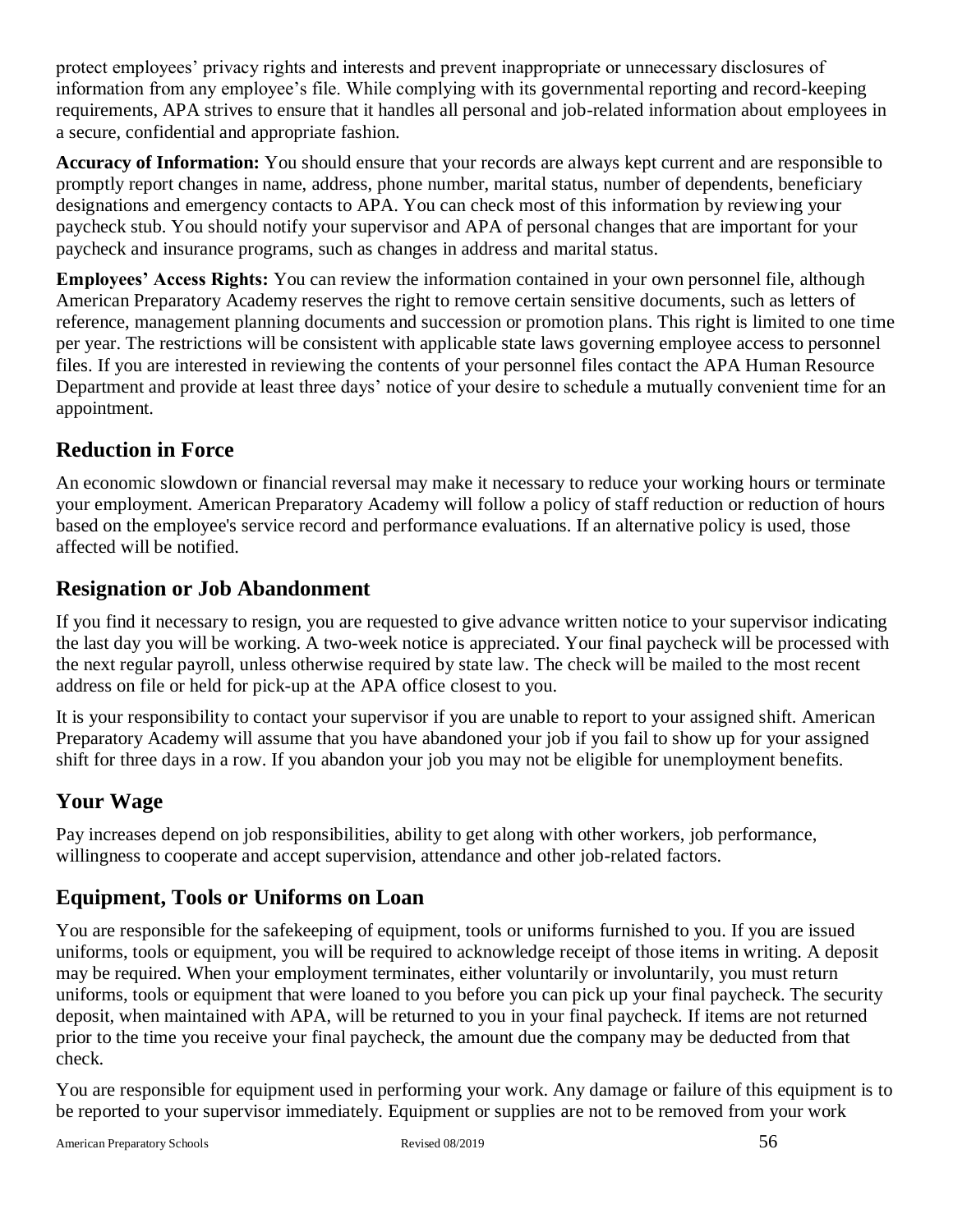premises without proper authorization. American Preparatory Academy is not responsible for loss or damage to your personal property. Valuable personal items such as purses and all other valuables should not be left in areas where theft might occur.

Please note that damage to company equipment, including any vehicles, that arises outside the normal course of employment and which is determined to be over and above the wear and tear reasonably expected in the normal course of employment, may become the responsibility of the employee. The damaged amount, not to exceed the insurance deductible, if such deductible applies, may be deducted from the employee's pay check or may be paid by the employee directly with a cashier's check to the company within ten days of such occurrence.

## **X. HEALTH AND SAFETY**

### <span id="page-56-1"></span><span id="page-56-0"></span>**Emergency Response Plan**

The APA Emergency Response Plan is available as a quick-access flip-chart and is located at each classroom exit. Each staff member is required to read the Plan annually and be prepared to carry it out.

## <span id="page-56-2"></span>**Building Security**

Classrooms should remain locked when they are vacant. The workroom door should remain closed during the day and locked after 3:30 p.m. Due to the dangerous tools in the workroom (such as cutting boards) students are not allowed in the workroom. Teachers and Instructors should carry their keys so they can easily unlock doors when needed and resist leaving doors unlocked.

## <span id="page-56-3"></span>**Single Point of Entry**

To ensure the safety of all building occupants ONLY the main entry doors should be used for visitor access and all visitors must sign in with the school secretary. All other doors must remain closed and locked at all times. Never leave an unattended door propped open or allow a locked door to be opened for a visitor. Instead, instruct them by redirecting them to the secretary through the main entrance. Visitors are any non-student or staff member. Staff should always carry their key card or classroom keys, allowing them appropriate access through locked doors.

#### <span id="page-56-4"></span>**Security Cameras and Release Form**

In order to increase security for our students and staff, and to facilitate staff development activities, security cameras may be present in classrooms throughout the school recording both audio and video. Staff members need to sign a release form stating their understanding that these cameras are present in their work environment. Altering or disabling a school camera may be grounds for termination.

## <span id="page-56-5"></span>**Liability Insurance**

When an employee is hired by Utah Charter Academies (UCA), that employee is covered by general and educational liability insurance that is purchased by UCA on behalf of all its employees. There are no eligibility requirements over and above being hired by UCA. This liability insurance is comparable to any other liability coverage that is commonly available to education institutions throughout the state, with no significant gaps or additions in coverage. The basic nature of the coverage is to protect the rights of UCA employees as they go about doing their basic job duties. It does NOT protect an employee against due process of law when an employee intentionally harms another employee, student or any other person. As with any other liability insurance, UCA's general and educational liability insurance does not protect an employee who commits criminal acts or acts of gross negligence or gross sexual misconduct.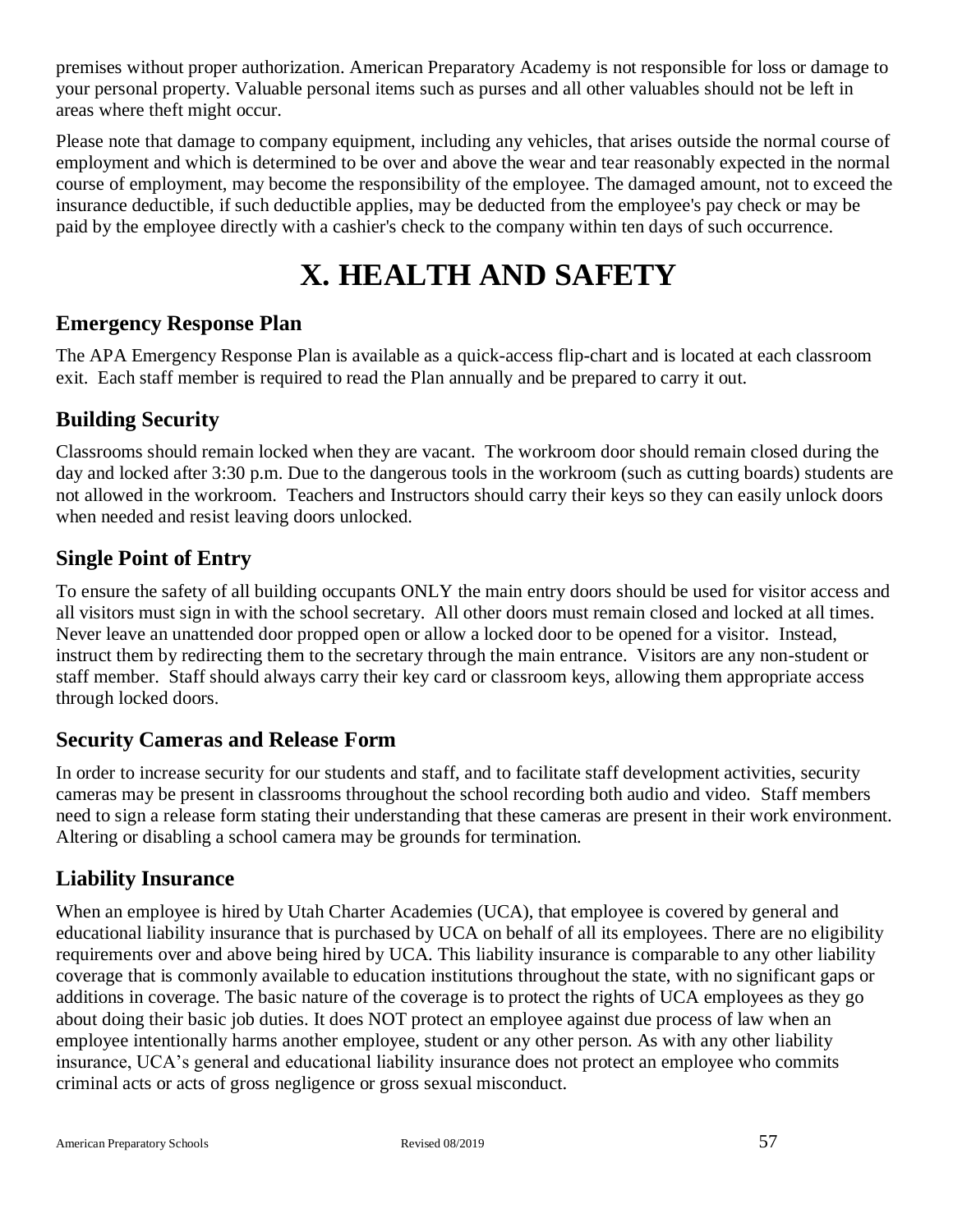## <span id="page-57-0"></span>**Safety, Injuries, and Return to Work**

APA and American Preparatory Academy are committed to providing a safe and healthy workplace for employees. All employees are required to follow all safety policies and guidelines. Preventing injuries and illnesses is our primary objective and the ultimate responsibility for safety lies with each employee.

#### <span id="page-57-1"></span>**Safety Rules**

We need each employee's help in promoting safety and the prevention of accidents by observing the following rules:

- Learn your job and how to be safe in the work place.
- Learn the location of fire alarm boxes, extinguishers and your duties in case of fire.
- Promptly report all unsafe or potentially hazardous conditions to your supervisor.
- Do not operate electrical equipment with wet hands.
- Use proper ergonomics, including lifting procedures and get help when needed.
- Wear personal protective equipment when necessary.
- Handle hazardous chemicals with care.

#### <span id="page-57-2"></span>**Injuries and Return to Work**

If an employee is injured, the return to work process will be used to provide the employee assistance. The employee injured on the job will receive immediate, appropriate medical attention and every effort will be made to create opportunities for the employee to return to safe, productive work as soon as medically possible.

The return to work program is successful when employees, supervisors, and managers support and participate in the program by observing the following procedures:

- a. An employee who is injured must immediately report the injury or incident to a supervisor or manager.
- b. If medical attention is needed, the injured employee needs to go to the doctor or medical provider. Whenever possible, the supervisor will go with the employee seeking medical treatment and provide the medical facility with the injured employee's job description and essential job elements. The supervisor should also notify the medical provider that a return to work program is available for the injured employee.
- c. The injured employee will complete an APA Employee Injury Report and fax it, along with the Physicians First Report of Work Injury, to the Human Resource Director at APA.
- d. If an employee is restricted from work, APA's Human Resource Director and the employee's supervisor will stay in contact with the injured employee and follow up on the employee's restricted status.
- e. When the treating doctor releases the employee to alternative productive work, all attempts will be made to create an alternative assignment that meets the doctor's restrictions. Every effort will be made to develop alternative productive work.
- f. It is the employee's responsibility to accept transitional duty that complies with the doctor's restrictions.
- g. APA's Human Resource Director and the injured employee's supervisor will follow up with the employee on a regular basis after the employee returns to work.

Our ultimate goal is the safety of our employees and the prevention of accidents. However, if an employee is injured, we will work to return him or her to the original job as soon as possible. If an injured employee is unable to perform all the tasks of the original job, every effort will be made to provide transitional alternative productive work that meets the injured employee's capabilities.

## <span id="page-57-3"></span>**Employee Health Alerts**

For your safety, if you are taking prescription medication or have a medical condition that may affect your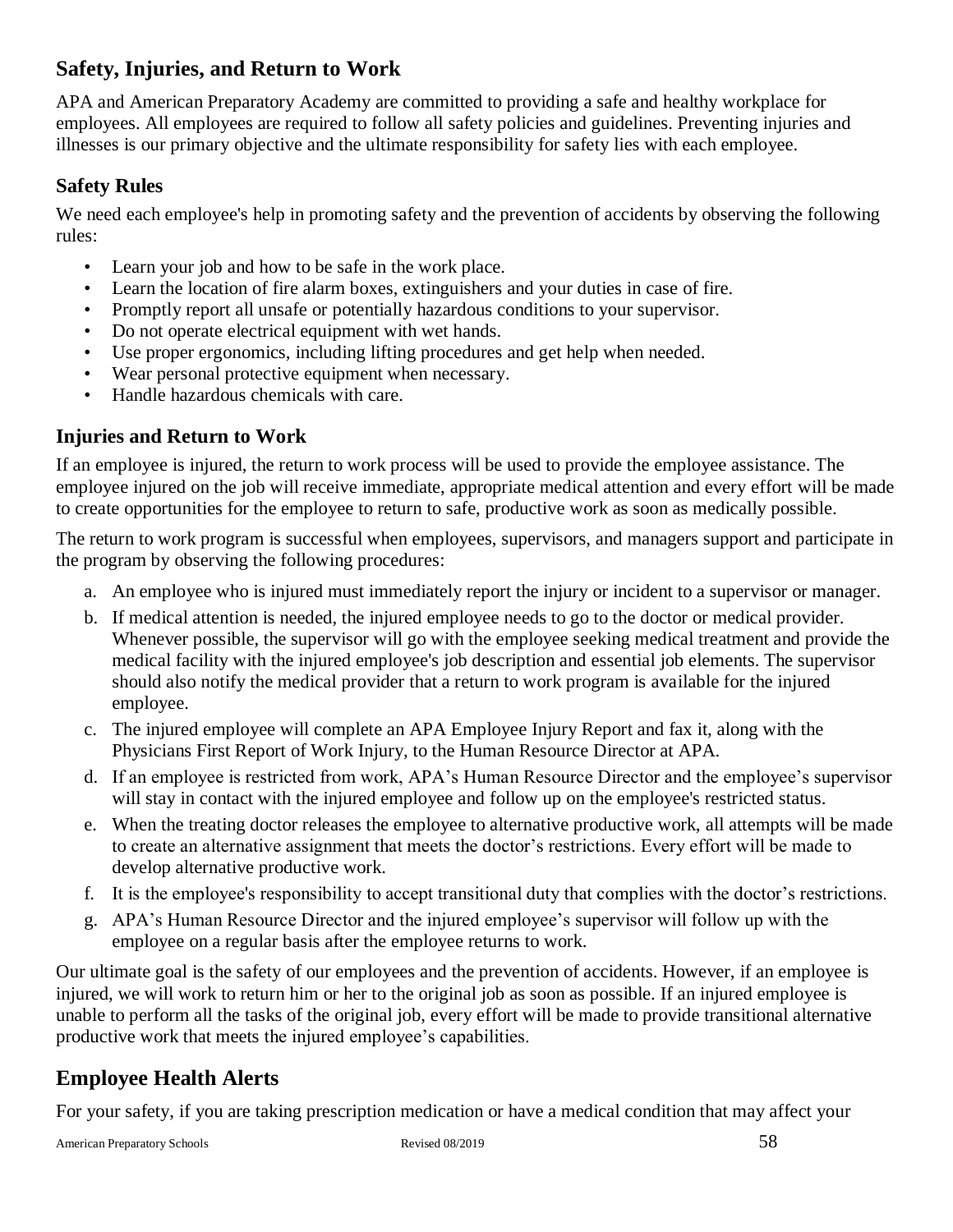ability to perform the tasks required in your job description, or that may require first aid, please notify your supervisor. Examples of medical conditions that may require first aid could include but are not limited to:

- Asthma
- Allergies (severe bee/wasp, food, etc.)
- Diabetes
- Taking blood thinners

If your medical condition is treated by prescription aids, such as epinephrine for bee stings, please tell your supervisor where you normally keep your aids in case assistance is needed.

#### <span id="page-58-0"></span>**Hazardous Chemicals**

You must comply with all occupational safety and health standards and regulations established by The Occupational Safety and Health Act of 1970 and regulations which have been added to this act in recent years by both state and federal governments. If you believe that you are being exposed to a known or suspected hazard when working with toxic chemicals or substances, you have a right to know about such hazards through Material Safety Data Sheets (MSDS). Ask your supervisor for the location of the MSDS and to review one or two with you. If your supervisor does not have this information available you should contact APA immediately.

New employees who work with or who have contact with hazardous chemicals or substances are to consult with their supervisors in the proper handling of such chemicals in the work place during orientation and new employee training.

## **XI. PAY AND HOURS**

#### <span id="page-58-2"></span><span id="page-58-1"></span>**Work Hours**

Your work is Monday through Friday from 8:00 a.m. to 4:30 p.m., unless otherwise scheduled by your supervisor. Various factors, such as workloads, operational efficiency, staffing needs and working schedules may require variations in your starting and quitting times. Lunch breaks are scheduled by your supervisor.

For purposes of overtime your workweek is Monday through Sunday. *Punctual and consistent attendance is a condition of employment.* 

#### <span id="page-58-3"></span>**Attendance**

You are expected to be available and ready to work at the established starting time and are expected to remain at work and perform your work assignments during your shift. If you are unable to arrive on time or attend work for a scheduled shift, you are expected to call your supervisor as soon as possible. Failure to comply with this policy will result in disciplinary action up to and including termination of employment. Frequent absences or tardiness will not be tolerated and are subject to disciplinary action up to and including termination of employment.

School employees enjoy days off and vacations according to the school calendar throughout the school year. American Prep Employment Agreements outline the days on which staff need to report to work. If American Prep is to reach its goals and achieve its mission, it is critically important that our staff consistently attend school on all scheduled work days. Vacations and days off for appointments should be scheduled during school breaks. We believe that educators should attend school every day school is in session unless extenuating circumstances prohibit attendance.

## <span id="page-58-4"></span>**Time-Keeping**

Your work hours are to be recorded by means of a time clock or time card. You are to report to work no earlier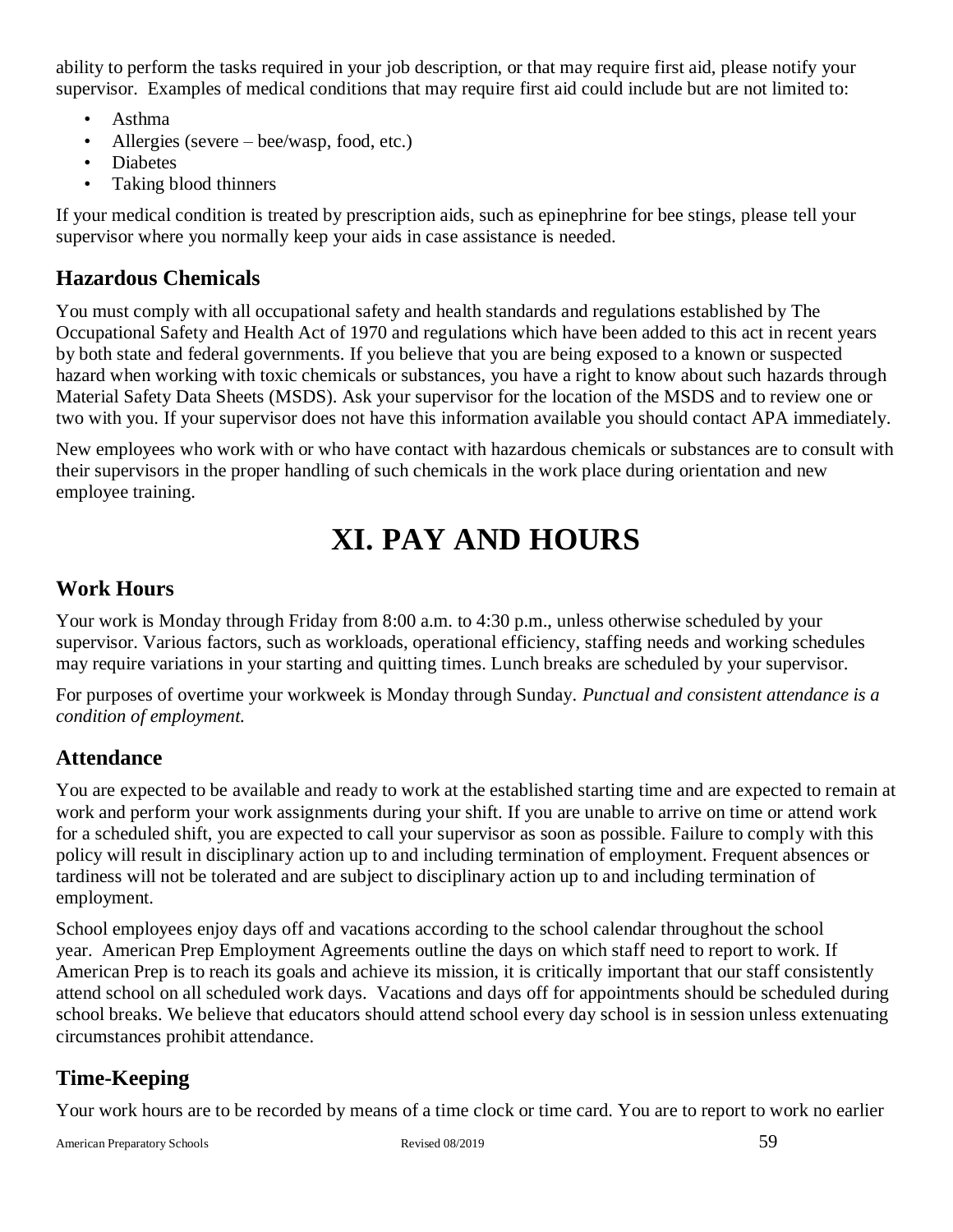than five minutes before your work schedule begins and leave no later than five minutes after it ends. Clock out when you go for your scheduled meal period. Clock in when you return to work after your scheduled meal period. If using the online time clock system, a 30-minute lunch will automatically be deducted for you.

You are responsible for making sure your time is recorded accurately. If you find any errors, contact your supervisor immediately. Do not clock in until you are ready to report directly to your workstation. Do not mark or punch the time card of another employee or knowingly allow someone else to mark or punch your time card. You must record your own time. *Any incorrect or incomplete reporting may be subject to disciplinary action, up to and including termination.*

#### <span id="page-59-0"></span>**Overtime Pay and "Comp. Time"**

Exempt employees are exempt from overtime pay and are not subject to this policy, including timekeeping requirements. Exempt employees are those that meet certain wage and job duty tests, as outlined in the Fair Labor Standards Act, enforced by the federal Department of Labor and state labor agencies (contact the APA HR Department to verify if an employee meets these tests).

Non-exempt employees will be paid time and one half for each hour worked over 40 hours per workweek in accordance with federal law, or as defined by state overtime regulations.

You may work overtime **only at the request and authorization of your supervisor**. Employees who work unauthorized overtime may be disciplined up to and including termination.

Employees shall record all time worked, including time worked over their normal schedule, on the time card at the time it actually occurs. Hours worked means time actually spent on the job. It does not include hours away from work due to vacation, sickness, or holiday even when these days are compensated. Sick leave, personal leave or any other time away from work is not considered in determining overtime. There is no "comp. time" for non-exempt employees.

## <span id="page-59-1"></span>**Payroll Deductions**

APA is required to make certain deductions from your earnings on your behalf. Amounts withheld vary according to how much you earn, your marital status, government employment regulations and other factors. These mandatory deductions are made until the maximum amount is reached. Mandated withholdings include Federal Income Tax, State Income Tax, FICA and Medicare.

Other deductions may be made from your paycheck with your permission, including premiums for health, dental, vision and life insurance premiums and contributions to your 401(k) Plan.

## <span id="page-59-2"></span>**Payday**

Your payday will be semi-monthly on the 5<sup>th</sup> and 20<sup>th</sup> of the month for APS employees; and on the 7<sup>th</sup> and 22<sup>nd</sup> for APA employees. American Preparatory Academy does not provide any payroll advances or extend credit to employees.

In case of an error in your paycheck, contact your supervisor immediately to review the possible error. Except in emergencies, adjustments will appear in the next issued paycheck.

If you lose your paycheck, *notify APA IMMEDIATELY*. *APA will replace the check only after bank authorization.* You will be charged any stop payment fee assessed by the bank.

## <span id="page-59-3"></span>**Paid Leave**

#### <span id="page-59-4"></span>**Personal Leave**

Paid leave may be taken for appointments and other personal reasons. For appointments or other personal leave,

American Preparatory Schools Revised 08/2019 Revised 08/2019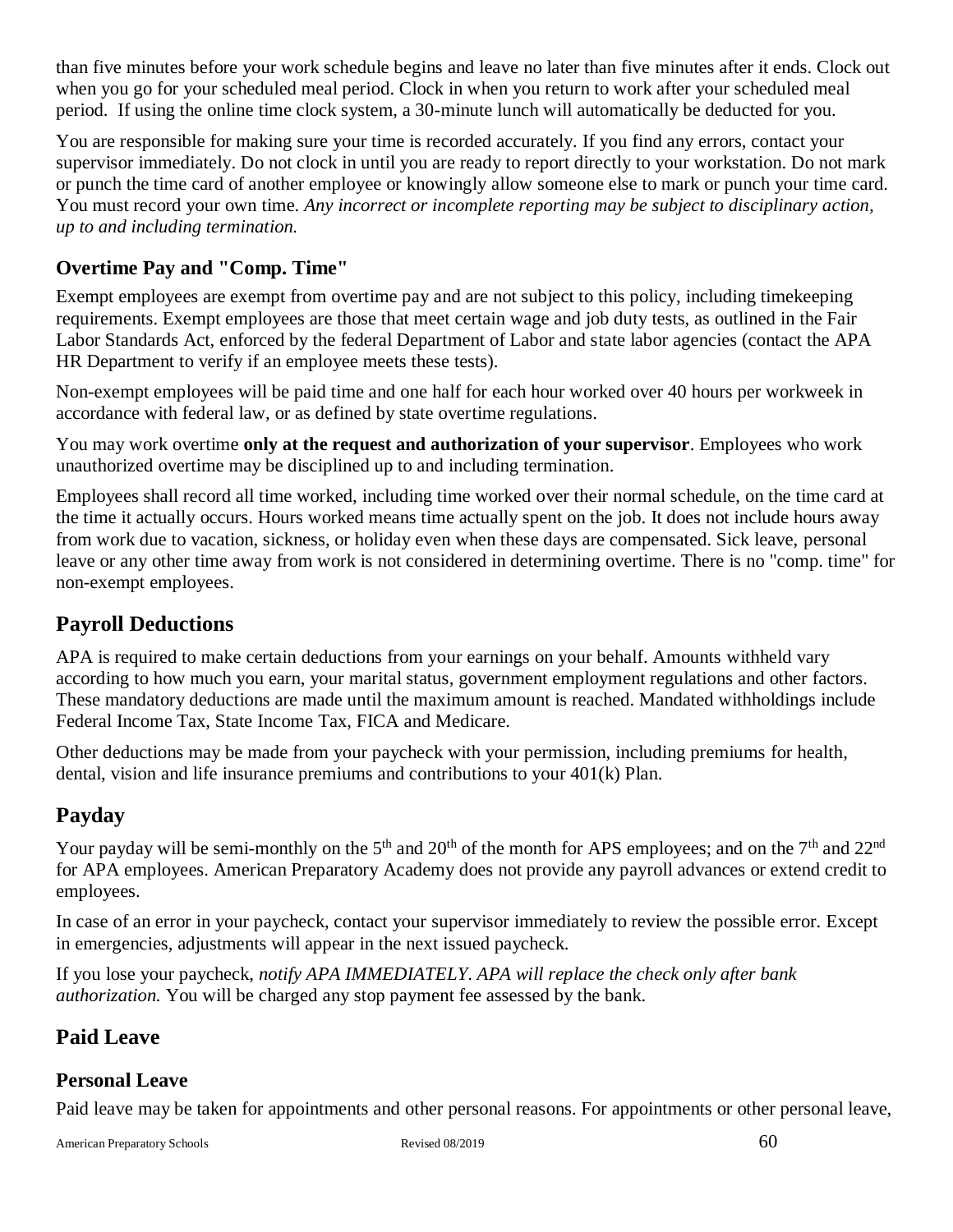requests should be made two weeks in advance.

Full-time employees shall receive the number of days specified on their Employment Agreement for sick or personal leave after the successful completion of the introductory period and at the beginning of each school year, on August 16th. Personal leave will be pro-rated in the first year of employment for new employees that are not hired at the beginning of the school year. Personal leave may not be used until after completion of the introductory period. Personal leave is not a carry forward item from school year to school year. Personal leave is not paid upon termination.

If taking leave during reduced summer hours, 6 hours will be deducted from the paid time off instead of the full 8 hours.

Leave taken in connection with holiday time off, meaning the day(s) just before or just after a school holiday, will nullify the option of using employee paid time off.

If a contracted teacher is ill or must be absent on a student attendance day, it will not impact their contracted pay for days 1-5. Absences in excess of five days will be deducted from the staff member's pay. An administrative conference may be held with the employee to discuss work attendance if a staff member exceeds the allowable 5-day limit. Excessive absenteeism or failure to properly notify school administration in advance of an absence is considered cause for dismissal from American Prep.

To request leave, staff members should fill out a Staff Leave Request form and give it to the School Administrative Director who will process the request. The School Administrator will most likely deny requests made for days off unless they are due to circumstances beyond the employee's control, such as funerals, nonelective surgery, sickness, etc. However, we understand that employees may still choose to request a day off and the form still needs to be filled out if the employee plans to miss work so that suitable arrangements for a substitute may be made.

There will be NO approved scheduled absences during summative assessment weeks, Teacher's Institute, as well as Pre-Service and Post-Service.

#### <span id="page-60-0"></span>**Sick Leave**

Personal and sick leave time available is determined by what is listed on your annual Employment Agreement. American Prep full-time teachers are allowed 5 total paid days per year, part-time staff members that work more than 30 hours per week are allowed 2 total paid days per year, regardless of the reason for the absence, be it sick leave or personal leave. In the case of illness, staff members should call the following numbers as soon as they recognize they will not be attending school, (preferably the night before) and at least by 6:15 a.m. of the day of absence to report their absence. To protect the dignity and respect of APA staff, it is not necessary that you give details regarding your illness. You may simply leave a message stating the date and that you are ill and will not be attending school. We will assume you will be absent the entire day unless you leave more detailed information (such as – "I'm going to the doctor's at 9:00 and I may be in by noon – I'll call in later").

Salt Lake County Staff: Contact Cathie Adamson – 801-674-7455

Utah County Staff: Jessica Barton -- 801-205-4734

For staff members who are able to stay well and who do not use their Sick Days, and who are still employed the following December, there will be an attendance bonus paid at the rate of \$100 per full day of the unused Sick Days.

#### <span id="page-60-1"></span>**Jury and Witness Duty**

If you are required to appear for jury duty or are subpoenaed to appear in court as a witness you may take rp to five days of time off provided you arrange this with your supervisor in advance. You may use your accrued paid personal leave to serve as a juror and witness. If your jury and witness duty exceeds five days, you will be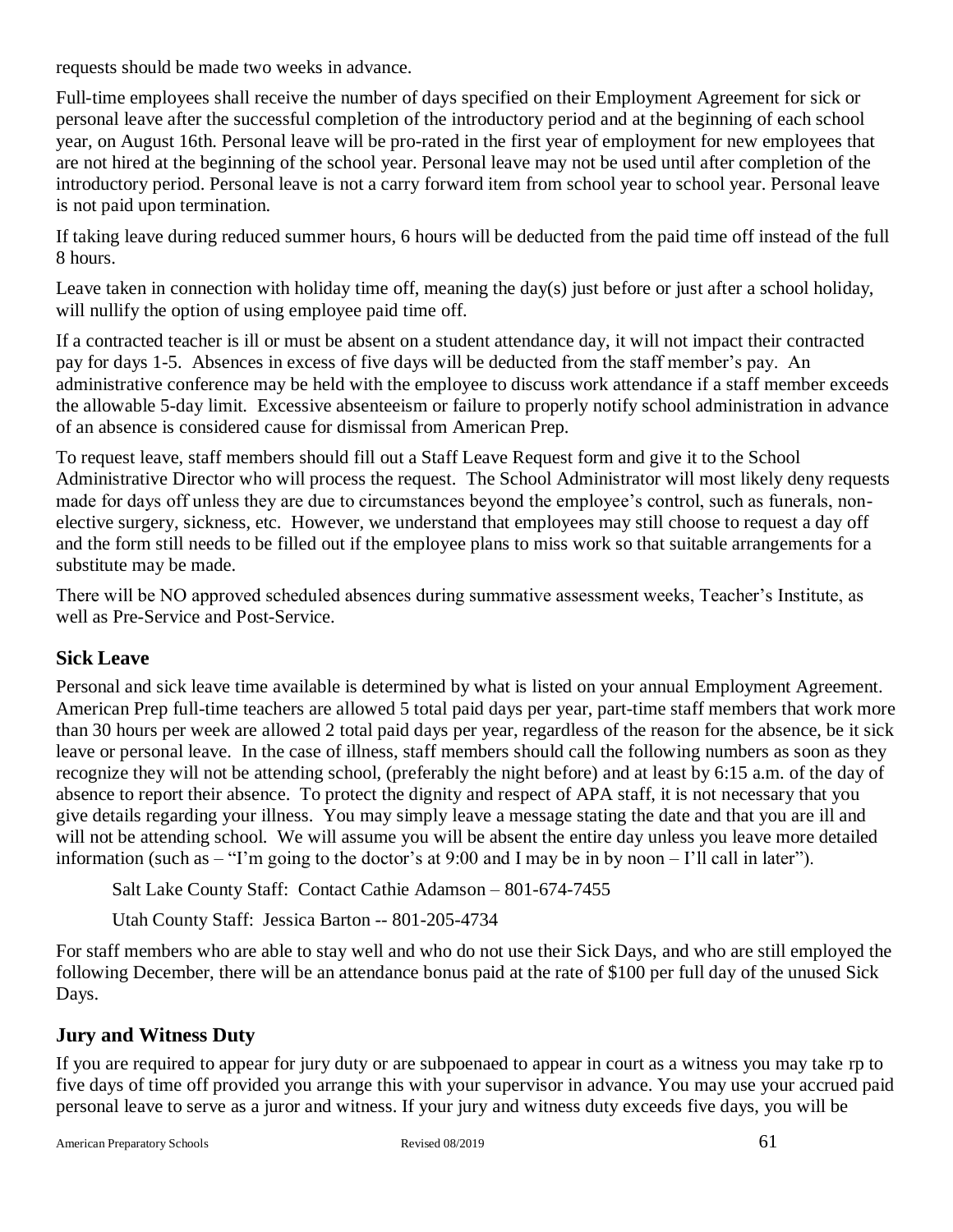granted unpaid leave.

#### <span id="page-61-0"></span>**Bereavement Leave**

After successfully completing the 30-day introductory period, an employee may receive a maximum of three days bereavement leave, per occurrence with pay, at management's discretion, following the death of a member of the employee's immediate family.

The immediate family means relatives of the employee or spouse including in-laws, step-relatives, or equivalent relationship as follows:

- (a) Spouse
- (b) Parents
- (c) Siblings
- (d) Children
- (e) All levels of grandparents; or
- (f) All levels of grandchildren

For items a, b, and d listed above, an employee may receive a maximum of five days bereavement leave, per occurrence with pay, at management's discretion.

### <span id="page-61-1"></span>**Unpaid Leave**

**Holidays:** The school is closed on holidays, as defined by the school calendar.

**Voting Time:** You are encouraged to vote in local, state and federal elections. If you are scheduled to work an eight-hour shift, you are expected to vote before or after your shift. When hardships make this impractical you may be granted time off, without pay, with prior approval from your supervisor. If you are scheduled to work a shift of more than eight hours, and the polls are not open for at least three of your non-working hours, then you will be granted leave of up to two hours with pay.

**Military and The National Guard:** As a member of the United States Military Reserve or National Guard, you may be required to take time off to meet annual minimum active training requirements. Time taken for these purposes will be in the form of unpaid leave. When returning from military leave, you will be returned to your former position or one of like status in pay, in accordance with the law.

**Medical Appointments for Part-time Employees:** Part-time employees should schedule medical and dental appointments around your assigned work schedule. If this is impossible, talk to your supervisor to make special arrangements. You will not be paid for these absences.

**Leave of Absence:** American Preparatory Academy realizes that leaves of absence due to maternity, prolonged illness, accidents, or other compelling reasons are sometimes necessary. Although leaves of absence are uncommon, a leave of absence from work should be properly arranged through your supervisor.

The granting of a leave of absence, especially an extended one, does not guarantee that there will be a position available to you after the end of your leave (unless the leave was granted under the guidelines of the Family and Medical Leave policy). Factors used to determine whether leaves are granted include: purpose of the leave, duration of the leave requested, seniority, work performance and effect on company workflow.

It is your responsibility to report to work at the end of an approved leave. Failure to do so is considered a voluntary resignation of employment.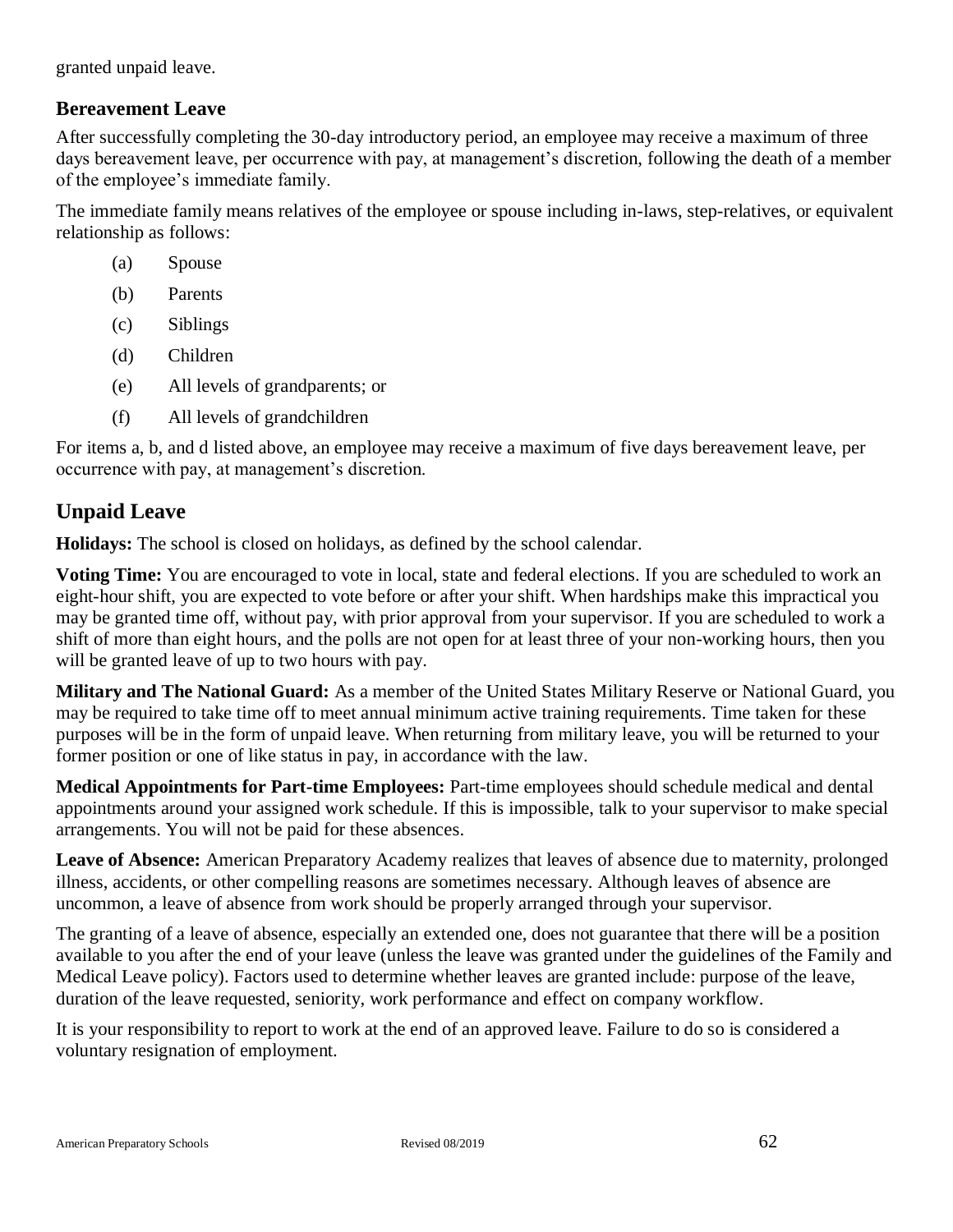## <span id="page-62-0"></span>**Family and Medical Leave**

The purpose of the federal Family and Medical Leave Act is to enable employees to take unpaid, job-protected leave for specified family and medical reasons. The following outlines only federal regulations. Some states may have additional family and medical leave programs. Contact APA's HR Department for details regarding specific state programs.

**General Eligibility:** Eligible employees are entitled to take up to twelve weeks of family medical leave during a twelve-month period. The twelve-month period runs from the first day that the eligible employee takes leave under this policy. To be eligible for leave under the law, you must have worked for American Preparatory Academy for at least one year; you must have worked for at least 1,250 hours during the prior twelve months; and you must be taking the leave as a result of:

1. **The birth of a child.** Leave to care for a new child must be taken within one year of the birth.

2. **The adoption of a child or placement of a foster child.** Leave to care for a new child must be taken within one year of the placement for adoption or foster care.

3. **To care for a spouse, child or parent with a "serious health condition."** A "serious health condition" is an illness, injury, impairment or physical or mental condition that involves inpatient care in a hospital, hospice or residential medical care facility or continuing treatment by a health care provider which includes any period of incapacity due to:

- A health condition (including treatment for or recovery from) lasting more than three consecutive days and any subsequent treatment or period of incapacity relating to the same condition that include two visits to a health care provider within thirty days of the incapacity; or
- Pregnancy or prenatal care (a visit to a health care provider is not necessary for each absence); or
- A chronic serious health condition that continues over an extended period of time, requires periodic visits to a health care provider (at least two times per year) and may involve occasional episodes of incapacity (i.e. asthma or diabetes); or
- A permanent or long-term condition for which treatment may not be effective (i.e. a severe stroke or terminal cancer); only supervision by a health care provider is required, rather than active treatment; or
- Any absences to receive multiple treatments for restorative surgery or for a condition which would likely result in a period of incapacity of more than three days if not treated (i.e. chemotherapy or radiation treatments for cancer).

4. When you are unable to perform essential functions of your job because of a "serious health condition" (see the definition of a "serious health condition" in section 3).

5. Any qualifying exigency arising out of the fact that a spouse, son, daughter or parent is on active duty, or has been notified of an impending call to active duty status for the National Guard, Reserves and regular military units.

"Exigency" is defined as short-term deployment, military events and related activities, childcare and school activities, financial and legal arrangements, counseling, rest and recuperation, post deployment activities, and additional activities where the employer and the employee agree to the leave.

"Active duty" covers a broad array of military assignments during a war or national emergency.

6. Additionally, eligible employees (as defined above) are entitled to take up to twenty-six weeks of family medical leave during a twelve-month period for "military caregiver leave" if you are the spouse, son, daughter, parent, or next of kin of a member or veteran of the Armed Forces, including a member of the National Guard, Reserves or regular military unit, who is undergoing medical treatment, recuperation, or therapy, is otherwise in outpatient status, or is otherwise on the temporary disability retired list, for a serious injury or illness sustained in the line of duty on active duty. Coverage extends to those veterans who were members of the Armed Forces at any time during the five years preceding the date of treatment, recuperation or therapy.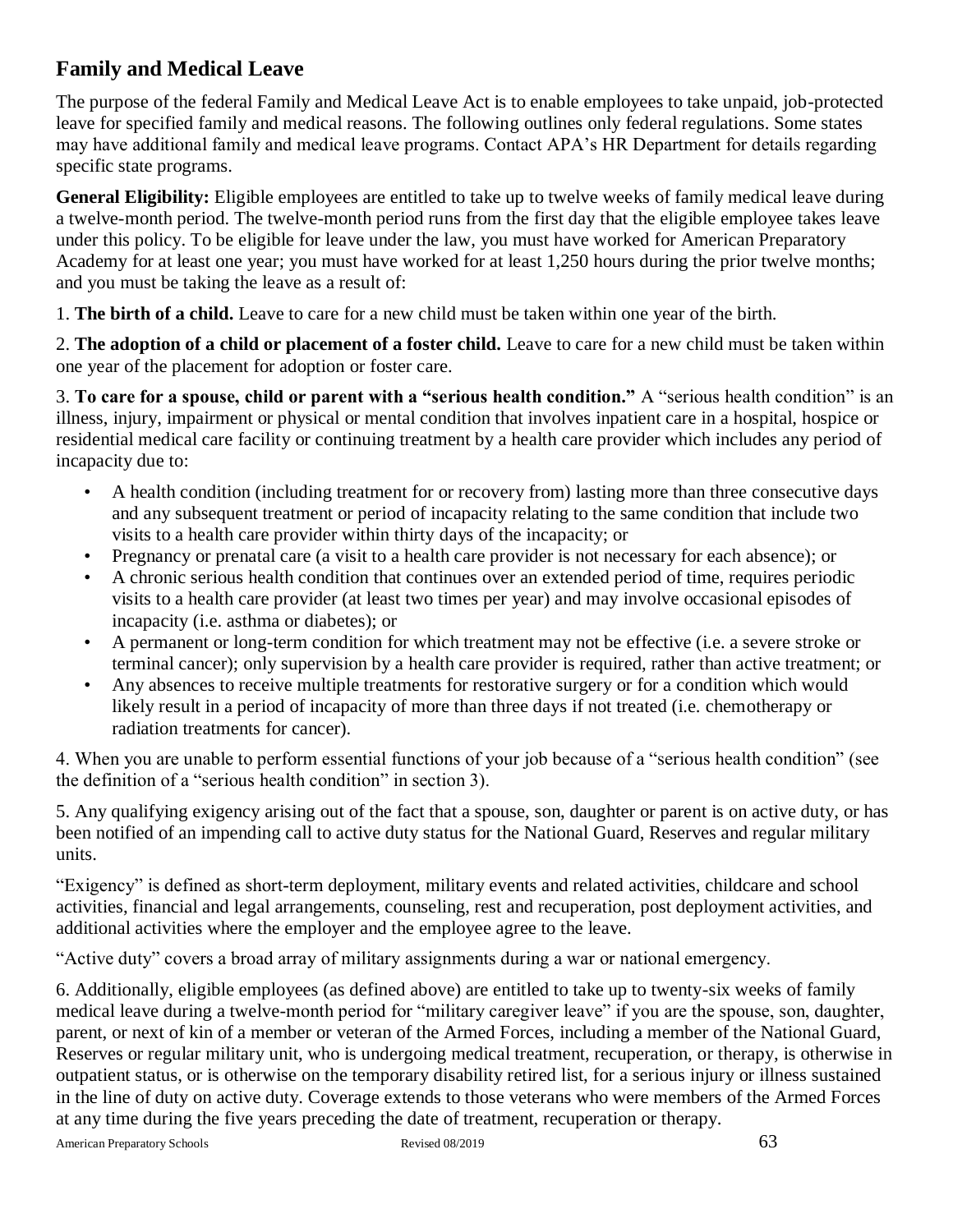The single twelve-month period for purposes of military caregiver leave commences on the date an employee first takes leave to care for a covered service member with a serious injury or illness. This in no way limits the availability of FMLA leave during any other twelve-month period. During the single twelve-month period, an eligible employee shall be entitled to a combined total of twenty-six workweeks of leave for military caregiver leave combined with other qualifying FMLA reason(s).

"Next of kin" is the nearest blood relative of the serviceperson.

"Serious illness or injury" with respect to a serviceperson is an injury or illness sustained in the line of duty that may render the individual medically unfit for to perform the duties the member's office, grade, rank or rating. This includes an illness or injury that existed before active duty but which was aggravated by active duty service and, for veterans, it includes an injury or illness that manifests itself before or after the individual became a veteran.

General Provisions: Employees must use accrued vacation, sick leave or other paid leave available to them during the medical leave.

Employees who take leave under these provisions are entitled to return to the same position or a position with equivalent benefits and pay within 20 miles of their original workplace.

Your Work-site Employer will continue to pay its share of your insurance benefits during family medical leave. Arrangements will be made for payment of your portion of benefit premiums. Failure to make any required payment for employee or dependent coverage within 30 days of its due date will result in benefit discontinuance. If you have questions about how to pay your premium while you are on unpaid leave contact the Benefits Department at APA.

Family Medical Leave may be taken on a reduced or intermittent schedule if medically necessary or needed for exigency. Details of the proposed reduced or intermittent schedule should be defined on the appropriate certification form.

A husband and wife working for the same employer are jointly entitled to 26 weeks of leave when using FMLA for the military caregiver leave or a combination of military caregiver leave and another qualified FMLA reason. A husband and wife working for the same employer are jointly entitled to 12 weeks of leave when using FMLA in other cases (non-military caregiver leave).

Requests for Family and Medical Leave: In situations where the need for leave is known, employees must give thirty days written notice to take family and medical leave. Please notify APA's HR Department if you foresee a need for this leave. If the situation requires that leave begin in less than thirty days, you should provide such notice as soon as is practical.

If the need for leave is foreseeable based on planned medical treatment or exigency, you should make a reasonable effort to schedule treatment so as not to unduly disrupt the operations of your Work-site Employer and, at least thirty days before the leave is to begin, give notice that you intend to take leave.

American Preparatory Academy may require medical certification to support a request for leave because of a serious health condition, and may require second or third opinions and a fitness for duty report to return to work.

Return from Leave: When returning to work from a leave of absence of 30 calendar days or more you must confirm your date of return with your manager or supervisor at least two weeks prior to your return.

This is requested in order to facilitate placement. Upon return from FMLA, you will be restored to your original job or to an equivalent job with equivalent pay, benefits and other terms and conditions of employment. Your use of FMLA cannot result in the loss of any benefit that you earned or were entitled to before using the FMLA, nor be counted against you under a "no fault" attendance policy.

If you fail to return to work after an approved leave, American Preparatory Academy will assume that you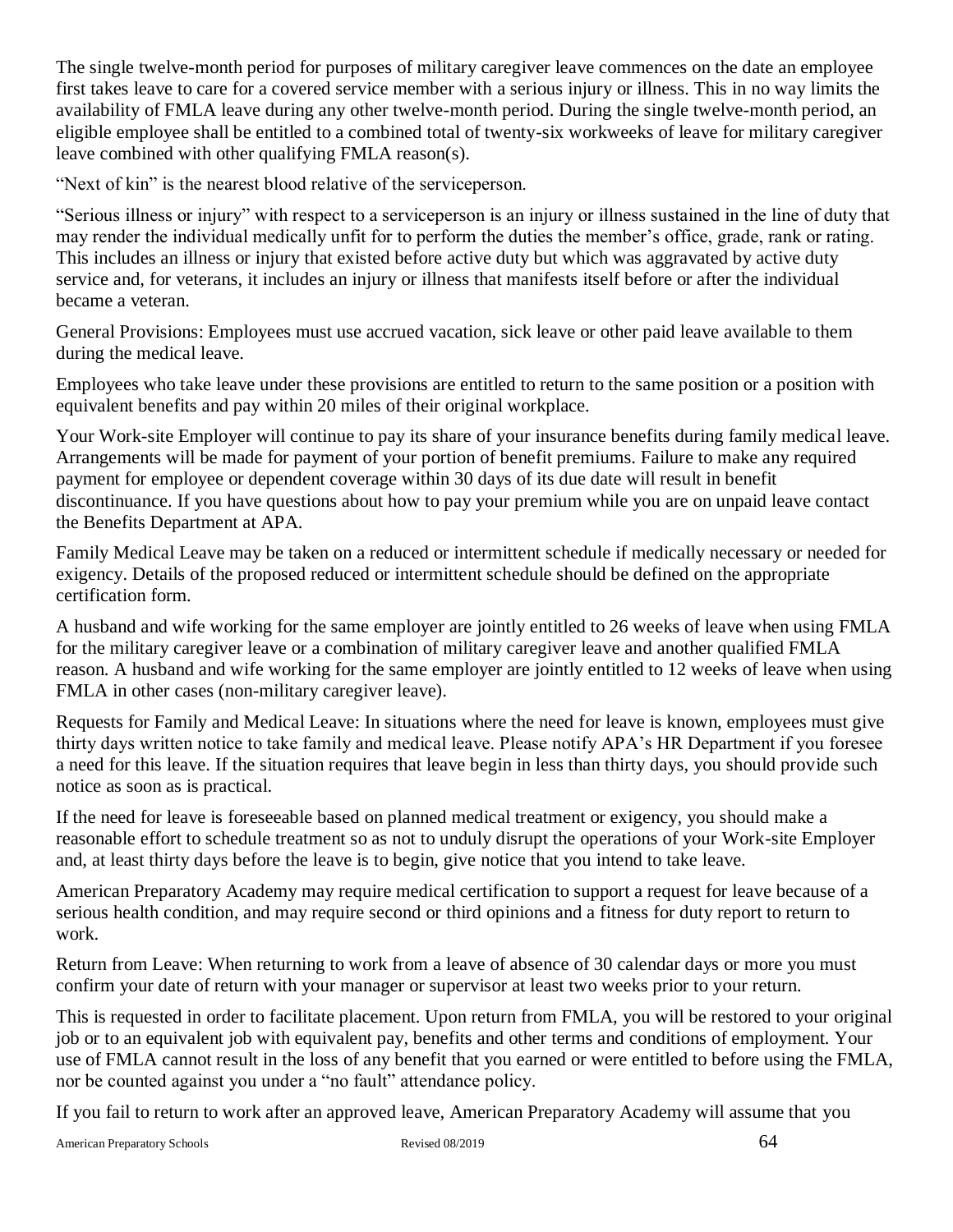resigned effective the date the leave period ended. If you wish to receive an extension of a leave of absence, you must send a written request explaining the reasons to your manager prior to the expiration date of the original leave. Approval will be based on the merits of each individual situation.

## **XII. BENEFIT PROGRAMS**

#### <span id="page-64-1"></span><span id="page-64-0"></span>**Employee Insurance**

In accordance with Utah state law, American Preparatory Academy purchases insurance. Insurance coverage includes, but is not limited to:

- Workers Compensation insurance to cover you for injuries resulting from the performance of your job duties. Employees are required to report all work-related injuries to their supervisor and the HR Director within 24 hours of the injury.
- General Liability insurance to cover bodily injury and property damage to third parties.
- Professional Liability coverage covering claims against the school and staff for allegations of failure to provide professional services.

To secure coverage:

- You must immediately notify the school administration of any claim or lawsuit.
- You must immediately provide all legal documents served on you.
- You must cooperate with the school and the insurance carrier in the investigation and defense.

What is not covered:

- Fraud
- Impairment due to drugs or alcohol
- False testimony under oath
- Criminal behavior and punitive damages are uninsurable in the state of Utah.
- Coverage is provided for acts or omissions occurring:
- During the performance of your duties.
- Within the course and scope of your employment;
- Or Under the Color of Authority

#### <span id="page-64-2"></span>**Insurance Benefits Summary**

#### **Medical**

APA offers two medical plans through Regence Blue Cross Blue Shield (employees who work 30+ hours)

HDHP \$1500/\$3000

HDHP \$3000/\$6000

#### **Health Savings Account (HSA)**

with Health Equity only for employees who are enrolled on a medical plan

#### **Dental**

APA offers one dental plan offered through Total Dental Administrators (TDA) (employees who work 20+ hours)

#### **Vision**

APA offers one vision plan offered through Opticare of Utah (employees who work 20+ hours)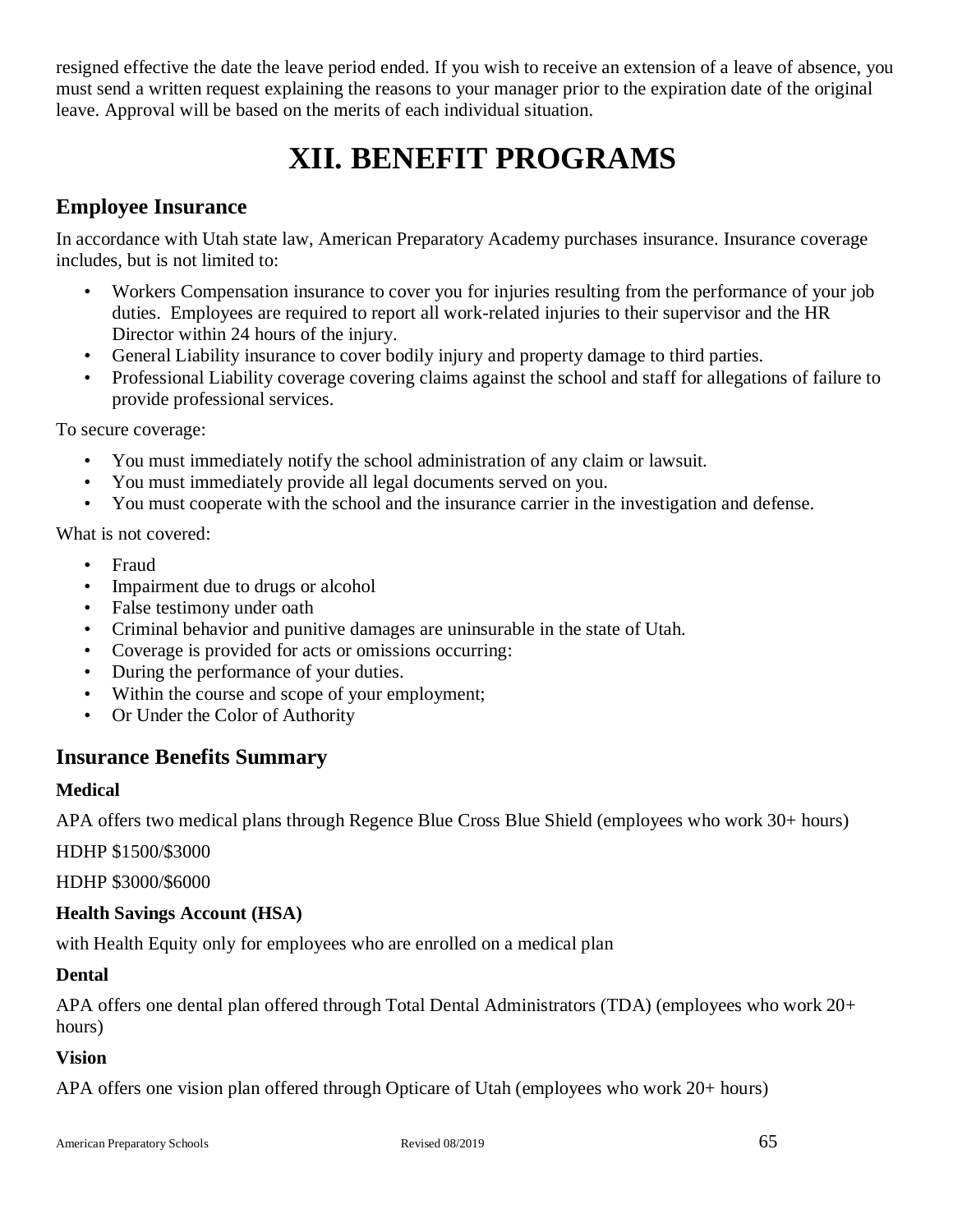#### **LifeMap**

APA offers four life insurance plans (employees who work 38+ hours)

Basic Life and AD&D - \$20,000 term life insurance (company paid benefit)

Long Term Disability - replaces 60% of salary up to \$5,000 (monthly payout) (company paid benefit)

Short Term Disability - replaces 60% of salary up to \$1000 (weekly payout for maximum of 12 weeks) (voluntary coverage – employee paid)

Voluntary Life - employees can elect additional term life insurance for the employee, spouse, and child(ren) (voluntary coverage – employee paid)

#### **EAP – Employee Assistance Plan (company paid benefit for all employees)**

#### **Fidelity Investments – 401(k) plan**

APA offers both a pre-tax 401(k) plan and a ROTH account to eligible employees

If employee elects 1% contribution of gross paycheck – APA contributes 4%

APA will then match up to another 2% of what an employee contributes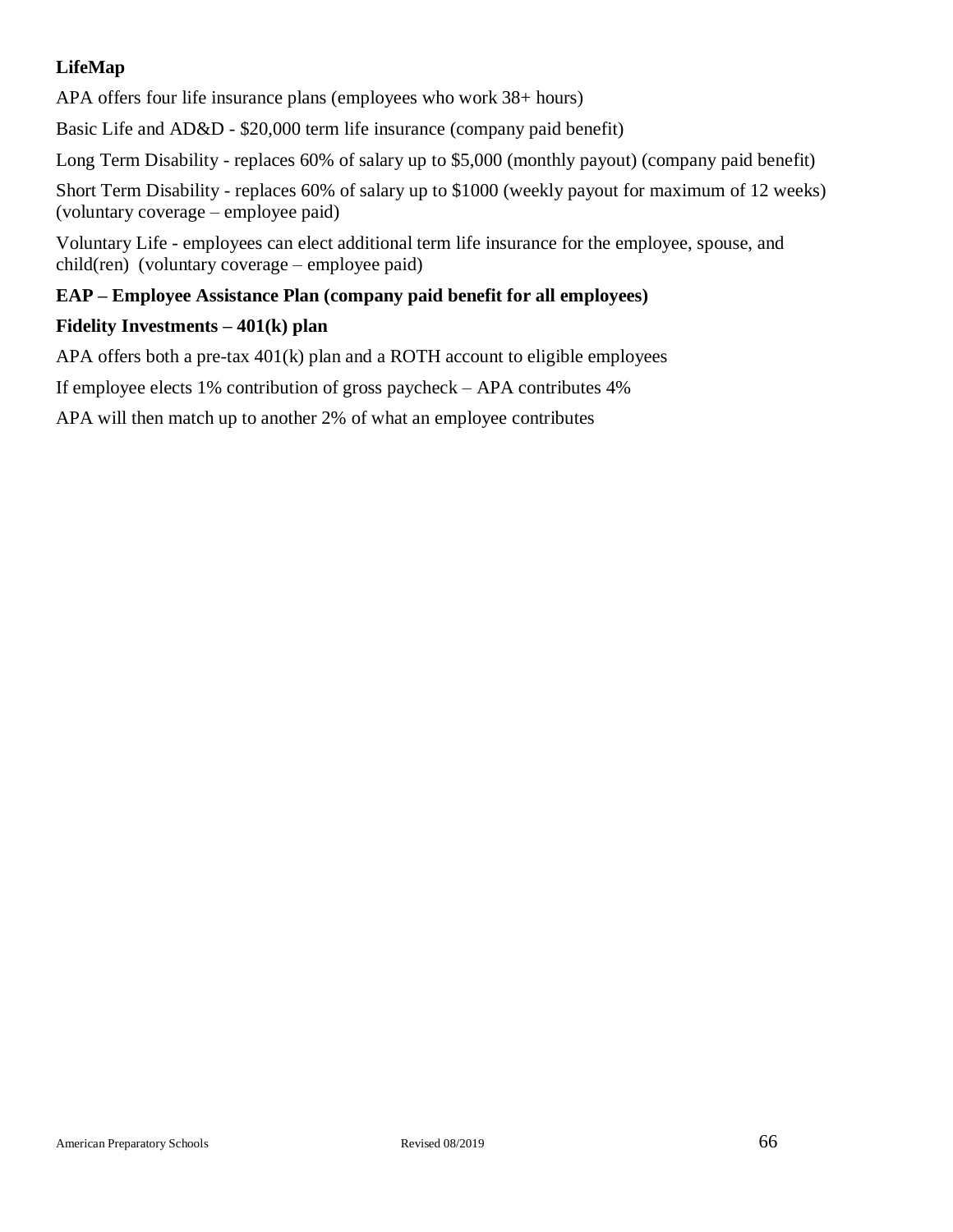## **XIII. Receipt of Staff Handbook**

#### <span id="page-66-1"></span><span id="page-66-0"></span>**At-Will Employment Statement**

Employment by American Prep remains at-will. Any procedure or practice, whether set forth herein, or not, is employed at the discretion of the Governing Board and its designee(s). Either party may terminate employment at any time, with or without cause, warning, or notice. Nothing contained herein creates any expectation of continued employment.

I have read and understand the foregoing statement titled "At-Will Employment" and have received a copy of the American Prep 2019-20 Staff Manual. I acknowledge that the School retains its status as an at-will employer at all times.

#### <span id="page-66-2"></span>**Expectation of Privacy Statement**

I understand that security cameras and audio recording equipment may be present in classrooms and common areas throughout the school. I have no expectation of privacy on any APA property, including but not limited to vehicles, buildings, classrooms, lockers, desks, mailboxes, computers, or other furniture, equipment, or fixtures.

By signing below, I acknowledge that I have received, read, and agreed to abide by the American Prep 2019-20 Staff Manual, At-Will Employment Statement, and Expectation of Privacy Statement. I recognize that nothing contained in the Staff Manual is intended to create, or can create, any contractual or other legal rights.

\_\_\_\_\_\_\_\_\_\_\_\_\_\_\_\_\_\_\_\_\_\_\_\_\_\_\_\_\_\_\_\_\_\_\_\_\_\_\_\_\_\_\_\_\_ \_\_\_\_\_\_\_\_\_\_\_\_\_\_\_\_\_\_

\_\_\_\_\_\_\_\_\_\_\_\_\_\_\_\_\_\_\_\_\_\_\_\_\_\_\_\_\_\_\_\_\_\_\_\_\_\_\_\_\_\_\_\_\_ \_\_\_\_\_\_\_\_\_\_\_\_\_\_\_\_\_\_

Print Name Staff Number

Signature Date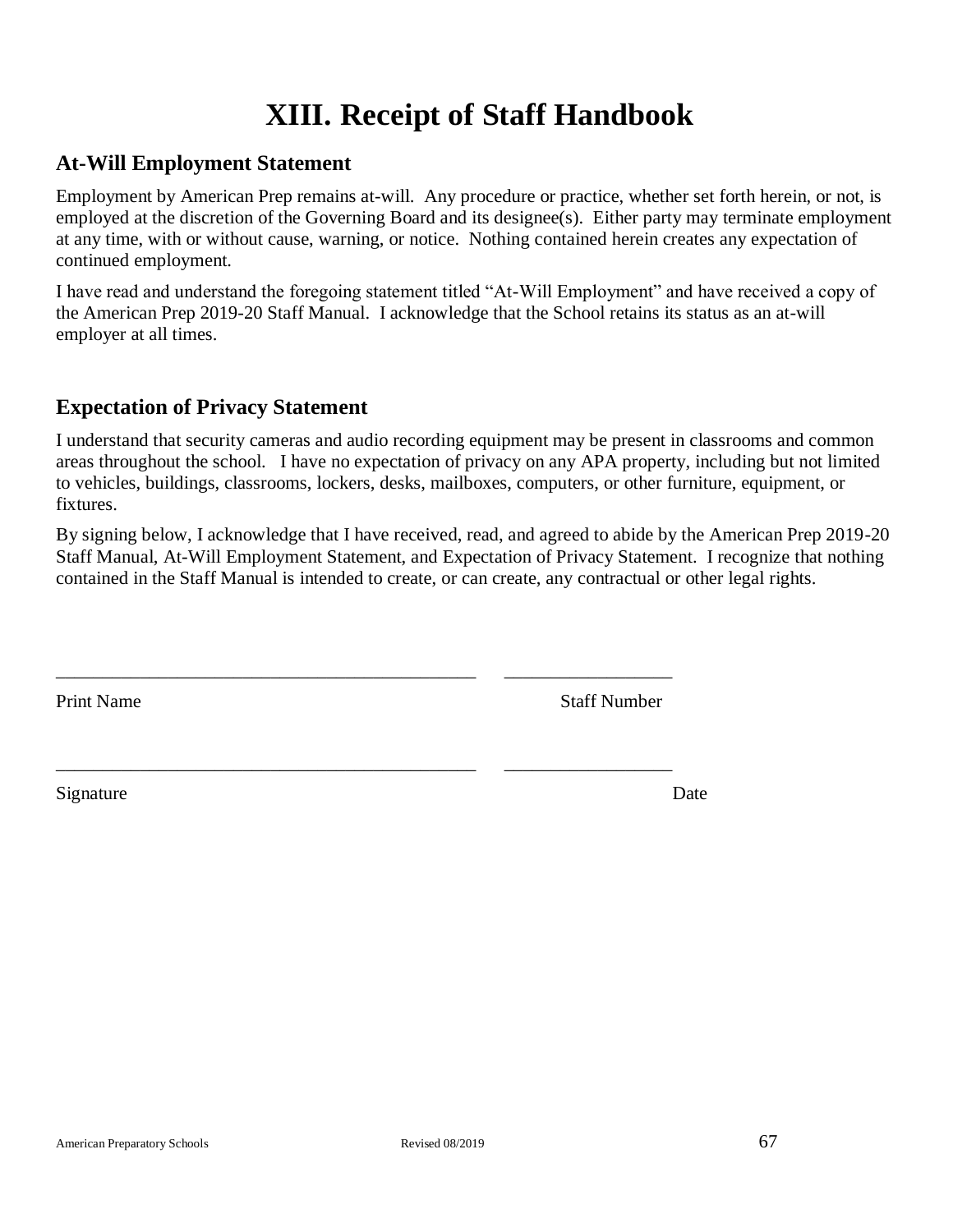## **XIV. Appendix A**

## **XV. Employee Grievance Form**

<span id="page-67-1"></span><span id="page-67-0"></span>American Preparatory Academy is available to help you resolve grievances with your co-workers. If you have a work-related problem that you would like to address through the grievance process, make a copy of the form below and submit it to American Preparatory Academy's HR Department.

| Name       |                            |       | Date  |  |  |  |
|------------|----------------------------|-------|-------|--|--|--|
| Address    |                            |       | Phone |  |  |  |
| City       |                            | State | Zip   |  |  |  |
|            |                            |       |       |  |  |  |
| Supervisor |                            |       |       |  |  |  |
|            | Description of the Problem |       |       |  |  |  |
|            |                            |       |       |  |  |  |
|            |                            |       |       |  |  |  |
|            |                            |       |       |  |  |  |
|            |                            |       |       |  |  |  |
|            |                            |       |       |  |  |  |
|            |                            |       |       |  |  |  |

Were You Dissatisfied with Your Supervisor's Response? Why?

What Action Would You Like APA to Take?

\_\_\_\_\_\_\_\_\_\_\_\_\_\_\_\_\_\_\_\_\_\_\_\_\_\_\_\_\_\_\_\_\_\_\_\_\_\_\_\_\_\_\_\_\_\_\_\_\_\_\_\_\_\_\_\_\_\_\_\_\_\_\_\_\_\_\_\_\_\_\_\_\_\_\_\_\_\_\_\_\_\_\_\_\_\_\_\_\_\_\_\_\_\_\_\_